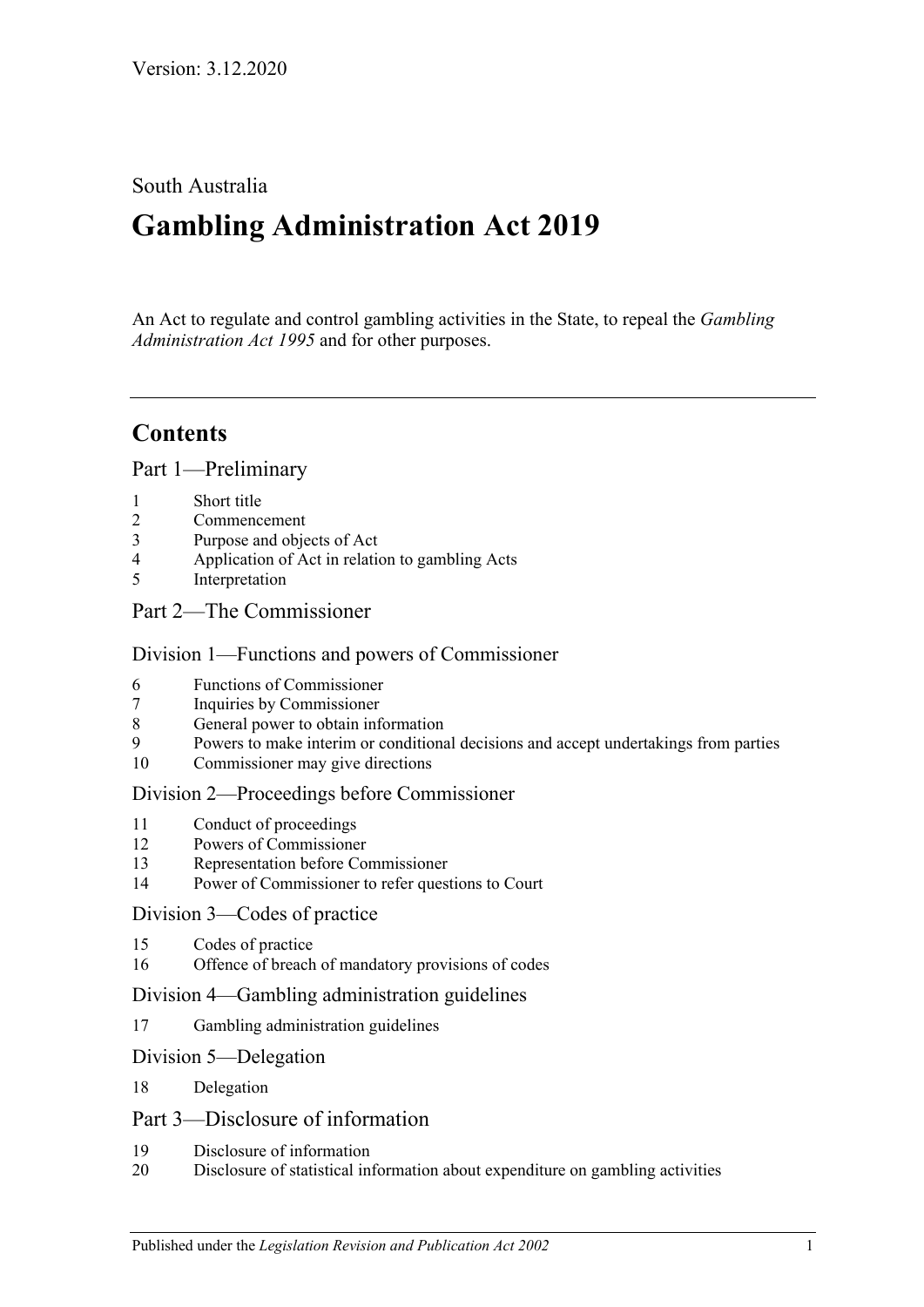- [Publication of determinations—confidential information](#page-15-1)
- [Criminal intelligence](#page-16-0)

### Part [4—Inspectors](#page-16-1)

#### Division [1—Inspectors](#page-16-2)

- [Appointment of inspectors](#page-16-3)
- [Identification of inspectors](#page-17-0)

#### Division [2—Functions and powers of inspectors](#page-17-1)

- [Purpose of exercising powers of inspectors](#page-17-2)
- [Power to enter and inspect etc](#page-17-3)
- [Power to give directions in relation to gaming operations](#page-19-0)
- [Power to enter and remain in casino premises](#page-19-1)
- [Power to ask for evidence of age](#page-19-2)
- [Commissioner and police officers to exercise same powers as inspectors](#page-19-3)

#### Division [3—Miscellaneous](#page-20-0)

- [Report to Commissioner](#page-20-1)
- [Dealing with seized things](#page-20-2)
- [Offence to hinder or obstruct an inspector etc](#page-21-0)
- [Inspectors not to gamble](#page-21-1)

### Part [5—Disciplinary action against gambling providers](#page-21-2)

- [Interpretation](#page-21-3)
- [Cause for disciplinary action](#page-22-0)
- [Compliance notice](#page-23-0)
- [Default notice](#page-24-0)
- [Disciplinary action](#page-24-1)
- [Injunctive remedies](#page-25-0)
- [Punishment of contempts](#page-26-0)
- [Effect of criminal proceedings](#page-26-1)

#### Part [6—Barring orders](#page-26-2)

- [Interpretation](#page-26-3)
- [Barring orders](#page-27-0)<br>45 Variation or re
- [Variation or revocation of barring order](#page-28-0)
- [Notice of barring order etc](#page-28-1)
- [Contravention of barring order](#page-29-0)
- [Reconsideration of barring order by Commissioner](#page-29-1)
- [Powers to remove etc](#page-30-0)
- [Liability](#page-30-1)
- [Delegation](#page-30-2)
- [Register](#page-30-3)
- [Winnings of barred person](#page-31-0)

#### Part [7—Review](#page-31-1)

- [Right of review](#page-31-2)
- [Operation of decisions pending review](#page-32-0)
- [Finality of Governor's decisions](#page-32-1)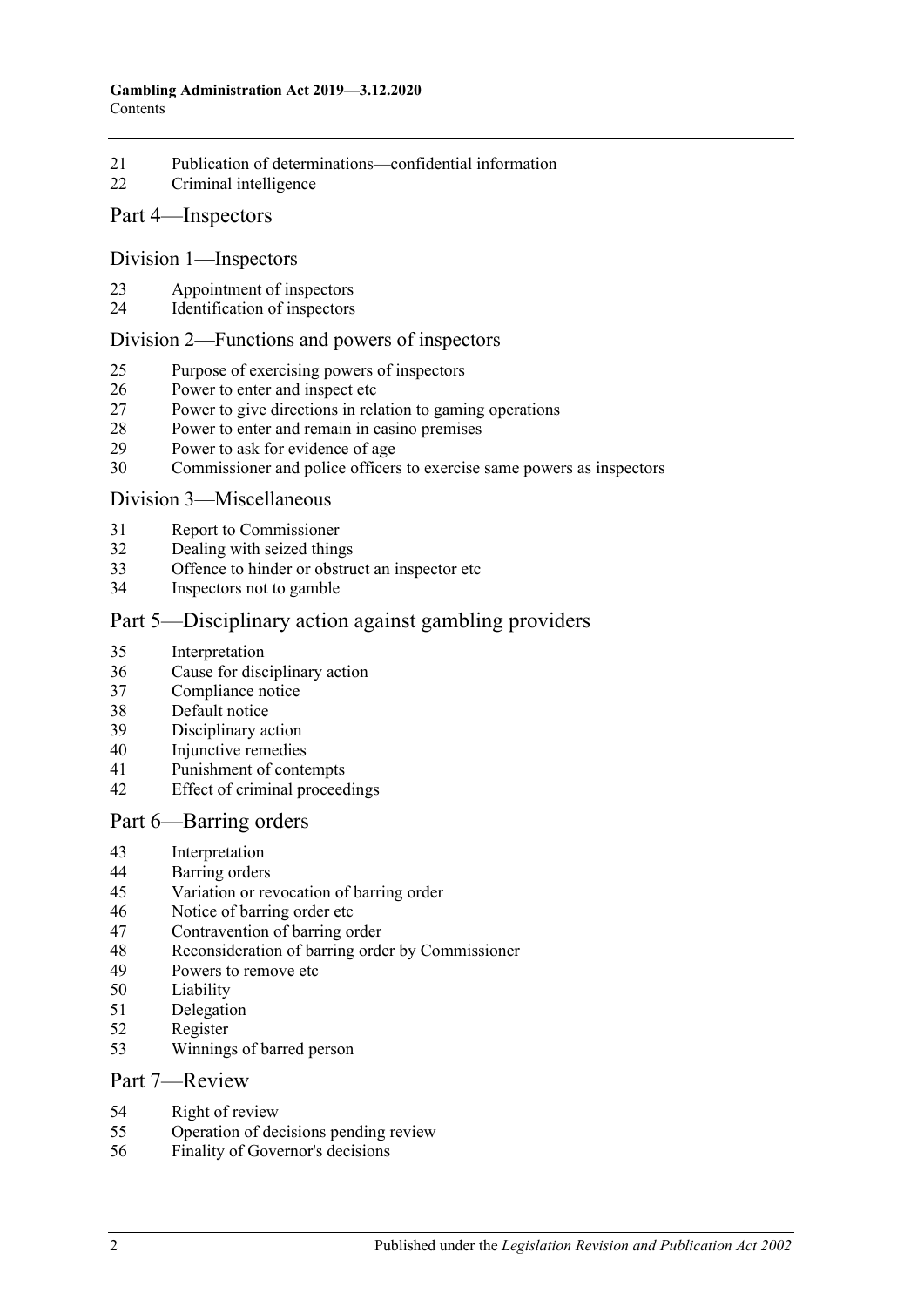### Part [8—Gambling Advisory Council](#page-32-2)

- 57 [Gambling Advisory Council](#page-32-3)
- 58 [Proceedings](#page-33-0)
- 59 [Use of staff and facilities](#page-33-1)
- 60 [Committees](#page-33-2)

### Part [9—Miscellaneous](#page-33-3)

- 61 [Annual report](#page-33-4)
- 62 [Prohibition on participation in gambling](#page-34-0)
- 63 [False or misleading statements](#page-34-1)
- 64 [Evidence](#page-34-2)
- 65 [Service](#page-34-3)
- 66 [Regulations](#page-35-0)

### Schedule 1—Repeal, savings [and transitional provisions etc](#page-36-0)

- 1 [Interpretation](#page-36-1)
- 2 [Repeal](#page-36-2)
- 3 [Transitional and other provisions](#page-36-3)

[Legislative history](#page-38-0)

### <span id="page-2-0"></span>**The Parliament of South Australia enacts as follows:**

# **Part 1—Preliminary**

### <span id="page-2-1"></span>**1—Short title**

This Act may be cited as the *Gambling Administration Act 2019*.

### <span id="page-2-2"></span>**2—Commencement**

This Act will come into operation on a day to be fixed by proclamation.

### <span id="page-2-3"></span>**3—Purpose and objects of Act**

- (1) The purpose of this Act is to consolidate various administrative and regulatory provisions relating to different forms of gambling in the State, and to confer various functions and powers on the Commissioner in connection with the administration of gambling Acts.
- <span id="page-2-4"></span>(2) The objects of this Act are—
	- (a) to reduce the prevalence and severity of harm associated with the misuse and abuse of gambling activities; and
	- (b) to foster responsible conduct in relation to gambling and, in particular, to ensure that gambling is conducted responsibly, fairly and honestly, with regard to minimising the harm associated with gambling; and
	- (c) to facilitate the balanced development and maintenance, in the public interest, of an economically viable and socially responsible gambling industry in the State recognising the positive and negative impacts of gambling on communities; and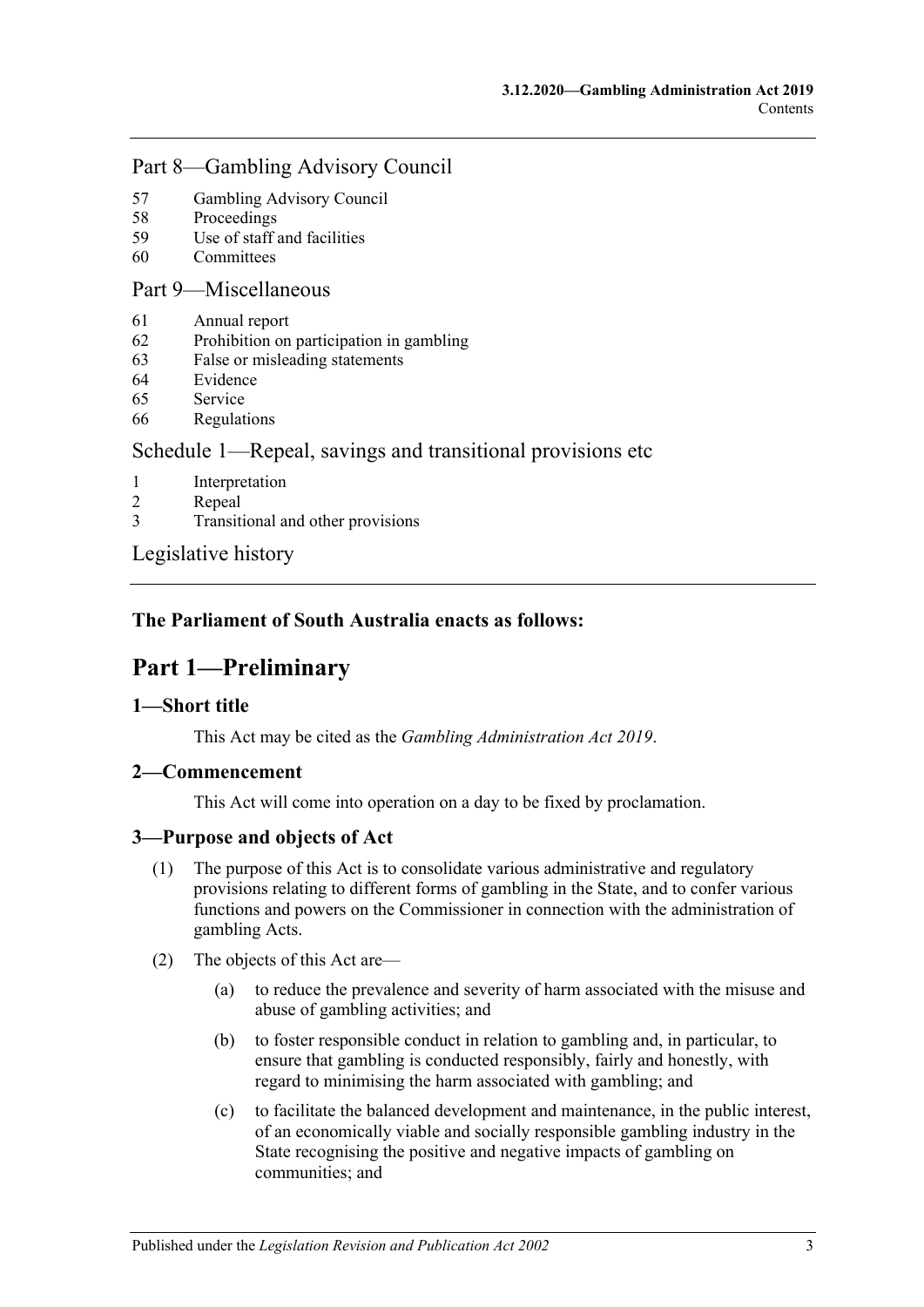- (d) to ensure that gambling is conducted honestly and free from interference, criminal influence and exploitation; and
- (e) to ensure, as far as practicable, that the conduct of gambling is consistent with the expectations and aspirations of the public.
- (3) A person exercising functions and powers under a gambling Act must have regard to the objects set out in [subsection](#page-2-4) (2).
- (4) The Commissioner must, in considering whether a matter is or is not in the public interest for the purposes of a gambling Act, have regard to the need for gambling harm minimisation.

### <span id="page-3-0"></span>**4—Application of Act in relation to gambling Acts**

If a provision of a gambling Act specifies that the gambling Act and this Act are to be read together as a single Act, the provisions of this Act prevail over an inconsistent provision in that gambling Act, unless the inconsistent provision is expressed to apply despite the provisions (or a specified provision) of this Act.

### <span id="page-3-1"></span>**5—Interpretation**

In this Act, unless the contrary intention appears—

*Commissioner* means the person for the time being holding or acting in the office of the Liquor and Gambling Commissioner under the *[Liquor Licensing Act](http://www.legislation.sa.gov.au/index.aspx?action=legref&type=act&legtitle=Liquor%20Licensing%20Act%201997) 1997* (or the Commissioner's delegate);

*Court* means the Licensing Court of South Australia;

*criminal intelligence* means information relating to actual or suspected criminal activity (whether in this State or elsewhere) the disclosure of which could reasonably be expected to prejudice criminal investigations, to enable the discovery of the existence or identity of a confidential source of information relevant to law enforcement or to endanger a person's life or physical safety;

*gambling Act* means each of the following:

- (a) this Act;
- (b) the *[Authorised Betting Operations Act](http://www.legislation.sa.gov.au/index.aspx?action=legref&type=act&legtitle=Authorised%20Betting%20Operations%20Act%202000) 2000*;
- (c) the *[Casino Act](http://www.legislation.sa.gov.au/index.aspx?action=legref&type=act&legtitle=Casino%20Act%201997) 1997*;
- (d) the *[Gaming Machines Act](http://www.legislation.sa.gov.au/index.aspx?action=legref&type=act&legtitle=Gaming%20Machines%20Act%201992) 1992*;
- (e) the *[Lotteries Act 2019](http://www.legislation.sa.gov.au/index.aspx?action=legref&type=act&legtitle=Lotteries%20Act%202019)*;
- (f) any other Act prescribed by regulation;

*gambling administration guidelines*—see Part [2 Division](#page-12-1) 4;

*Gambling Advisory Council*—see [Part](#page-32-2) 8;

*gambling provider* means each of the following:

- (a) the holder of a licence under the *[Authorised Betting Operations Act](http://www.legislation.sa.gov.au/index.aspx?action=legref&type=act&legtitle=Authorised%20Betting%20Operations%20Act%202000) 2000*;
- (b) an authorised interstate betting operator under the *[Authorised Betting](http://www.legislation.sa.gov.au/index.aspx?action=legref&type=act&legtitle=Authorised%20Betting%20Operations%20Act%202000)  [Operations Act](http://www.legislation.sa.gov.au/index.aspx?action=legref&type=act&legtitle=Authorised%20Betting%20Operations%20Act%202000) 2000*;
- (c) the holder of the casino licence under the *[Casino Act](http://www.legislation.sa.gov.au/index.aspx?action=legref&type=act&legtitle=Casino%20Act%201997) 1997*;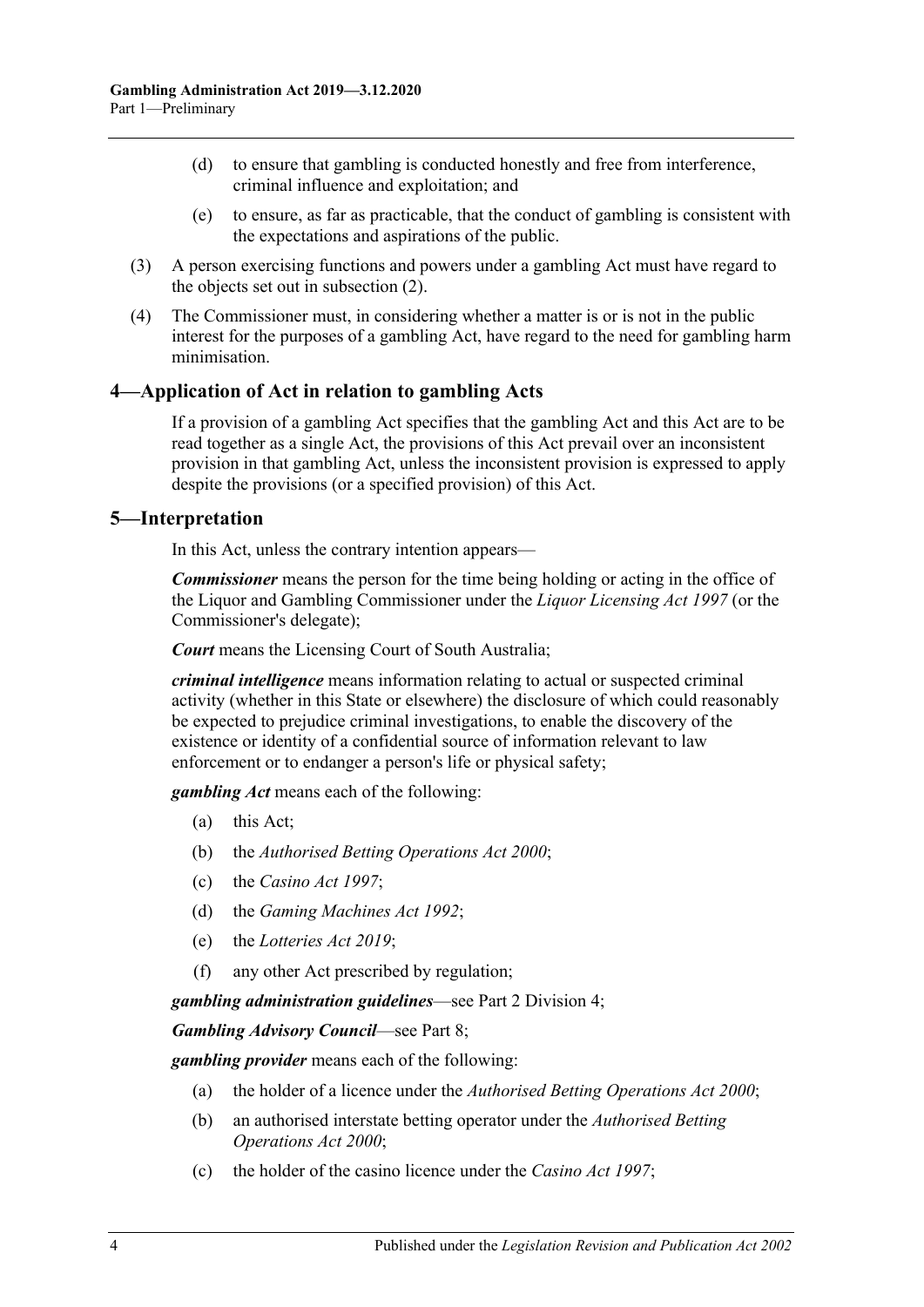- (d) the holder of a licence under the *[Gaming Machines Act](http://www.legislation.sa.gov.au/index.aspx?action=legref&type=act&legtitle=Gaming%20Machines%20Act%201992) 1992*;
- (e) the holder of a licence, or a person conducting a lottery under the *[Lotteries](http://www.legislation.sa.gov.au/index.aspx?action=legref&type=act&legtitle=Lotteries%20Act%202019)  Act [2019](http://www.legislation.sa.gov.au/index.aspx?action=legref&type=act&legtitle=Lotteries%20Act%202019)*;

*inspector*—see [Part](#page-16-1) 4;

#### *proceedings* means—

- (a) disciplinary proceedings; or
- (b) proceedings on an application, inquiry, review, reconsideration (under [section](#page-29-1) 48) or appeal,

whether by way of a hearing or by determination of the matter by the Commissioner by some other means;

#### *relevant Minister* means—

- (a) the Treasurer; and
- (b) each Minister responsible for the administration of a gambling Act; and
- (c) any Minister with responsibility for the racing industry in the State;
- (d) any Minister responsible for the administration of an Act or a provision of an Act regulating a gambling activity in the State;

*welfare agency* means an administrative unit of the Public Service responsible for performing functions in relation to the administration of the Gamblers Rehabilitation Fund (established under section 73BA of the *[Gaming Machines Act](http://www.legislation.sa.gov.au/index.aspx?action=legref&type=act&legtitle=Gaming%20Machines%20Act%201992) 1992*).

## <span id="page-4-1"></span><span id="page-4-0"></span>**Part 2—The Commissioner**

### **Division 1—Functions and powers of Commissioner**

#### <span id="page-4-2"></span>**6—Functions of Commissioner**

The Commissioner has the following functions:

- (a) to develop and promote strategies for reducing the incidence of problem gambling and for preventing or minimising the harm caused by gambling;
- (b) to undertake, assist in or coordinate ongoing research into matters relevant to gambling and the Commissioner's functions relating to gambling, including research into—
	- (i) the social and economic costs and benefits to the community of gambling and the gambling industry; and
	- (ii) the likely impact, both negative and positive, on the community of any new gambling product or gambling activity that might be introduced by any section of the gambling industry; and
	- (iii) strategies for reducing the incidence of problem gambling and preventing or minimising the harm caused by gambling; and
	- (iv) any other matter directed by the Minister;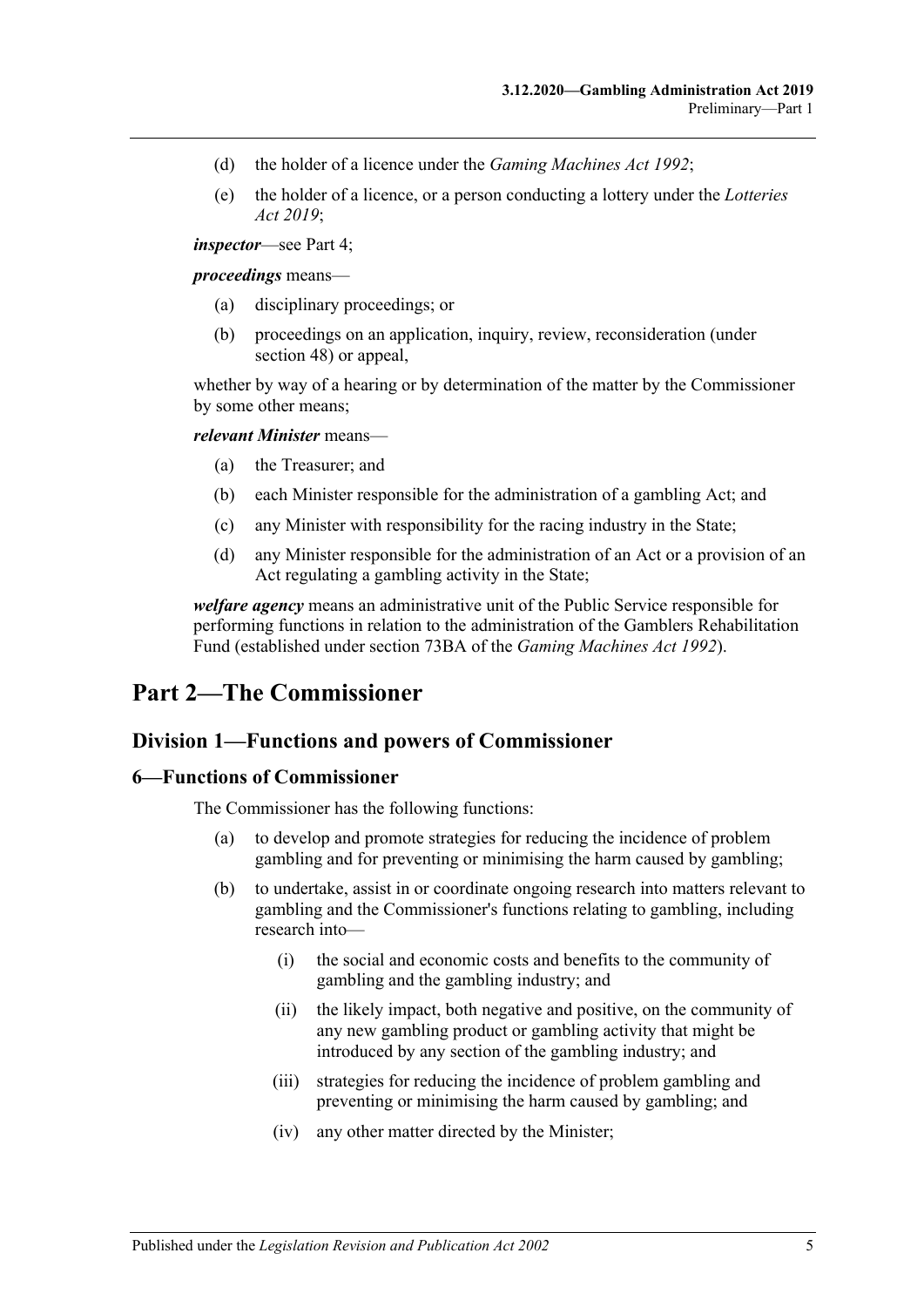- (c) to provide a proactive whole-of-industry and client-centric responsive approach to the promotion of responsible gambling practices and the prevention or minimisation of harm caused by gambling;
- (d) to ensure that an effective and efficient system of supervision is established and maintained over operations undertaken under a gambling Act;
- (e) to conduct consumer and gambling provider education campaigns and publish advertisements directed at reducing the incidence of problem gambling and for preventing or minimising the harm caused by gambling;
- (f) to encourage the gambling industry and related professional associations to disseminate to their members, and enforce compliance with, responsible gambling and advertising codes of practice;
- (g) to publish reports and disseminate statistical information on matters relating to operations undertaken under a gambling Act;
- (h) to consider representations from, and give consideration to matters identified by, the Gambling Advisory Council or the welfare agency relating to the incidence of problem gambling or measures for preventing or minimising the harm caused by gambling;
- (i) to advise, and make recommendations to, a relevant Minister on matters relating to operations undertaken under a gambling Act or on any aspect of the operation, administration or enforcement of a gambling Act;
- (j) to perform other functions assigned to the Commissioner under a gambling Act or by the Minister.

### <span id="page-5-0"></span>**7—Inquiries by Commissioner**

- (1) The Commissioner may conduct an inquiry whenever the Commissioner considers it necessary or desirable to do so for the purpose of carrying out the Commissioner's functions.
- (2) The Commissioner must, if requested to do so by the Minister, conduct an inquiry into any matter relating to—
	- (a) operations undertaken by a gambling provider; or
	- (b) the operation, administration or enforcement of a gambling Act.
- <span id="page-5-2"></span>(3) On completing an inquiry under this section, the Commissioner must submit to the Minister a report of the inquiry and the findings of the Commissioner on the inquiry, and any such report may include recommendations for action to be taken.
- (4) Unless the Commissioner recommends that the report should remain confidential, the Minister must, within 6 sitting days of receiving a report under [subsection](#page-5-2) (3), cause a copy of the report to be laid before each House of Parliament.

### <span id="page-5-1"></span>**8—General power to obtain information**

- (1) It is a condition of each licence, authorisation or exemption held under a gambling Act that the holder of the licence, authorisation or exemption must, on the written request of the Commissioner, provide information—
	- (a) that the Commissioner requires for the administration or enforcement of a gambling Act; or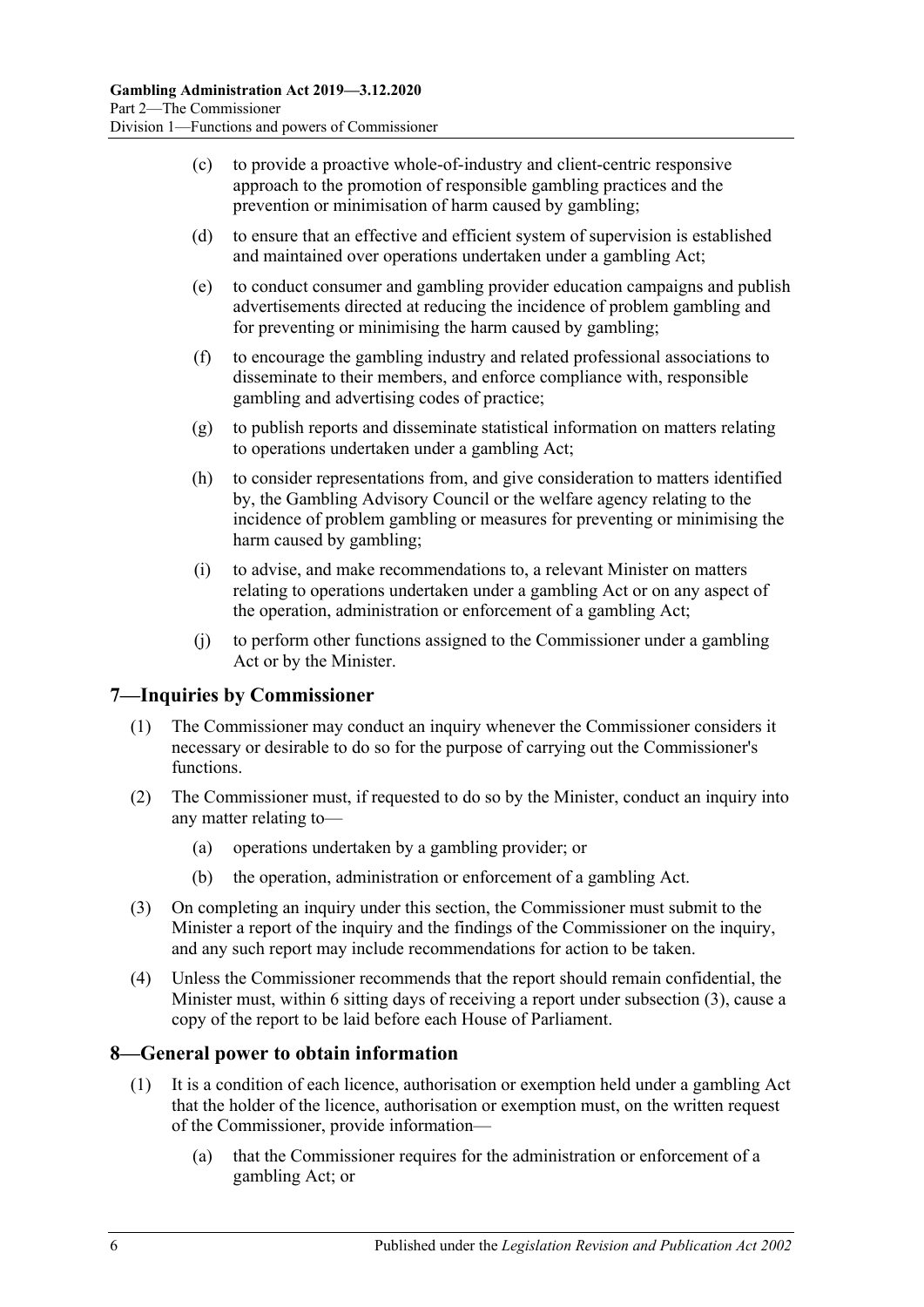- (b) that is related to the financial affairs of the business undertaken under the relevant licence, authorisation or exemption; or
- (c) that is related to the operations undertaken under the relevant licence, authorisation or exemption, including any information relating to the financial accounts in relation to the operations undertaken under the relevant licence, authorisation or exemption.
- (2) Information required to be provided under this section must be provided within the time specified in the request.

Maximum penalty: \$10 000.

### <span id="page-6-0"></span>**9—Powers to make interim or conditional decisions and accept undertakings from parties**

- (1) The Commissioner may—
	- (a) grant an application under a gambling Act on an interim basis; and
	- (b) specify that a condition of a licence, an approval, authorisation or exemption is to be effective for a specified period,

and, in consequence, may give any necessary procedural directions in the matter.

- <span id="page-6-2"></span>(2) If the Commissioner considers that an applicant should satisfy the Commissioner as to a certain matter for the purposes of determining the application, the Commissioner may, if the Commissioner thinks fit, nevertheless grant the application on the condition that the applicant satisfies the Commissioner as to the matter within a period determined by the Commissioner.
- (3) If a licence, an approval, authorisation or exemption is granted on a condition under [subsection](#page-6-2) (2), the Commissioner may, on failure by the applicant to comply with the condition, revoke the licence, approval, authorisation or exemption, or suspend the licence, approval, authorisation or exemption until further order.
- (4) The Commissioner may in proceedings accept an undertaking from a party in relation to the conduct of the proceedings and, on failure by the party to fulfil the undertaking, refuse to hear the party further in the proceedings subject to any further order of the Commissioner.

### <span id="page-6-1"></span>**10—Commissioner may give directions**

- (1) The Commissioner may, from time to time by notice to a gambling provider, give directions in relation to any aspect of the operations conducted by the gambling provider including matters relating to the management, supervision and control of the relevant operations.
- (2) Before the Commissioner gives directions under this section, the Commissioner must, unless the Commissioner considers it necessary not to do so in the circumstances—
	- (a) give notice to the relevant gambling provider of the proposed directions; and
	- (b) consider any representations made by the relevant gambling provider or a body representative of a gambling provider about the proposed directions within 14 days after the notice is given or a longer period allowed in the notice.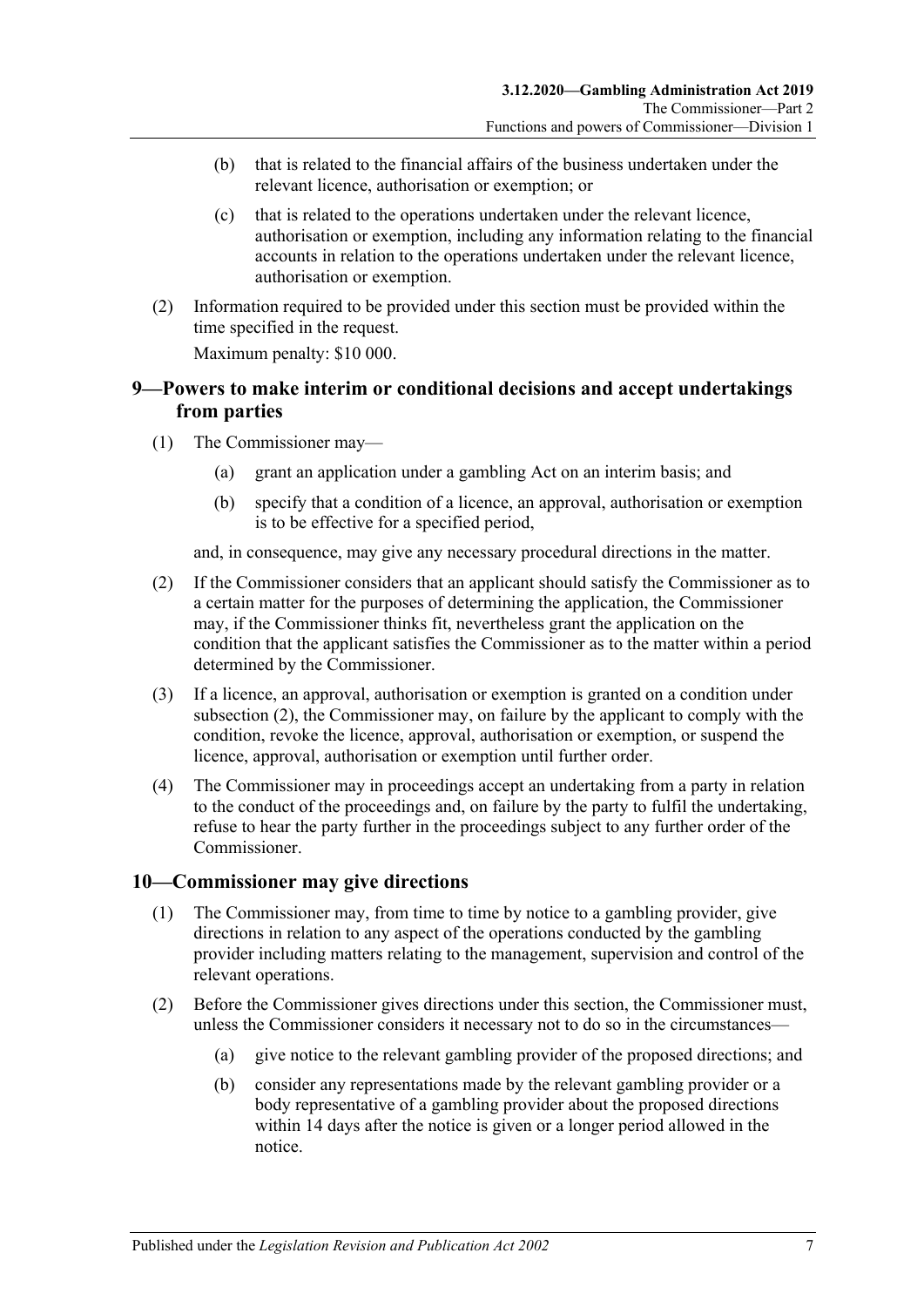(3) A gambling provider must diligently observe and carry out a direction given under this section.

Maximum penalty:

- (a) in the case of the holder of a major betting operations licence, or an authorised interstate betting operator under the *[Authorised Betting Operations](http://www.legislation.sa.gov.au/index.aspx?action=legref&type=act&legtitle=Authorised%20Betting%20Operations%20Act%202000)  Act [2000](http://www.legislation.sa.gov.au/index.aspx?action=legref&type=act&legtitle=Authorised%20Betting%20Operations%20Act%202000)*—\$100 000; or
- (b) in the case of the holder of the casino licence—\$100 000; or
- (c) in the case of the holder of the gaming machine monitor licence under the *[Gaming Machines Act](http://www.legislation.sa.gov.au/index.aspx?action=legref&type=act&legtitle=Gaming%20Machines%20Act%201992) 1992*—\$50 000;
- (d) in any other case—\$35 000.

### <span id="page-7-0"></span>**Division 2—Proceedings before Commissioner**

### <span id="page-7-1"></span>**11—Conduct of proceedings**

In proceedings under a gambling Act, the Commissioner—

- (a) must act without undue formality; and
- (b) is not bound by the rules of evidence, but may seek to be informed on any question that arises for decision in such manner as the Commissioner thinks fit.

### <span id="page-7-2"></span>**12—Powers of Commissioner**

- (1) The Commissioner may exercise the following powers:
	- (a) by summons, require any person to attend before the Commissioner at a time and place specified in the summons;
	- (b) by summons, require the production of any equipment or other item, or any documents;
	- (c) inspect any equipment or other item, or any documents produced before the Commissioner and retain them for such reasonable period as the Commissioner thinks fit, and, in the case of documents, make copies of any of them, or of any of their contents;
	- (d) require any person to make oath or affirmation verifying that the person will truly answer all questions put to them by the Commissioner relating to any matter that is before the Commissioner;
	- (e) require any person appearing before the Commissioner to answer any relevant questions put to them by the Commissioner or by any person appearing before the Commissioner.
- (2) If a person—
	- (a) who has been served with a summons to appear before the Commissioner, fails without reasonable excuse (proof of which lies on the person) to attend in obedience to the summons; or
	- (b) who has been served with a summons to produce equipment or any other items or documents, fails without reasonable excuse (proof of which lies upon the person) to comply with the summons; or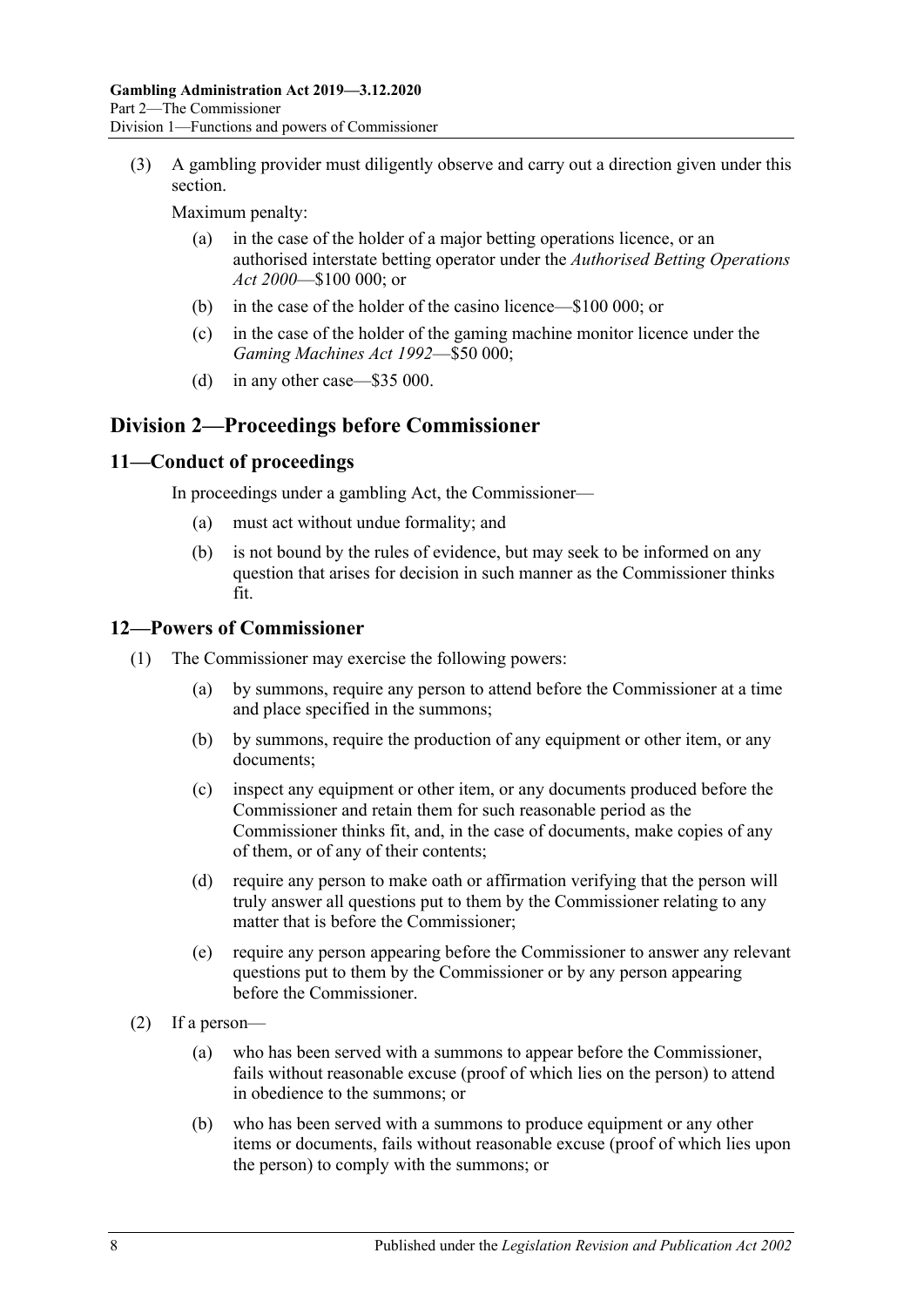- (c) misbehaves before the Commissioner, wilfully insults the Commissioner or interrupts the proceedings of the Commissioner; or
- (d) refuses to be sworn or to affirm or to answer any relevant question when required to do so by the Commissioner,

the person is guilty of an offence.

Maximum penalty: \$10 000 or imprisonment for 6 months.

- <span id="page-8-1"></span>(3) The Commissioner may by order, if requested to do so by a person who has been required to answer a question by the Commissioner or who has produced documents to the Commissioner, prohibit the publication by any means of—
	- (a) the name of the person; or
	- (b) any answer given by them in proceedings before the Commissioner; or
	- (c) the contents of any document produced by them to the Commissioner.
- (4) A person who contravenes an order under [subsection](#page-8-1) (3) is guilty of an offence. Maximum penalty: \$10 000.
- (5) The Commissioner may conduct proceedings at any time and in any place (including a place outside this State) and may adjourn any proceedings from time to time and from place to place.
- (6) In the course of any proceedings, the Commissioner may—
	- (a) receive in evidence any transcript of evidence in proceedings before a court or tribunal and draw any conclusions of fact from the transcript that the Commissioner thinks proper; or
	- (b) adopt, as the Commissioner thinks fit, any findings, decision or judgment of a court or tribunal that may be relevant to the matter before the Commissioner.
- (7) The Commissioner may—
	- (a) conduct any proceedings by telephone or other electronic means; and
	- (b) allow a person to participate in any proceedings by telephone or other electronic means.

#### <span id="page-8-0"></span>**13—Representation before Commissioner**

- (1) A person appearing before the Commissioner may appear—
	- (a) personally; or
	- (b) by counsel; or
	- (c) if a body corporate—by an officer or employee of the body corporate who has obtained leave of the Commissioner to appear on behalf of the body corporate; or
	- (d) if the party is a member of a genuine association formed to promote or protect the interests of a section of the liquor industry, the gambling industry or of employees in those industries—by an officer or employee of that association; or
	- (e) with the permission of the Commissioner—by any other person.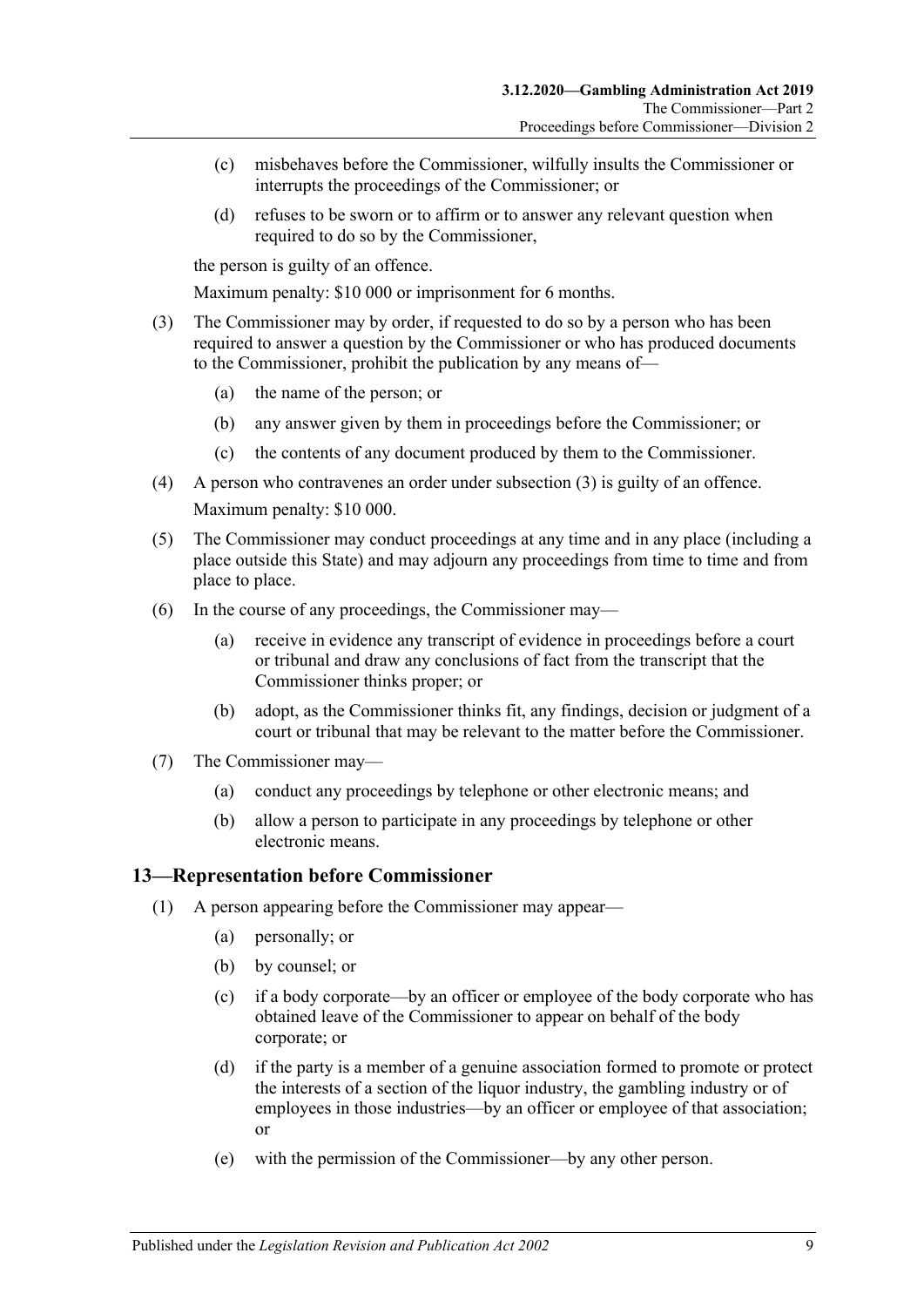- (2) The Commissioner of Police may be represented before the Commissioner by a police officer or by counsel.
- (3) The welfare agency may be represented before the Commissioner by a member of the welfare agency or by counsel.

### <span id="page-9-0"></span>**14—Power of Commissioner to refer questions to Court**

The Commissioner may refer for hearing and determination by the Court—

- (a) proceedings that involve questions of substantial public importance; or
- (b) a question of law that arises in proceedings before the Commissioner; or
- (c) any other matter that should, in the public interest or in the interests of a party to the proceedings, be heard and determined by the Court.

### <span id="page-9-1"></span>**Division 3—Codes of practice**

### <span id="page-9-2"></span>**15—Codes of practice**

- <span id="page-9-3"></span>(1) The Commissioner may, by notice in the Gazette, prescribe—
	- (a) advertising codes of practice; and
	- (b) responsible gambling codes of practice.
- <span id="page-9-4"></span>(2) Without limiting the generality of [subsection](#page-9-3)  $(1)(a)$ , an advertising code of practice may—
	- (a) make provision by which a gambling provider can ensure that gambling related advertising is—
		- (i) consistent with community expectations that gambling operations will be conducted responsibly and in a manner that minimises the harm caused by gambling; and
		- (ii) socially responsible; and
		- (iii) compliant with State and Commonwealth laws; and
		- (iv) complies with any relevant gambling industry codes of practice; and
	- (b) make provision relating to the form, content and use of gambling related advertising, which may include requirements, limitations or prohibitions in relation to the following:
		- (i) the use of the name of a gambling provider;
		- (ii) the use of specified expressions or words;
		- (iii) the value or nature of a prize to be won;
		- (iv) advertising in relation to loyalty programs;
		- (v) the appropriate use and depiction of mandatory warning messages;
		- (vi) advertising on radio, television, print media, signs and billboards;
		- (vii) advertising and promoting betting on contingencies; and
	- (c) include matters incorporating Commonwealth or intergovernmental agreements; and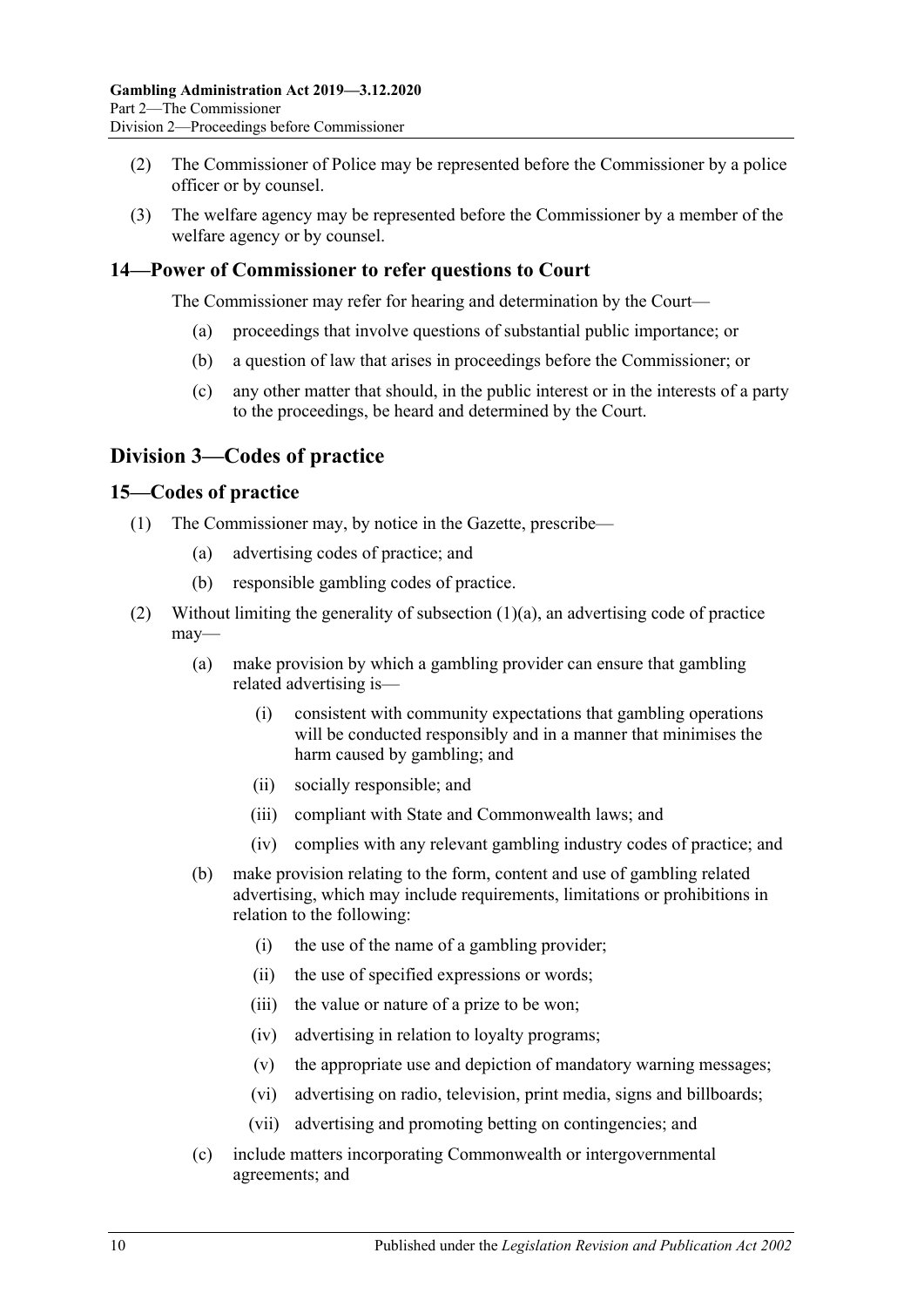- (d) include other matters designed to reduce the harm caused by gambling.
- (3) Without limiting the generality of [subsection](#page-9-4) (1)(b), a responsible gambling code of practice may—
	- (a) require a gambling provider to provide information to patrons regarding responsible gambling, the availability of services to address problems associated with gambling (including barring orders) and any other matter under a gambling Act, whether by—
		- (i) signs and warning notices; or
		- (ii) the use of audio, visual, or electronic means,

in a manner, and in accordance with any requirements, specified in the code; and

- (b) make provision relating to—
	- (i) the use of specified words or expressions in connection with gambling on gaming machines or automated table game equipment and the manner and form in which such words or expressions are to be used; and
	- (ii) requirements for the words or expressions to be displayed on the gaming machine screen or automated table game equipment screen, on a screen that is visible to a person operating the machine or equipment or in some other specified manner; and
- (c) make provision relating to the making of barring orders under [Part](#page-26-2) 6; and
- (d) require a gambling provider to have a program for intervention in problem gambling designed to promote—
	- (i) identification of persons engaging in problem gambling, including through observation of the conduct, patterns of behaviour and statements of gamblers; and
	- (ii) the provision of information relating to responsible gambling and the availability of services to address problems associated with gambling to persons so identified; and
	- (iii) the use of barring orders under [Part](#page-26-2) 6 in relation to persons so identified; and
	- (iv) the referral of persons so identified to the Department within the meaning of the *[Problem Gambling Family Protection Orders](http://www.legislation.sa.gov.au/index.aspx?action=legref&type=act&legtitle=Problem%20Gambling%20Family%20Protection%20Orders%20Act%202004)  Act [2004](http://www.legislation.sa.gov.au/index.aspx?action=legref&type=act&legtitle=Problem%20Gambling%20Family%20Protection%20Orders%20Act%202004)*; and
- (e) make provision (including limitations and prohibitions) relating to the provision and operation of customer loyalty programs; and
- (f) require the keeping and management of accounts and records of patrons' gambling activities, and the provision of such accounts and records to the Commissioner in a manner specified in the applicable code; and
- (g) requirements for systems and procedures designed to prevent gambling by minors; and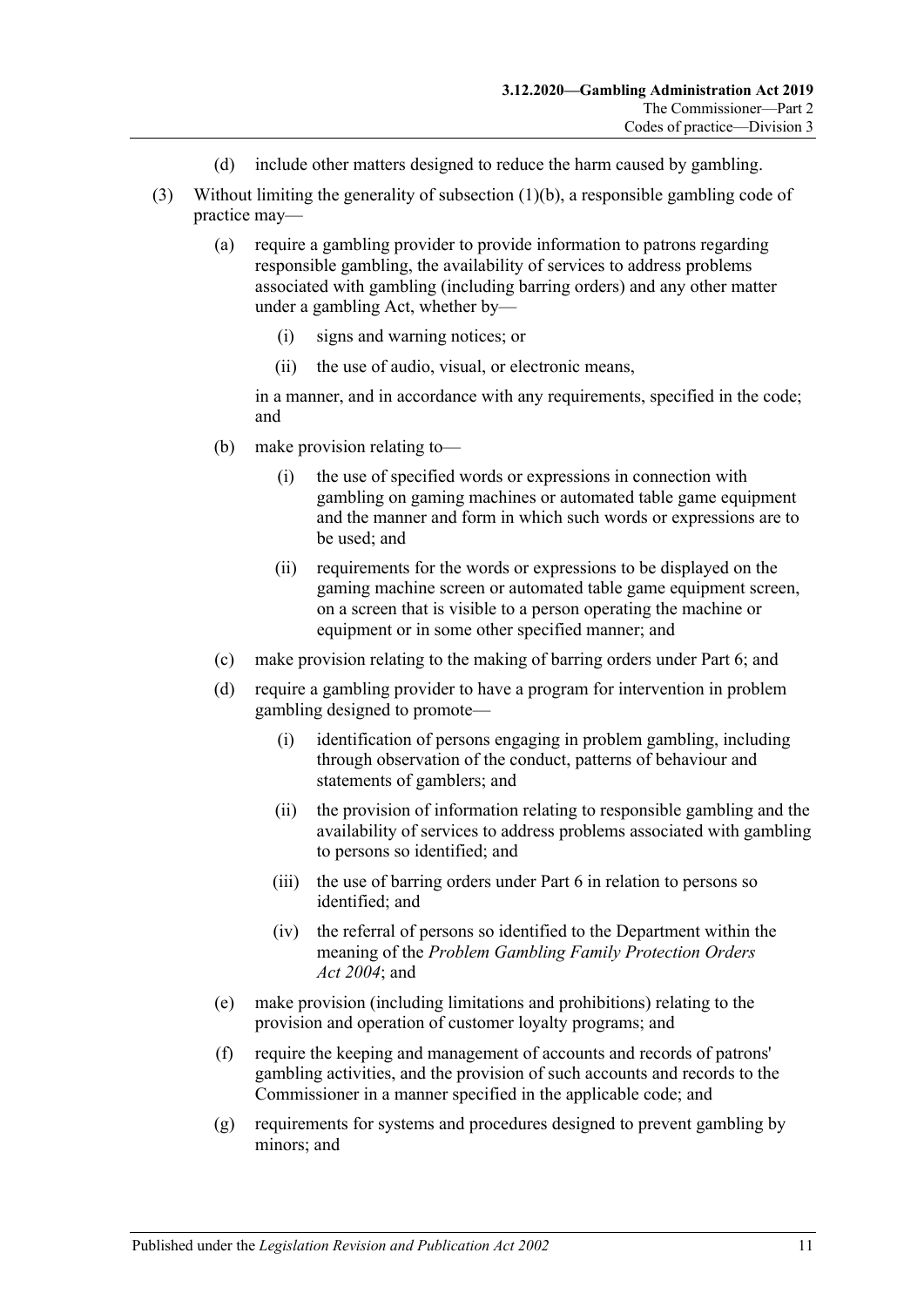- <span id="page-11-0"></span>(h) require a gambling provider to comply with specified requirements in relation to staff training including (without limitation)—
	- (i) requiring staff, or specified classes of staff, to complete the whole or any part of the training courses in accordance with the gambling administration guidelines; and
	- (ii) specifying procedures for obtaining exemptions from the requirements referred to in [subparagraph](#page-11-0) (i) in relation to particular staff, or a specified class of staff (and any such exemptions may be granted by the Commissioner subject to conditions the Commissioner thinks fit); and
- (i) include matters incorporating Commonwealth law or intergovernmental agreements; and
- (j) include other matters designed to reduce the harm caused by gambling.
- <span id="page-11-2"></span>(4) The Commissioner may include provisions in a code of practice that—
	- (a) designate a provision of the code as a mandatory provision for the purposes of a specified provision of a gambling Act; and
	- (b) declare whether contravention or failure to comply with the mandatory provision is a category A, B, C or D offence for the purposes of that specified provision; and
	- (c) if the offence is to be expiable—declare whether the offence is a category A, B, C or D expiable offence for the purposes of that specified provision.
- (5) The provisions of a code of practice prescribed under this section may be of general, limited or varied application according to—
	- (a) the classes of gambling provider, person, equipment or operations; or
	- (b) the circumstances; or
	- (c) any other specified factor,

to which the provision is expressed to apply.

- (6) The Commissioner may, by subsequent notice in the Gazette, vary or revoke a code of practice or a provision of a code of practice under this section.
- <span id="page-11-1"></span>(7) Before the Commissioner publishes a notice in the Gazette under this section, the Commissioner must—
	- (a) give notice in a manner determined by the Commissioner of the proposed notice to any relevant gambling provider, any relevant body representative of a gambling provider and the Commissioner of Police; and
	- (b) consider any representations made under [paragraph](#page-11-1) (a) about the proposed notice within 28 days after the notice is given or a longer period allowed in the notice.
- (8) The Commissioner may, at any time, undertake a review of the codes of practice prescribed under this section.
- (9) The Commissioner must, when conducting a review, seek and consider written submissions from the Commissioner of Police, relevant gambling providers, relevant bodies representative of gambling providers and from the public.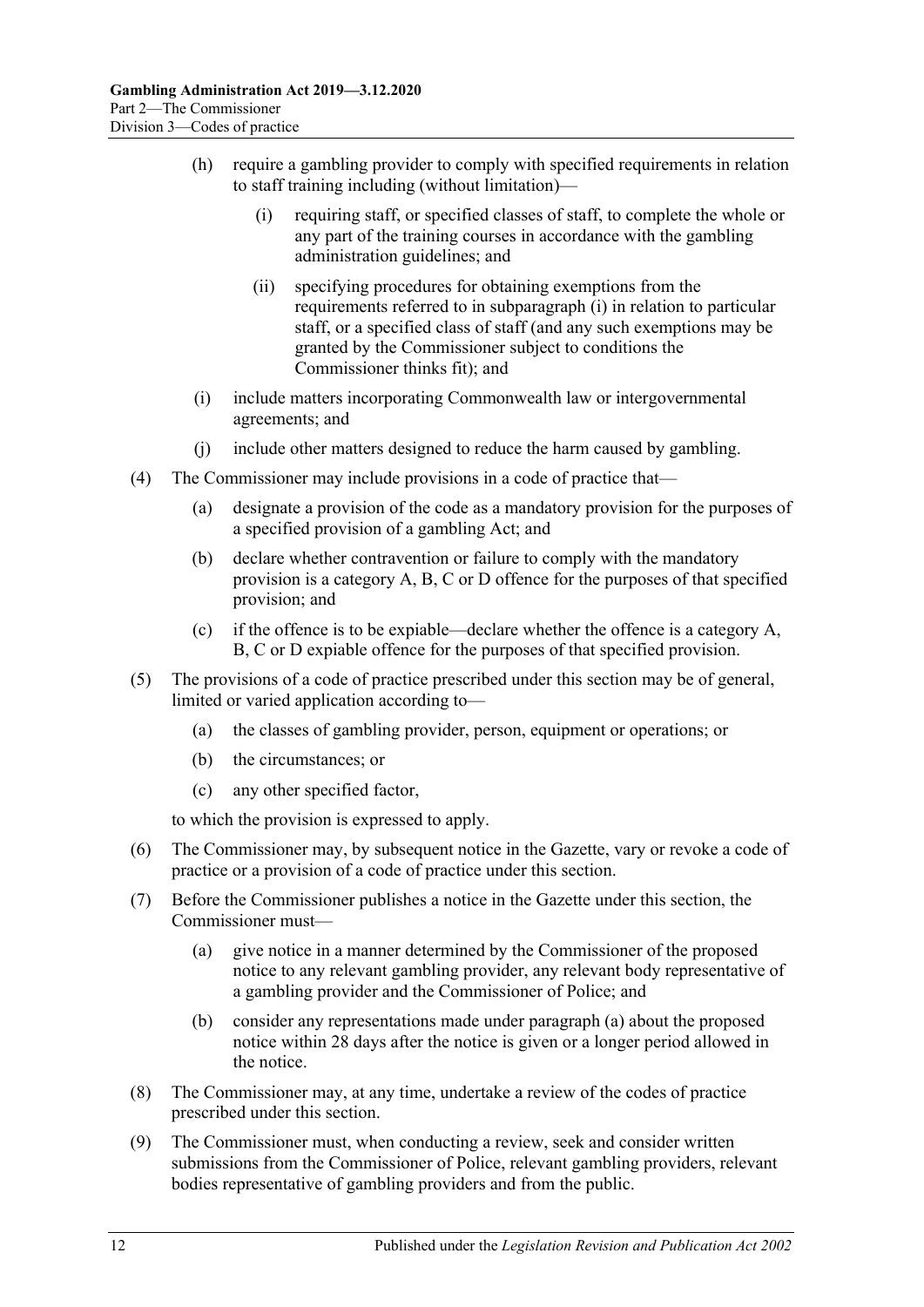- (10) The Commissioner must cause any codes of practice prescribed under this section to be published on a website maintained by the Commissioner.
- (11) In this section—

*gambling provider* includes the Lotteries Commission of South Australia constituted under the *[State Lotteries Act](http://www.legislation.sa.gov.au/index.aspx?action=legref&type=act&legtitle=State%20Lotteries%20Act%201966) 1966*.

### <span id="page-12-3"></span><span id="page-12-0"></span>**16—Offence of breach of mandatory provisions of codes**

(1) A gambling provider or other person involved in an activity to which a gambling Act applies must not contravene or fail to comply with a mandatory provision of the advertising code of practice or the responsible gambling code of practice that applies to the gambling provider or other person.

Maximum penalty:

- (a) for a category A offence—\$20 000;
- (b) for a category B offence—\$10 000;
- (c) for a category C offence—\$5 000;
- (d) for a category D offence—\$2 500.

Expiation fee:

- (a) for a category A expiable offence—\$1 200;
- (b) for a category B expiable offence—\$315;
- (c) for a category C expiable offence—\$210;
- (d) for a category D expiable offence—\$160.
- (2) For the purposes of [subsection](#page-12-3) (1), a contravention of, or failure to comply with, a mandatory provision of the advertising code of practice or the responsible gambling code of practice is a category A, B, C or D offence, or a category A, B, C or D expiable offence, if it has been declared to be such an offence by the Commissioner in accordance with [section](#page-11-2) 15(4).

### <span id="page-12-1"></span>**Division 4—Gambling administration guidelines**

#### <span id="page-12-2"></span>**17—Gambling administration guidelines**

- (1) The Commissioner may, by notice in the Gazette, issue guidelines (the *gambling administration guidelines*) in relation to the following:
	- (a) requirements for the approval of systems and procedures designed to prevent gambling by children;
	- (b) requirements for the approval of training courses required to be undertaken under a gambling Act;
	- (c) requirements for cashless gaming systems and automated risk monitoring systems to be approved by the Commissioner under the *[Casino Act](http://www.legislation.sa.gov.au/index.aspx?action=legref&type=act&legtitle=Casino%20Act%201997) 1997* or the *[Gaming Machines Act](http://www.legislation.sa.gov.au/index.aspx?action=legref&type=act&legtitle=Gaming%20Machines%20Act%201992) 1992* which must address—
		- (i) in relation to an account based cashless gaming system—
			- (A) the maximum value to be stored and transferred from a user's account to a gaming machine or automated table game (as the case requires); and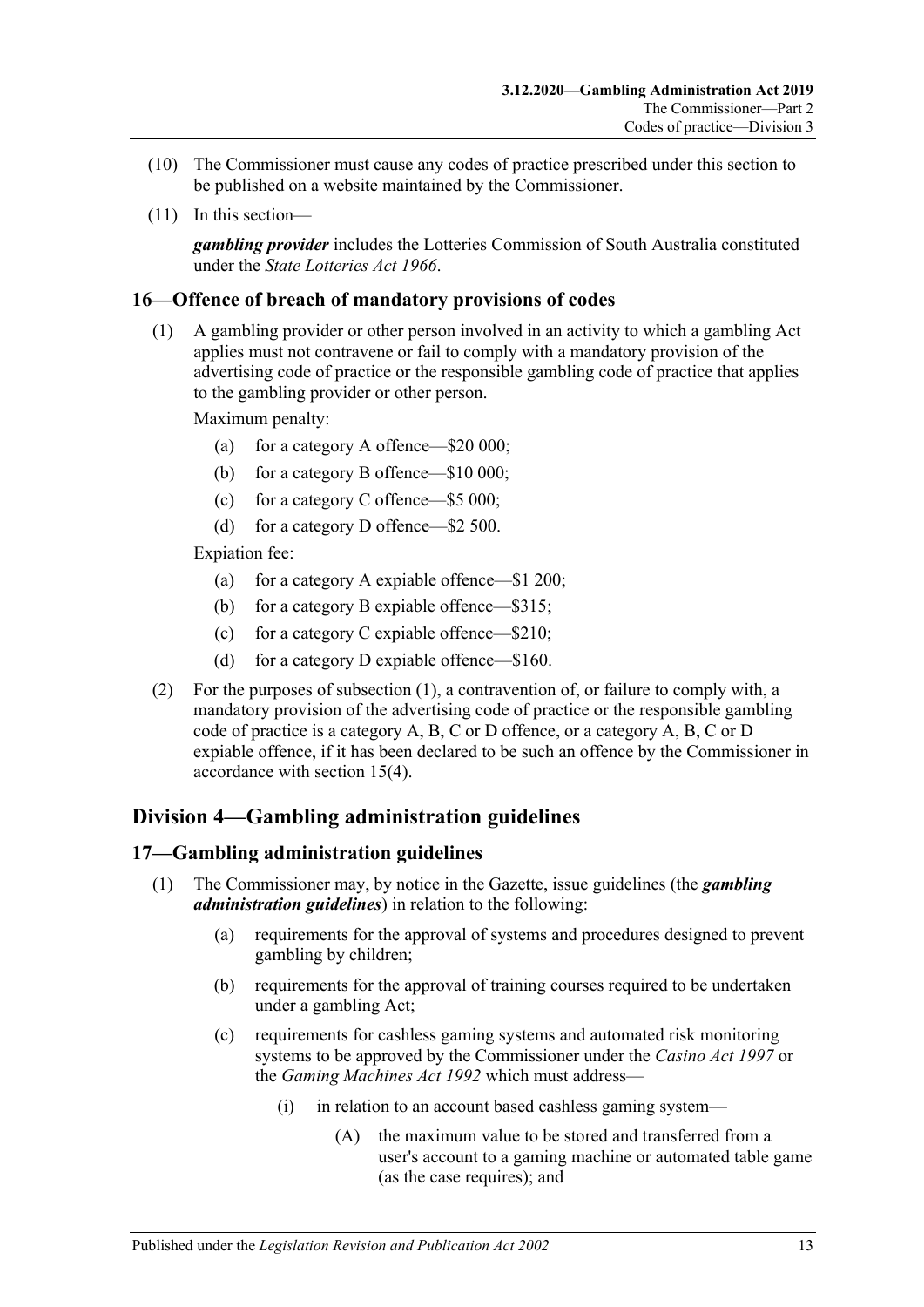- (B) the payment of prizes; and
- (C) the provision of account statements; and
- (D) any other matter prescribed by the regulations; or
- (ii) in relation to an automated risk monitoring system—
	- (A) identifying indicators of potential harmful gambling behaviour; and
	- (B) any other matter prescribed by the regulations;
- (iii) in relation to a cashless gaming system of a kind prescribed by the regulations under section 40B(1)(c) of the *[Casino Act](http://www.legislation.sa.gov.au/index.aspx?action=legref&type=act&legtitle=Casino%20Act%201997) 1997* or section 40A(1)(c) of the *[Gaming Machines Act](http://www.legislation.sa.gov.au/index.aspx?action=legref&type=act&legtitle=Gaming%20Machines%20Act%201992) 1992*—any matter prescribed by the regulations;
- (d) requirements in relation to an application to the Commissioner for an approval under a gambling Act, including the approval of games, gaming machines, gaming equipment and gaming related systems;
- (e) requirements for facial recognition systems to be approved by the Commissioner under the *[Casino Act](http://www.legislation.sa.gov.au/index.aspx?action=legref&type=act&legtitle=Casino%20Act%201997) 1997* or the *[Gaming Machines Act](http://www.legislation.sa.gov.au/index.aspx?action=legref&type=act&legtitle=Gaming%20Machines%20Act%201992) 1992*;
- (f) any other matter relevant to the operations undertaken under a gambling Act.
- (2) The Commissioner may, by subsequent notice in the Gazette, vary or revoke a notice under this section.
- <span id="page-13-2"></span>(3) Before the Commissioner publishes a notice in the Gazette under this section, the Commissioner must—
	- (a) give notice in a manner determined by the Commissioner of the proposed notice to any relevant gambling provider and any relevant body representative of a gambling provider; and
	- (b) consider any representations made under [paragraph](#page-13-2) (a) about the proposed notice within 28 days after the notice is given or a longer period allowed in the notice.
- (4) The provisions of the gambling administration guidelines may be of general, limited or varied application according to—
	- (a) the class of gambling provider or person; or
	- (b) the circumstances; or
	- (c) any other specified factor,

to which the provision is expressed to apply.

(5) The Commissioner must cause any gambling administration guidelines to be published on a website maintained by the Commissioner.

### <span id="page-13-0"></span>**Division 5—Delegation**

#### <span id="page-13-1"></span>**18—Delegation**

(1) The Commissioner may delegate powers or functions under a gambling Act or instrument to any person.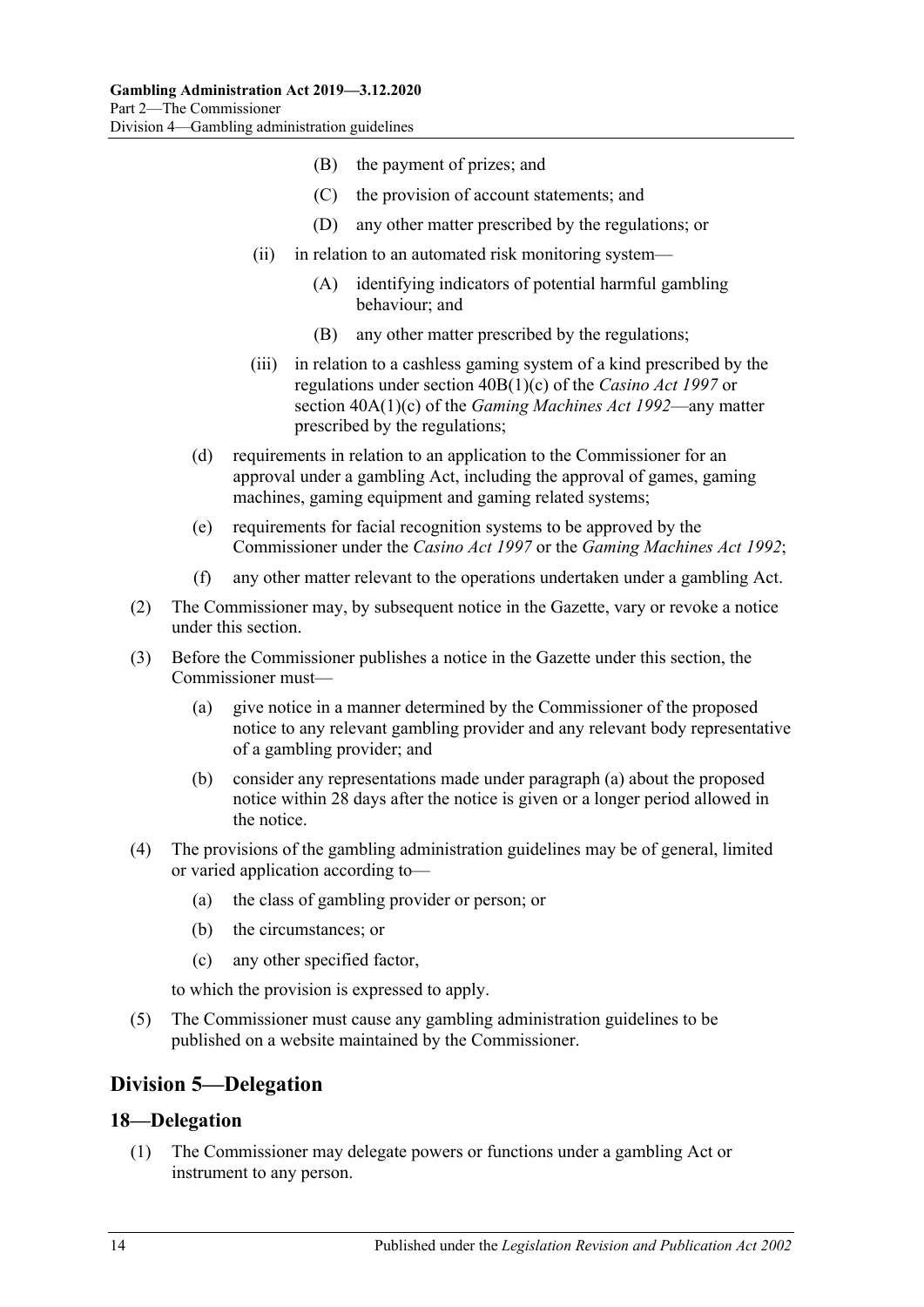- (2) A delegation under this section—
	- (a) may be absolute or conditional; and
	- (b) does not derogate from the power of the Commissioner to act personally in any matter; and
	- (c) is revocable at will; and
	- (d) may, if the instrument of delegation so provides, be further delegated.

## <span id="page-14-0"></span>**Part 3—Disclosure of information**

### <span id="page-14-1"></span>**19—Disclosure of information**

- (1) The Commissioner or an authorised person must not disclose information obtained in the course of carrying out official functions except—
	- (a) to another person who has official functions under a gambling Act, to the Commissioner of Police or as may otherwise be required for carrying out such official functions; or
	- (b) to an approved industry body within the meaning of the *[Gaming Machines](http://www.legislation.sa.gov.au/index.aspx?action=legref&type=act&legtitle=Gaming%20Machines%20Act%201992)  Act [1992](http://www.legislation.sa.gov.au/index.aspx?action=legref&type=act&legtitle=Gaming%20Machines%20Act%201992)* for the purposes of ensuring compliance with a responsible gambling agreement entered into under that Act; or
	- (c) to a relevant Minister; or
	- (d) as permitted by the person in whose favour the duty of confidentiality exists; or
	- (e) to a reciprocating authority, or an officer or employee of a reciprocating authority; or
	- (f) as required by law; or
	- (g) as is otherwise necessary for the proper administration of a gambling Act.

Maximum penalty: \$10 000.

- (2) An authority, officer or person responsible for the administration or enforcement of laws relating to the supervision or control of gambling in another jurisdiction is a *reciprocating authority* if—
	- (a) the other jurisdiction is the Commonwealth, a State or Territory of the Commonwealth, or New Zealand; or
	- (b) there is an arrangement in force between the South Australian government and the government of the relevant jurisdiction for the exchange of information relevant to the administration or enforcement of laws for the supervision or control of gambling.
- (3) The holder of a gaming machine licence under the *[Gaming Machines Act](http://www.legislation.sa.gov.au/index.aspx?action=legref&type=act&legtitle=Gaming%20Machines%20Act%201992) 1992* may disclose information relating to barring orders under [Part](#page-26-2) 6 to an approved industry body with whom the licensee has entered into an approved responsible gambling agreement (within the meaning of that Act).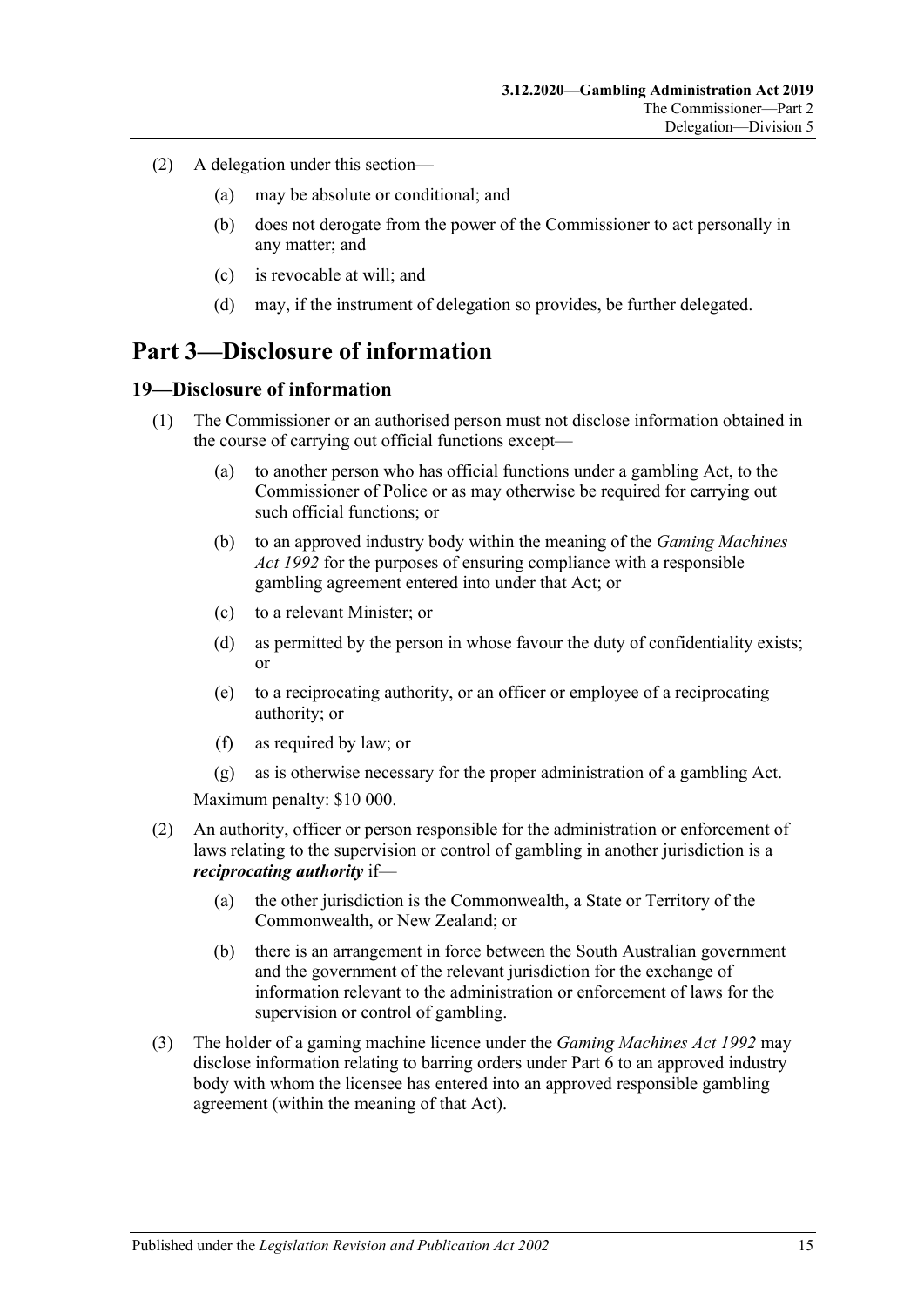#### (4) In this section—

*authorised person* means each of the following:

- (a) a police officer;
- (b) an inspector;
- (c) a person who is or has been, at any time, engaged in the administration or enforcement of a gambling Act, including under the *[Independent Gambling](http://www.legislation.sa.gov.au/index.aspx?action=legref&type=act&legtitle=Independent%20Gambling%20Authority%20Act%201995)  [Authority Act](http://www.legislation.sa.gov.au/index.aspx?action=legref&type=act&legtitle=Independent%20Gambling%20Authority%20Act%201995) 1995* or the *[Gambling Administration Act](http://www.legislation.sa.gov.au/index.aspx?action=legref&type=act&legtitle=Gambling%20Administration%20Act%201995) 1995*;
- (d) a person who is or has been, at any time, a member of the Gambling Advisory Council or any other body or committee established under the *[Independent](http://www.legislation.sa.gov.au/index.aspx?action=legref&type=act&legtitle=Independent%20Gambling%20Authority%20Act%201995)  [Gambling Authority Act](http://www.legislation.sa.gov.au/index.aspx?action=legref&type=act&legtitle=Independent%20Gambling%20Authority%20Act%201995) 1995* or the *[Gambling Administration Act](http://www.legislation.sa.gov.au/index.aspx?action=legref&type=act&legtitle=Gambling%20Administration%20Act%201995) 1995*;
- (e) a person who is or has been, at any time, a member of the gambling advisory committee established under section 73BA of the *[Gaming Machines](http://www.legislation.sa.gov.au/index.aspx?action=legref&type=act&legtitle=Gaming%20Machines%20Act%201992)  Act [1992](http://www.legislation.sa.gov.au/index.aspx?action=legref&type=act&legtitle=Gaming%20Machines%20Act%201992)*;
- (f) a person of a class prescribed by regulation for the purposes of this definition.

### <span id="page-15-0"></span>**20—Disclosure of statistical information about expenditure on gambling activities**

- <span id="page-15-3"></span>(1) Subject to [subsection](#page-15-2) (2), the Commissioner may make publicly available statistical information about expenditure relating to gambling activities undertaken under a gambling Act if the statistics have been aggregated—
	- (a) to give the total expenditure for all gambling activities of a particular kind undertaken in a particular council area; or
	- (b) if gambling activities of a particular kind are undertaken at less than 3 locations in a particular council area—to give the total expenditure for all gambling operations of that kind in the council area together with an adjoining council area or areas so that the statistical information indicates expenditure for at least 3 locations where gambling of that kind is undertaken.
- <span id="page-15-2"></span>(2) The Commissioner may make publicly available information regarding expenditure on gambling activities undertaken under a gambling Act (including statistical information that has not been aggregated in accordance with [subsection](#page-15-3)  $(1)$  if—
	- (a) the Commissioner considers it is in the public interest to do so; or
	- (b) making the information available is reasonable in the circumstances; or
	- (c) the information is of a prescribed kind.
- (3) In this section—

*council* means a municipal or district council.

### <span id="page-15-1"></span>**21—Publication of determinations—confidential information**

If the Commissioner publishes a determination made under a gambling Act, the Commissioner may exclude from publication information that the Commissioner considers to be—

(a) personal information of a confidential nature; or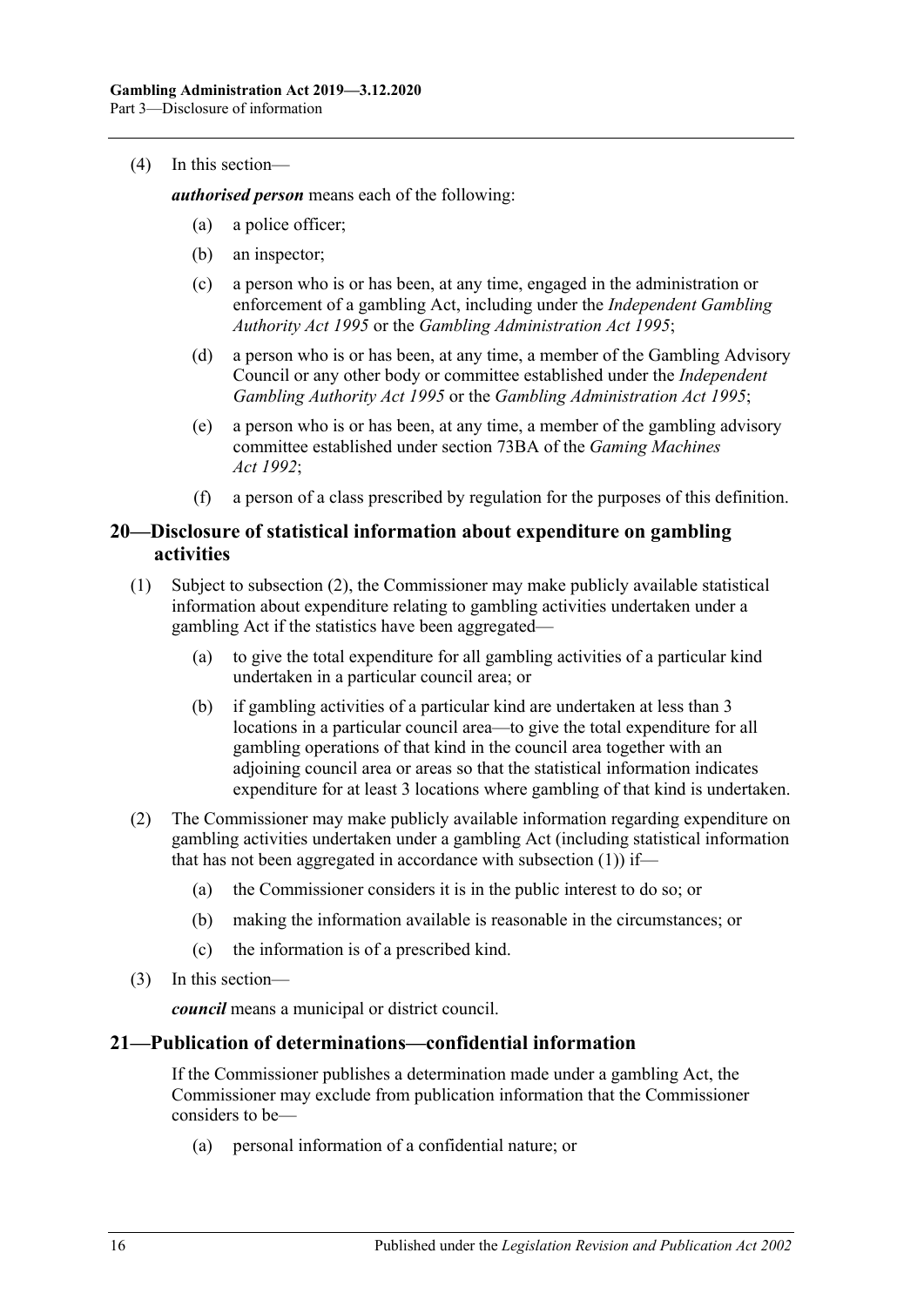- (b) information that has a commercial or other value that would be, or could reasonably be expected to be, destroyed or diminished if the information were published; or
- (c) information the publication of which would, or could reasonably be expected to, prejudice the commercial position of a person or confer a commercial advantage on a person; or
- (d) information the publication of which—
	- (i) would otherwise be contrary to the public interest; or
	- (ii) would be inappropriate for such other reason as the Commissioner thinks fit.

### <span id="page-16-0"></span>**22—Criminal intelligence**

- (1) No information provided by the Commissioner of Police to the Commissioner under a gambling Act may be disclosed to any person (except the Minister, a court or a person to whom the Commissioner of Police authorises its disclosure) if the information is classified by the Commissioner of Police as criminal intelligence.
- (2) If the Commissioner—
	- (a) makes a decision under a gambling Act; and
	- (b) the decision is made because of information that is classified by the Commissioner of Police as criminal intelligence,

the Commissioner is not required to provide any grounds or reasons for the decision other than that, in the view of the Commissioner, the making of any other decision would have been contrary to the public interest.

- (3) In any proceedings under a gambling Act, the Court—
	- (a) must, on the application of the Commissioner of Police, take steps to maintain the confidentiality of information classified by the Commissioner of Police as criminal intelligence, including steps to receive evidence and hear argument about the information in private in the absence of the parties to the proceedings and their representatives; and
	- (b) may take evidence consisting of or relating to information classified by the Commissioner of Police as criminal intelligence by way of affidavit of a police officer of or above the rank of superintendent.
- (4) The Commissioner of Police may not delegate the function of classifying information as criminal intelligence for the purposes of a gambling Act except to a Deputy Commissioner or Assistant Commissioner of Police.

# <span id="page-16-2"></span><span id="page-16-1"></span>**Part 4—Inspectors**

### **Division 1—Inspectors**

### <span id="page-16-3"></span>**23—Appointment of inspectors**

(1) The Commissioner may appoint a person to be an inspector for the purposes of a gambling Act.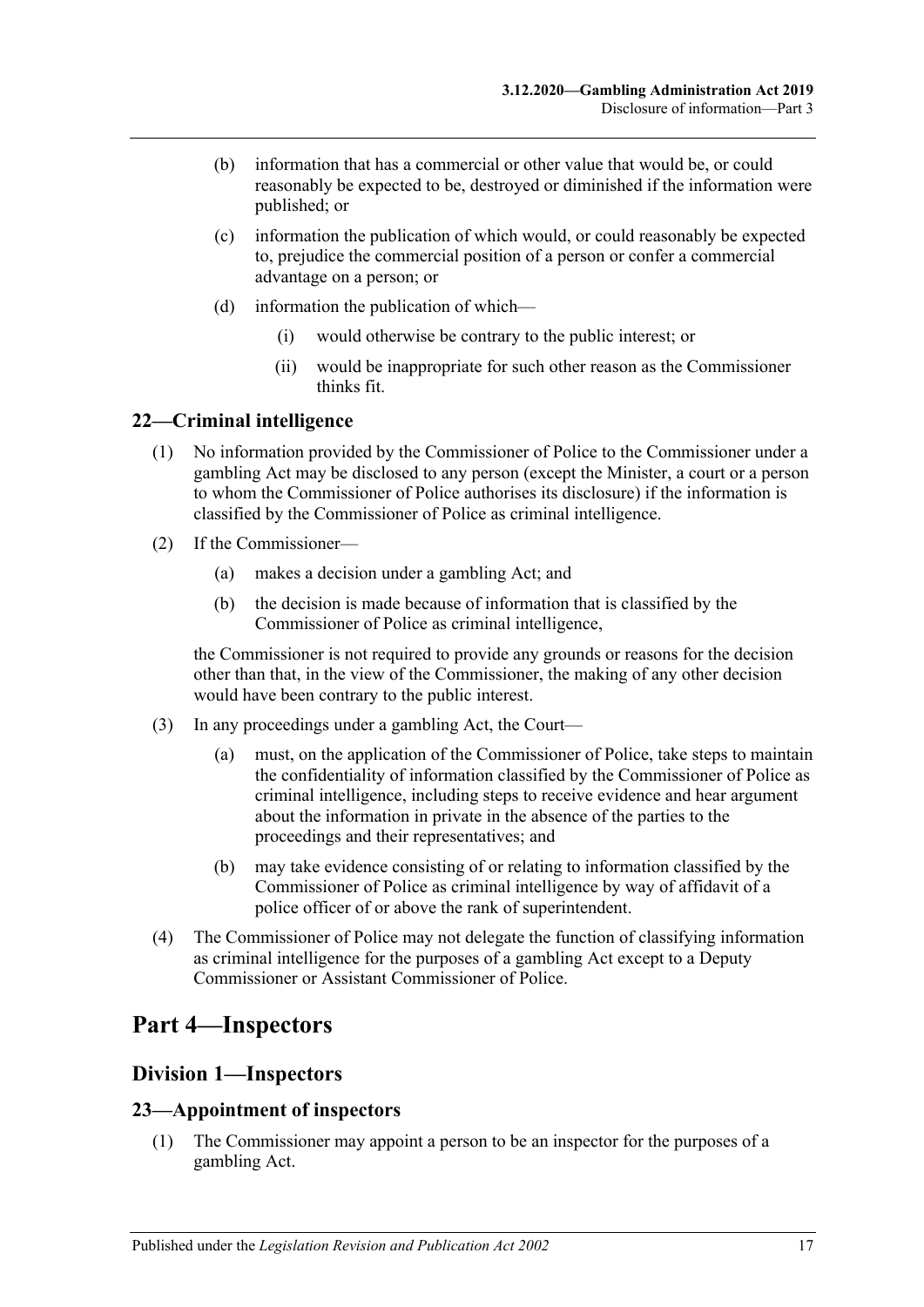- (2) An inspector is a Public Service employee.
- (3) An appointment may be made subject to conditions specified in the instrument of appointment.
- (4) The Commissioner may, at any time, revoke an appointment or vary, revoke or add a condition of an appointment.

### <span id="page-17-0"></span>**24—Identification of inspectors**

- (1) The Commissioner must provide each inspector with identification in a form determined by the Commissioner that—
	- (a) contains the person's name and a photograph of the person; and
	- (b) states that the person is an inspector for the purposes of a gambling Act.
- (2) If the powers of an inspector have been limited by conditions under this Part, the inspector's identification must contain a statement of the limitation on the inspector's powers.
- (3) An inspector must, at the request of a person in relation to whom the inspector has exercised, or intends to exercise powers, produce the inspector's identification.

### <span id="page-17-1"></span>**Division 2—Functions and powers of inspectors**

### <span id="page-17-2"></span>**25—Purpose of exercising powers of inspectors**

An inspector may exercise powers under this Part at any reasonable time for the purposes of—

- (a) administering or enforcing a gambling Act; or
- (b) obtaining information or records for purposes connected with the administration of a gambling Act; or
- (c) determining whether there has been compliance with or contravention of a gambling Act.

#### <span id="page-17-4"></span><span id="page-17-3"></span>**26—Power to enter and inspect etc**

- <span id="page-17-5"></span>(1) Subject to this section, an inspector may—
	- (a) enter or, where necessary, break into any place, using only such force as is reasonably necessary for the purpose; and
	- (b) inspect or search the place or anything in the place; and
	- (c) require any person in the place to—
		- (i) produce any equipment or other items, or any books, papers or documents, that are in the person's custody or control; and
		- (ii) answer any questions put by the inspector; and
		- (iii) facilitate the examination by an inspector of any systems, procedures or equipment used for conducting operations authorised under a gambling Act; and
		- (iv) facilitate the examination by an inspector of—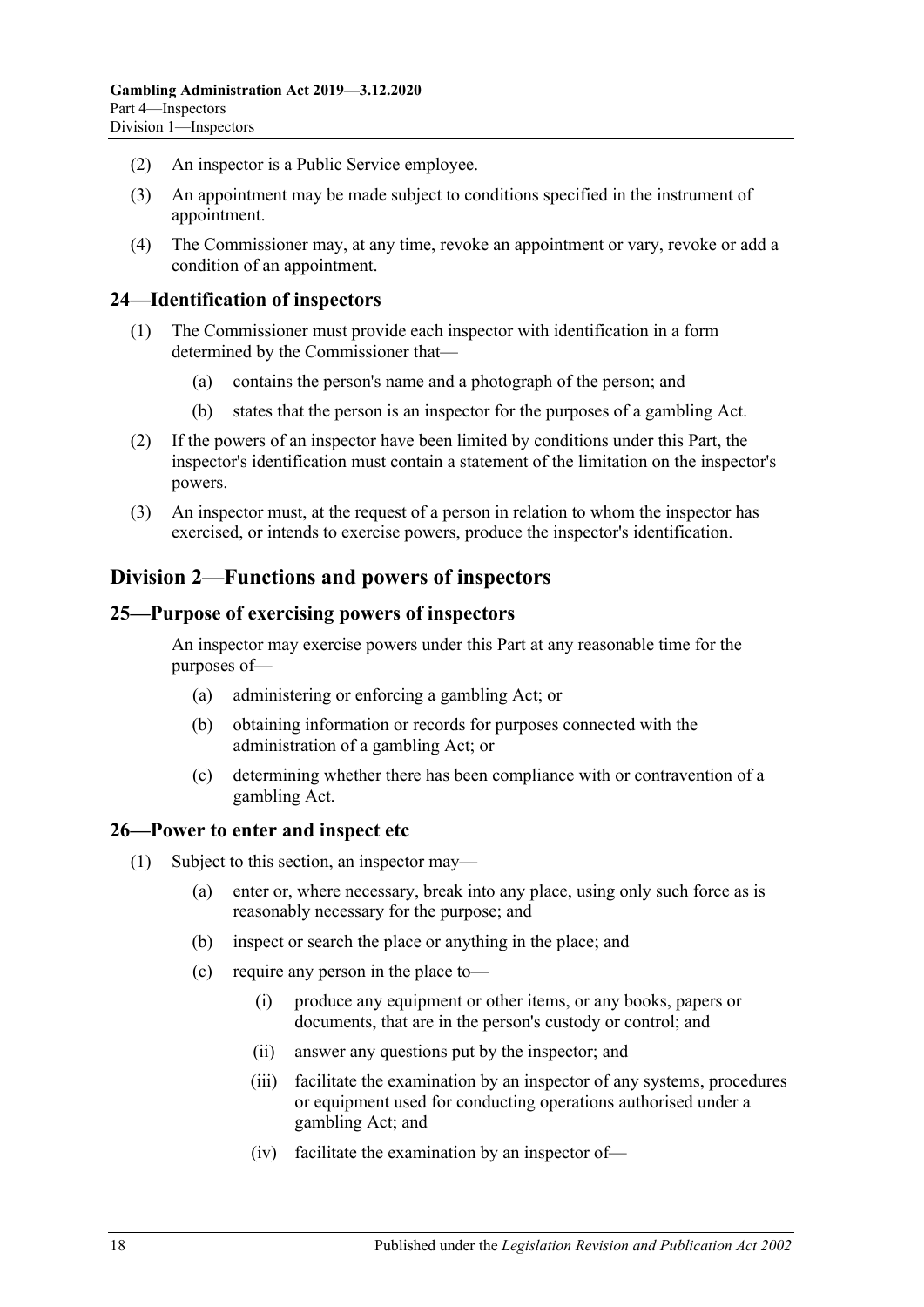- (A) systems, procedures or equipment used for surveillance or security; or
- (B) accounts, records or other documents relating to operations authorised under a gambling Act; and
- <span id="page-18-0"></span>(d) enter or, where necessary, break into any vehicle or vessel, using only such force as is reasonably necessary for the purpose and search the vehicle or vessel; and
- (e) inspect any documents produced to the inspector and retain them for so long as is reasonably necessary for the purpose of copying or taking extracts from them; and
- (f) require a person who the inspector reasonably suspects has knowledge of matters in respect of which information is reasonably required for the administration or enforcement of a gambling Act to answer questions in relation to those matters; and
- (g) if the inspector suspects on reasonable grounds that an offence has been committed, seize and retain anything that the inspector believes—
	- (i) affords evidence of the offence; or
	- (ii) has been used in connection with the commission of the offence; and
- (h) give such directions as are reasonably necessary for, or as are incidental to, the effective exercise of the inspector's powers under this Part; and
- (i) exercise additional functions and powers of an inspector as authorised under a gambling Act.
- (2) An inspector may only exercise powers under [subsection](#page-17-4) (1) in relation to a place—
	- (a) at any time when operations of a kind authorised under a gambling Act are being conducted in the place; or
	- (b) at any time when there are reasonable grounds to suspect that an offence has been, is being or is about to be committed in the place or that evidence of such an offence is likely to be found in the place; or
	- (c) at any reasonable time when the exercise of the powers is required for the purposes of the administration or enforcement of a gambling Act.
- <span id="page-18-1"></span>(3) An inspector may only exercise powers
	- (a) under [subsection](#page-17-5)  $(1)(a)$  in relation to a place in which there are not any operations of a kind authorised under a gambling Act being conducted; or
	- (b) under [subsection](#page-18-0) (1)(d) in relation to a vehicle or vessel,

on the authority of a warrant issued by a magistrate.

- (4) A magistrate cannot issue a warrant under [subsection](#page-18-1) (3) unless satisfied, on information given on oath—
	- (a) that there are reasonable grounds for suspecting that an offence has been, is being or is about to be committed; and
	- (b) that the warrant is reasonably required in the circumstances.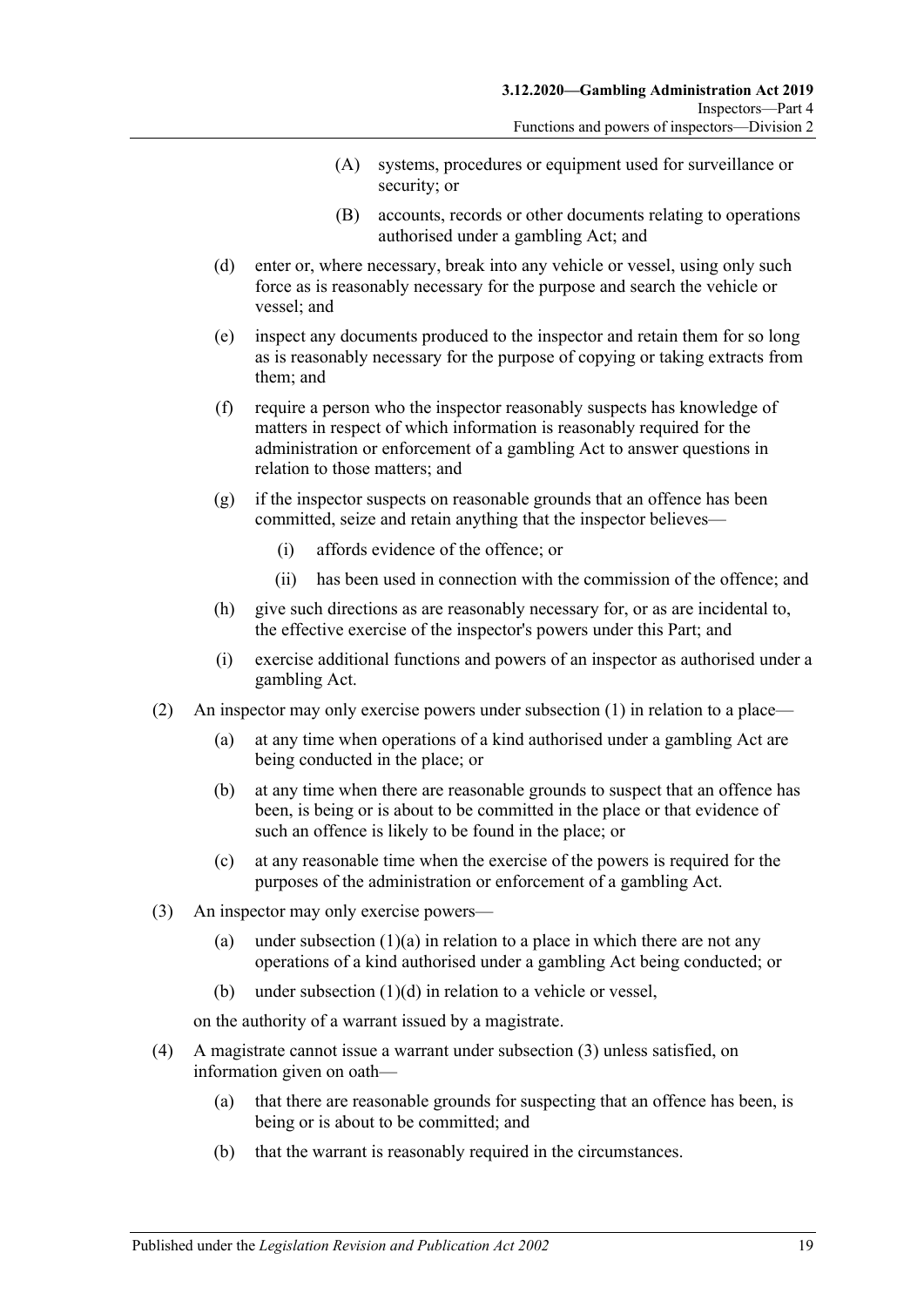(5) An inspector may, in exercising powers under this Part, be accompanied by such assistants as are reasonably necessary for the purpose.

### <span id="page-19-4"></span><span id="page-19-0"></span>**27—Power to give directions in relation to gaming operations**

- (1) In addition to the powers conferred by this Division, an inspector may, if the inspector suspects on reasonable grounds that—
	- (a) a gaming machine, game or equipment or a system operated in connection with a gaming machine, game, or equipment, is defective or is not operating correctly; or
	- (b) the monitoring system required under the *[Gaming Machines Act](http://www.legislation.sa.gov.au/index.aspx?action=legref&type=act&legtitle=Gaming%20Machines%20Act%201992) 1992* is defective or is not operating correctly,

the inspector may give such directions to a gambling provider or any employee of the gambling provider as the inspector thinks fit for the purpose of ensuring compliance with a gambling Act or the proper conduct of operations under a gambling Act.

(2) If a person refuses or fails to comply with a direction given under [subsection](#page-19-4) (1), the inspector may do such things as are reasonably necessary to ensure compliance with the direction, including, if the inspector believes it to be the only effective way of ensuring compliance, the seizure of any gaming machine, game or equipment.

### <span id="page-19-1"></span>**28—Power to enter and remain in casino premises**

In addition to the powers conferred by this Division, an inspector may at any time enter and remain in the casino premises to ascertain whether—

- (a) the operation of the casino is being properly supervised and managed; or
- (b) the provisions of this Act, the *[Casino Act](http://www.legislation.sa.gov.au/index.aspx?action=legref&type=act&legtitle=Casino%20Act%201997) 1997* and the conditions of the casino licence are being complied with.

#### <span id="page-19-2"></span>**29—Power to ask for evidence of age**

- (1) An inspector may require a person in, about to enter or in the vicinity of, a place at which operations of a kind authorised under a gambling Act are being conducted, and who the inspector reasonably suspects is under the age of 18 years, to produce evidence as to the person's age that complies with the requirements of the regulations.
- (2) A person who—
	- (a) fails, without reasonable excuse, to comply with a requirement under this section; or
	- (b) makes a false statement, or produces false evidence, in response to such a requirement,

is guilty of an offence.

Maximum penalty: \$2 500.

Expiation fee: \$210.

### <span id="page-19-3"></span>**30—Commissioner and police officers to exercise same powers as inspectors**

The Commissioner and police officers may exercise the powers of an inspector under a gambling Act.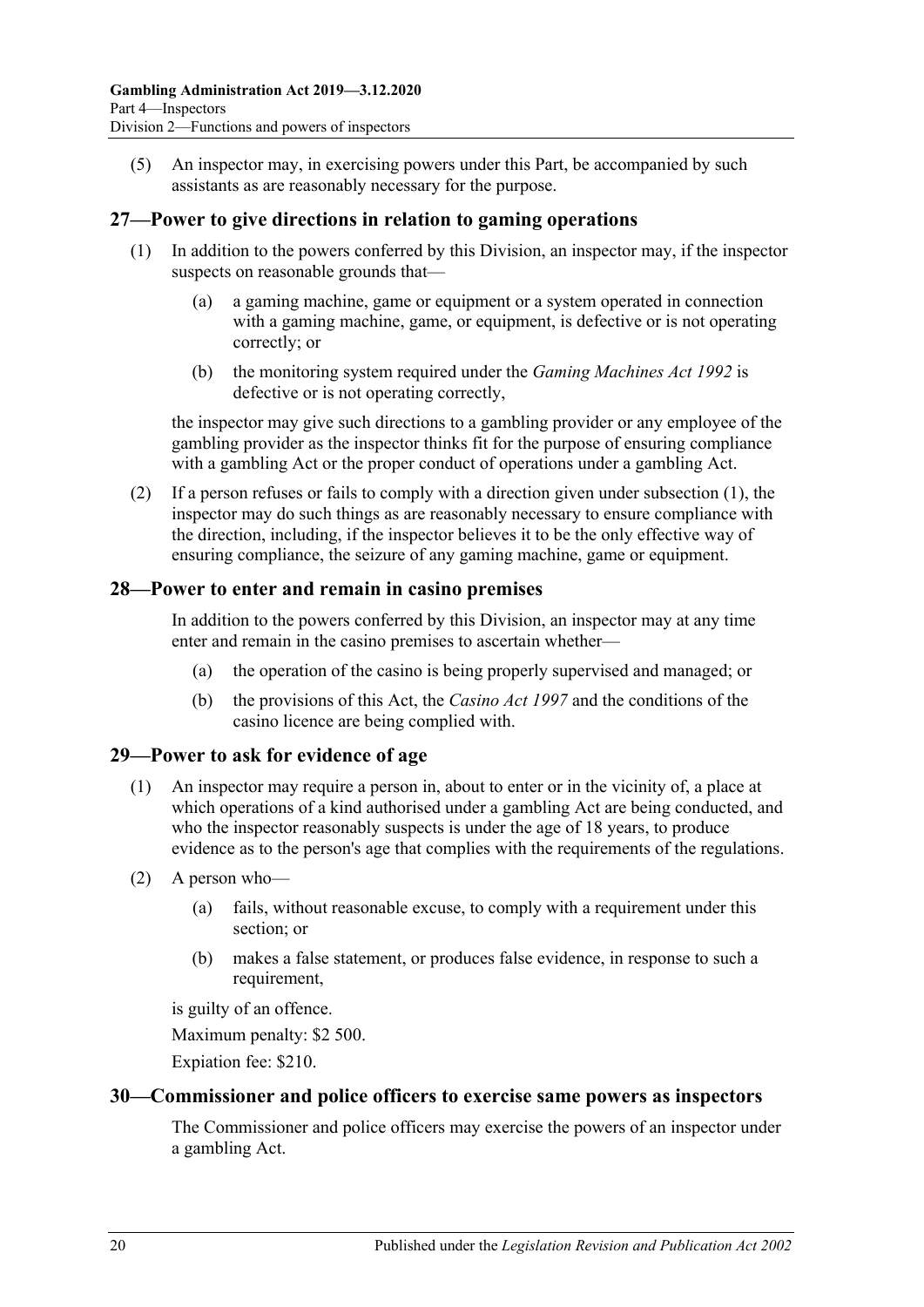### <span id="page-20-0"></span>**Division 3—Miscellaneous**

### <span id="page-20-1"></span>**31—Report to Commissioner**

- (1) If an inspector becomes aware of an irregularity, deficiency or defect—
	- (a) in the supervision or management in relation to operations under a gambling Act; or
	- (b) in the accounts or records of a gambling provider; or
	- (c) in the operation of a gaming machine, automated table game, game or system operated under a gambling Act,

the inspector must report on the irregularity or deficiency to the Commissioner.

- (2) If an inspector suspects on reasonable grounds that—
	- (a) a gambling provider has improperly obtained a relevant authorisation; or
	- (b) a gambling provider is not a fit and proper person to hold the relevant authorisation; or
	- (c) in the case of a gambling provider holding a relevant authorisation that is a trust or corporate entity—a person who occupies a position of authority in the entity is not a fit and proper person to occupy such a position in an entity holding such an authorisation; or
	- (d) a gambling provider has contravened or failed to comply with a provision of a gambling Act or a condition of a relevant authorisation; or
	- (e) a gambling provider has contravened or failed to comply with a provision of a relevant advertising code of practice or a relevant responsible gambling code of practice,

the inspector must report the matter to the Commissioner.

(3) In this section—

*relevant authorisation* has the same meaning as in [Part](#page-21-2) 5.

### <span id="page-20-3"></span><span id="page-20-2"></span>**32—Dealing with seized things**

- (1) If an inspector seizes any material or thing under this Part, the seized material or thing must be dealt with in accordance with the regulations.
- (2) Without limiting the generality of [subsection](#page-20-3) (1), regulations made under this section may provide for the following:
	- (a) procedures relating to the seizure of materials or things under this Part;
	- (b) the manner in which seized things may be dealt with including (but not limited to)—
		- (i) the circumstances in which seized things may be returned to a person; and
		- (ii) provisions for a court to order the forfeiture of seized things; and
		- (iii) the circumstances in which seized things may be destroyed;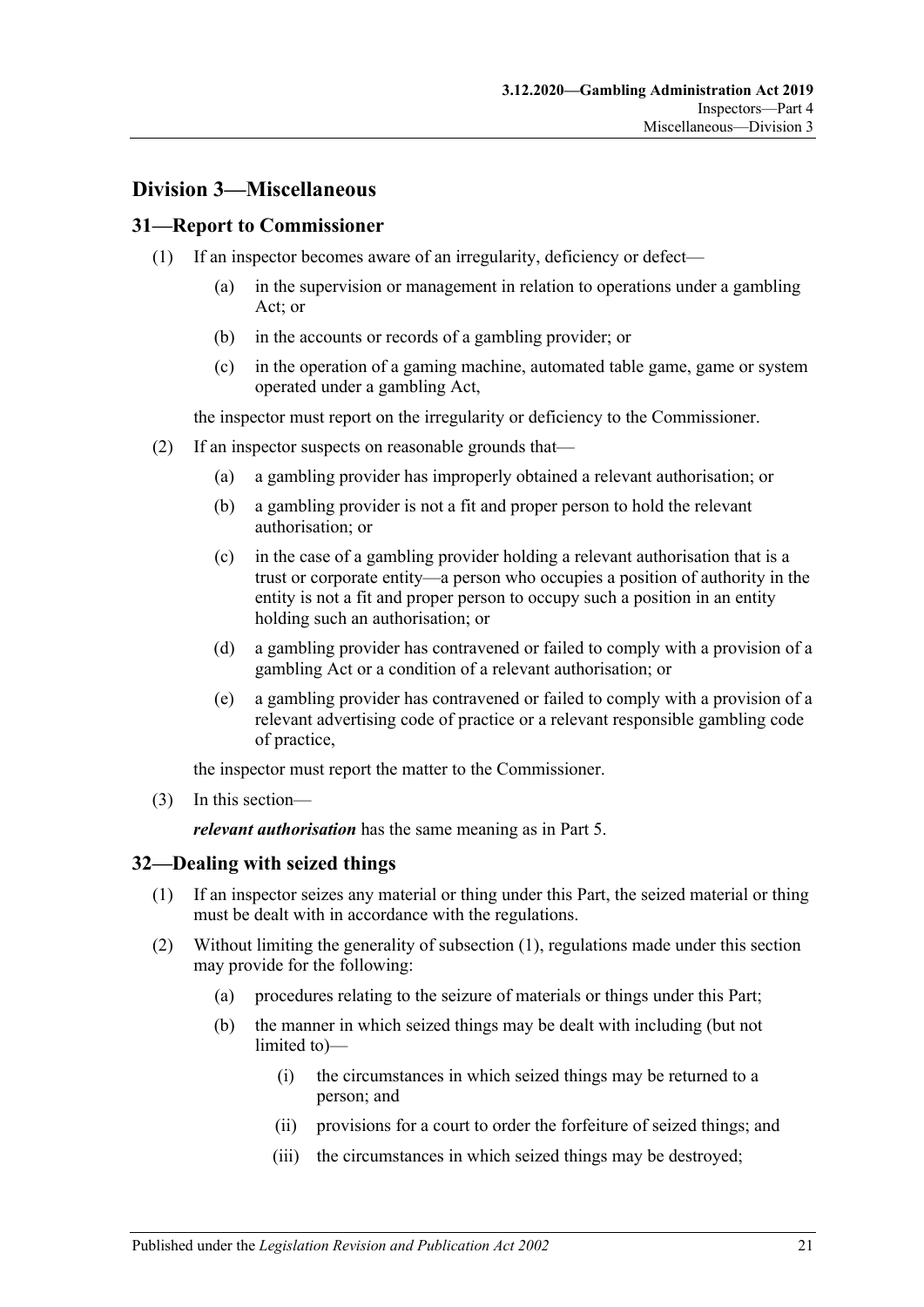- (c) the keeping of records in the prescribed manner in relation to the seizing of material or things under this Part;
- (d) the recovery by the Commissioner of any costs incurred in dealing with seized material or things.

### <span id="page-21-0"></span>**33—Offence to hinder or obstruct an inspector etc**

- (1) Subject to this section, a person who—
	- (a) without reasonable excuse, hinders or obstructs an inspector in the exercise of powers under this Part; or
	- (b) fails to answer a question put by an inspector to the best of the person's knowledge, information or belief; or
	- (c) fails to comply with any other lawful requirement or direction of an inspector; or
	- (d) uses abusive, threatening or insulting language to an inspector or a person assisting an inspector; or
	- (e) falsely represents, by word or conduct, that the person is an inspector,

is guilty of an offence.

Maximum penalty: \$20 000.

- <span id="page-21-4"></span>(2) A natural person is not required to answer a question, or to produce documents, under this Part if—
	- (a) the answer to the question or the contents of the documents would tend to incriminate the person of an offence; or
	- (b) answering the question or producing the documents would result in a breach of legal professional privilege.
- (3) In [subsection](#page-21-4)  $(2)$ —

*offence* means an offence against a gambling Act or any other offence arising out of or committed in connection with the conduct of operations of a kind authorised by a gambling Act.

#### <span id="page-21-1"></span>**34—Inspectors not to gamble**

An inspector must not, unless authorised to do so by the Commissioner—

- (a) engage in gambling at the casino premises; or
- (b) operate a gaming machine on premises subject to a gaming machine licence or the special club licence under the *[Gaming Machines Act](http://www.legislation.sa.gov.au/index.aspx?action=legref&type=act&legtitle=Gaming%20Machines%20Act%201992) 1992*.

Maximum penalty: \$10 000.

## <span id="page-21-2"></span>**Part 5—Disciplinary action against gambling providers**

### <span id="page-21-3"></span>**35—Interpretation**

In this Part—

*casino licence* has the same meaning as in the *[Casino Act](http://www.legislation.sa.gov.au/index.aspx?action=legref&type=act&legtitle=Casino%20Act%201997) 1997*;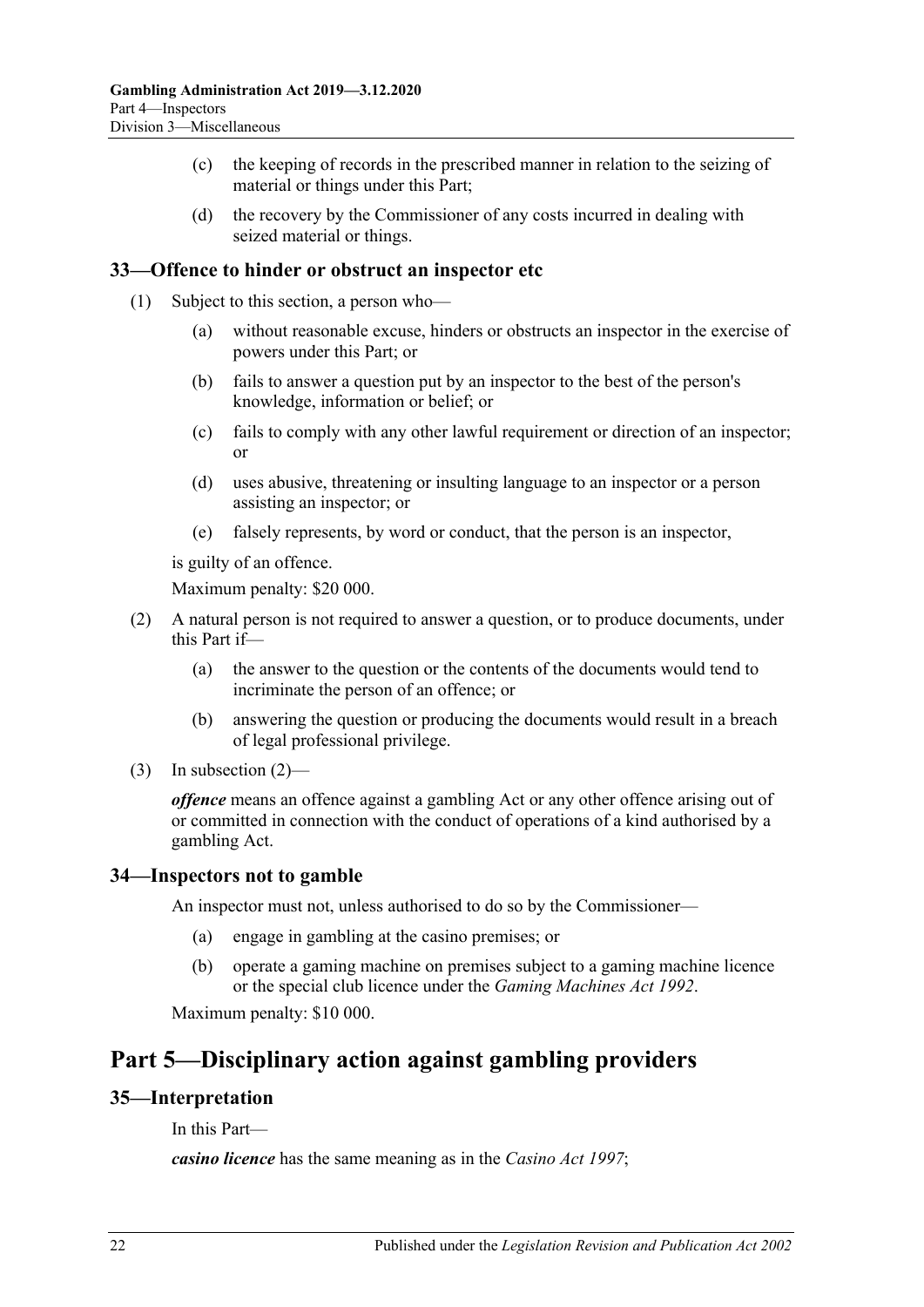*gambling provider* includes—

- (a) a former gambling provider; and
- (b) in the case of the holder of a licence under the *[Gaming Machines Act](http://www.legislation.sa.gov.au/index.aspx?action=legref&type=act&legtitle=Gaming%20Machines%20Act%201992) 1992*
	- (i) the holder of a temporary licence under that Act; and
	- (ii) a person authorised under that Act to carry on the business of the licensee; and
	- (iii) if the licence under that Act is held by a trustee—the trust.

#### *relevant authorisation* means—

- (a) the casino licence; and
- (b) a licence or authorisation under the *[Authorised Betting Operations Act](http://www.legislation.sa.gov.au/index.aspx?action=legref&type=act&legtitle=Authorised%20Betting%20Operations%20Act%202000) 2000*; and
- (c) a licence under the *[Gaming Machines Act](http://www.legislation.sa.gov.au/index.aspx?action=legref&type=act&legtitle=Gaming%20Machines%20Act%201992) 1992*; and
- (d) a licence under Part 3 or 4 of the *[Lotteries Act](http://www.legislation.sa.gov.au/index.aspx?action=legref&type=act&legtitle=Lotteries%20Act%202019) 2019*.

#### <span id="page-22-1"></span><span id="page-22-0"></span>**36—Cause for disciplinary action**

- (1) There is proper cause for disciplinary action against a gambling provider if the Commissioner is satisfied that—
	- (a) the gambling provider improperly obtained a relevant authorisation; or
	- (b) the gambling provider is not a fit and proper person to hold the relevant authorisation; or
	- (c) in the case of a gambling provider holding a relevant authorisation that is a trust or corporate entity—a person who occupies a position of authority in the entity is not a fit and proper person to occupy such a position in an entity holding such an authorisation; or
	- (d) the gambling provider has contravened or failed to comply with a provision of a gambling Act or a condition of a relevant authorisation; or
	- (e) the gambling provider has contravened or failed to comply with a relevant advertising code of practice or a relevant responsible gambling code of practice; or
	- (f) the gambling provider has been convicted of an offence against a gambling Act; or
	- (g) the gambling provider has been convicted of an offence punishable by imprisonment; or
	- (h) operations under a relevant authorisation are improperly conducted; or
	- (i) in the case of the holder of a licence under the *[Authorised Betting Operations](http://www.legislation.sa.gov.au/index.aspx?action=legref&type=act&legtitle=Authorised%20Betting%20Operations%20Act%202000)  Act [2000](http://www.legislation.sa.gov.au/index.aspx?action=legref&type=act&legtitle=Authorised%20Betting%20Operations%20Act%202000)*—an event occurs, or circumstances come to light, that show the licensee or a close associate of the licensee to be an unsuitable person to hold the licence; or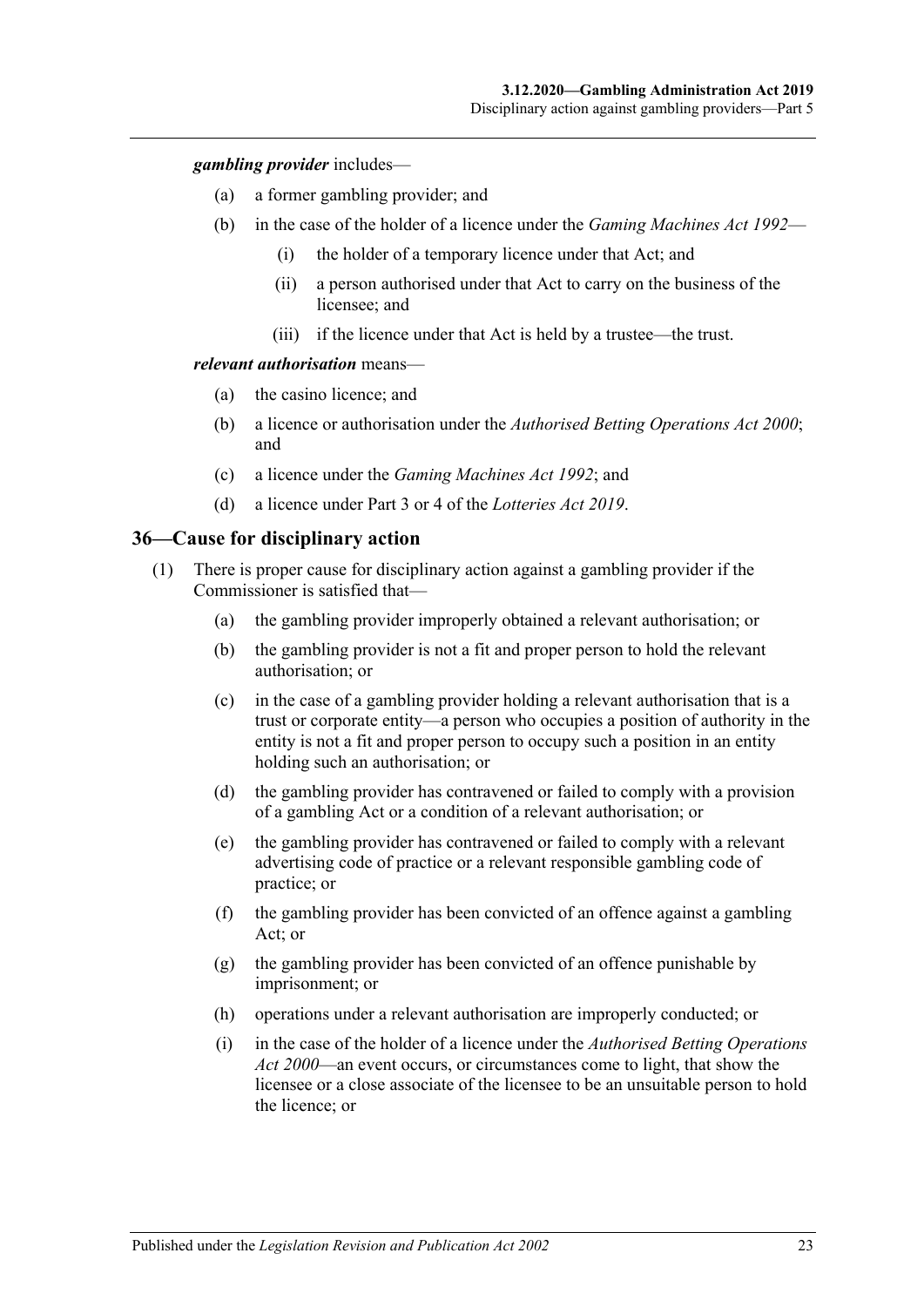- (j) in the case of an authorised interstate betting operator under the *[Authorised](http://www.legislation.sa.gov.au/index.aspx?action=legref&type=act&legtitle=Authorised%20Betting%20Operations%20Act%202000)  [Betting Operations Act](http://www.legislation.sa.gov.au/index.aspx?action=legref&type=act&legtitle=Authorised%20Betting%20Operations%20Act%202000) 2000*—the authorised interstate betting operator contravenes or fails to comply with a provision of that Act or fails to discharge an obligation under an integrity agreement or contribution agreement (other than where the contravention or failure would constitute a taxation default within the meaning of section 73A of that Act); or
- (k) in the case of the holder of the casino licence—an event occurs, or circumstances come to light, that show the licensee to be an unsuitable person to hold the licence; or
- (l) it would be contrary to the public interest if the gambling provider were to continue to hold a relevant authorisation.
- (2) If the Commissioner believes on reasonable grounds that there is proper cause for disciplinary action against a gambling provider, the Commissioner may do 1 or more of the following:
	- (a) issue a compliance notice to the gambling provider in accordance with [section](#page-23-0) 37;
	- (b) issue a default notice to the gambling provider in accordance with [section](#page-24-0) 38;
	- (c) take disciplinary action against the gambling provider in accordance with [section](#page-24-1) 39.
- (3) In determining whether there is proper cause for disciplinary action against a gambling provider under [subsection](#page-22-1) (1), the Commissioner—
	- (a) may have regard to information provided to the Commissioner by the Commissioner of Police for that purpose; and
	- (b) may have regard to such evidence of the conduct (no matter when the conduct is alleged to have occurred) of the gambling provider or persons with whom the gambling provider associates (or has associated at any relevant time) as the Commissioner considers relevant, including information that existed at the time the relevant authorisation was granted, regardless of whether that information was known or could have been made known to the Commissioner at that time.

### <span id="page-23-0"></span>**37—Compliance notice**

- (1) The Commissioner may give a notice to a gambling provider (a *compliance notice*) specifying grounds for disciplinary action against a gambling provider and informing the gambling provider that disciplinary action may be avoided if the gambling provider takes specified action, within a period specified in the notice.
- (2) If the gambling provider fails to take the specified action within the time allowed in the notice, the gambling provider is guilty of an offence.

Maximum penalty:

- (a) in the case of the holder of a major betting operations licence, or an authorised interstate betting operator, under the *[Authorised Betting](http://www.legislation.sa.gov.au/index.aspx?action=legref&type=act&legtitle=Authorised%20Betting%20Operations%20Act%202000)  [Operations Act](http://www.legislation.sa.gov.au/index.aspx?action=legref&type=act&legtitle=Authorised%20Betting%20Operations%20Act%202000) 2000*—\$100 000;
- (b) in the case of the holder of the casino licence—\$100 000;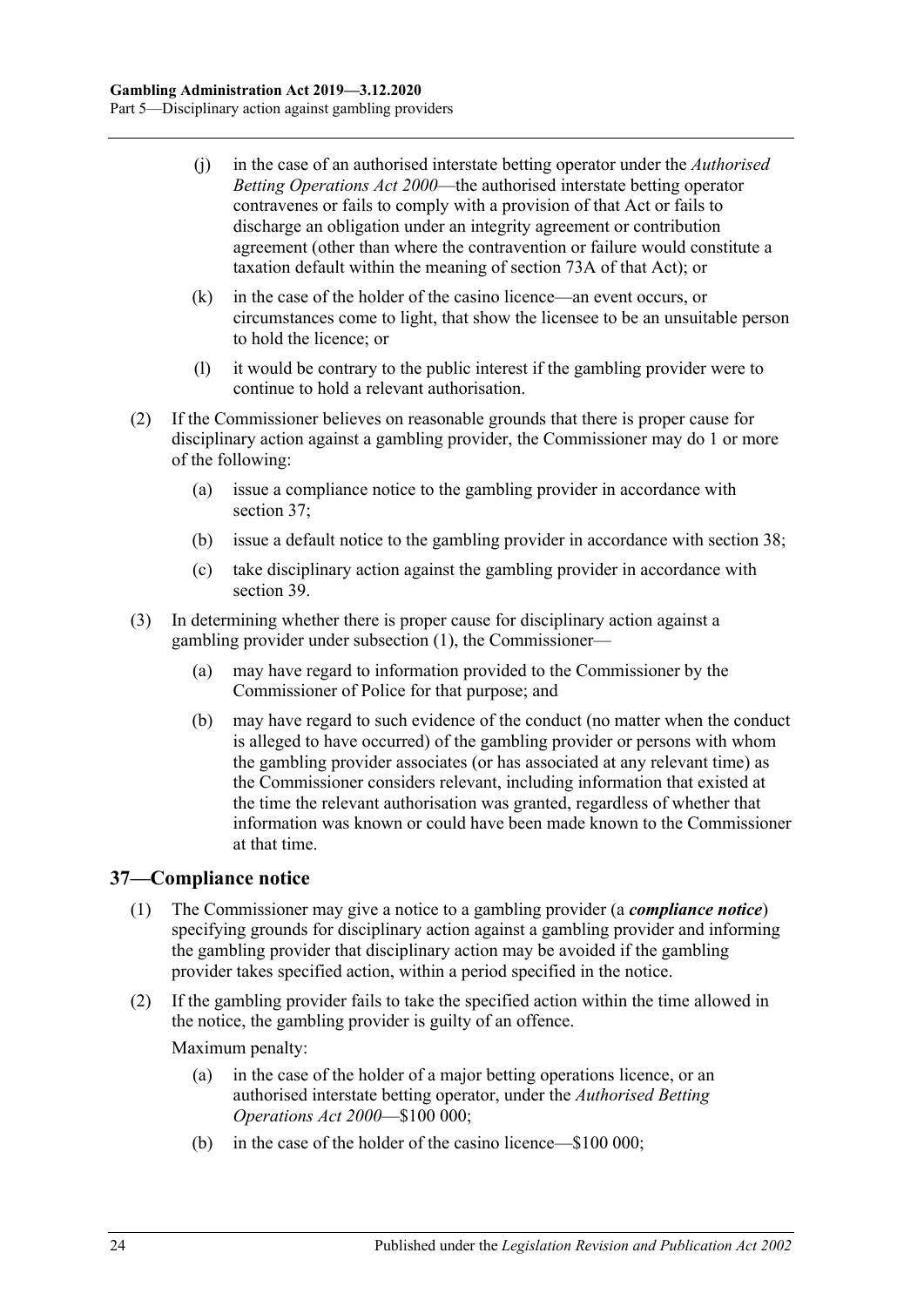- (c) in the case of the holder of the gaming machine monitor licence under the *[Gaming Machines Act](http://www.legislation.sa.gov.au/index.aspx?action=legref&type=act&legtitle=Gaming%20Machines%20Act%201992) 1992*—\$35 000;
- (d) in any other case—\$20 000.

### <span id="page-24-0"></span>**38—Default notice**

The Commissioner may give a notice to a gambling provider (a *default notice*) specifying the grounds for disciplinary action against a gambling provider and informing the gambling provider that disciplinary action may be avoided by payment of a specified sum not exceeding—

- (a) in the case of the holder of a major betting operations licence, or an authorised interstate betting operator, under the *[Authorised Betting](http://www.legislation.sa.gov.au/index.aspx?action=legref&type=act&legtitle=Authorised%20Betting%20Operations%20Act%202000)  [Operations Act](http://www.legislation.sa.gov.au/index.aspx?action=legref&type=act&legtitle=Authorised%20Betting%20Operations%20Act%202000) 2000*—\$10 000; or
- (b) in the case of the holder of the casino licence—\$10 000; or
- (c) in the case of the holder of the gaming machine monitor licence under the *[Gaming Machines Act](http://www.legislation.sa.gov.au/index.aspx?action=legref&type=act&legtitle=Gaming%20Machines%20Act%201992) 1992*—\$5 000; or
- (d) in any other case—\$1 000,

within a period specified in the notice.

### <span id="page-24-1"></span>**39—Disciplinary action**

- <span id="page-24-2"></span>(1) The Commissioner may give a notice to a gambling provider—
	- (a) specifying the nature of the cause for disciplinary action; and
	- (b) requiring the gambling provider to show cause, within a period specified in the notice (which must be at least 14 days), why disciplinary action should not be taken against them; and
	- (c) that may require the gambling provider to take specified action, or cease specified action, within a period specified in the notice, in relation to any matter specified in the notice.
- (2) After considering the submissions (if any) made by the gambling provider under [subsection](#page-24-2) (1)(b), the Commissioner may, by order, take disciplinary action in 1 or more of the following ways:
	- (a) the Commissioner may reprimand the gambling provider;
	- (b) the Commissioner may impose a fine on the gambling provider not exceeding—
		- (i) in the case of the holder of a major betting operations licence, or an authorised interstate betting operator, under the *[Authorised Betting](http://www.legislation.sa.gov.au/index.aspx?action=legref&type=act&legtitle=Authorised%20Betting%20Operations%20Act%202000)  [Operations Act](http://www.legislation.sa.gov.au/index.aspx?action=legref&type=act&legtitle=Authorised%20Betting%20Operations%20Act%202000) 2000*—\$100 000; or
		- (ii) in the case of the holder of the casino licence—\$100 000; or
		- (iii) in the case of the holder of the gaming machine monitor licence under the *[Gaming Machines Act](http://www.legislation.sa.gov.au/index.aspx?action=legref&type=act&legtitle=Gaming%20Machines%20Act%201992) 1992*—\$35 000; or
		- (iv) in any other case—\$20 000;
	- (c) the Commissioner may—
		- (i) vary the conditions of the relevant authorisation; or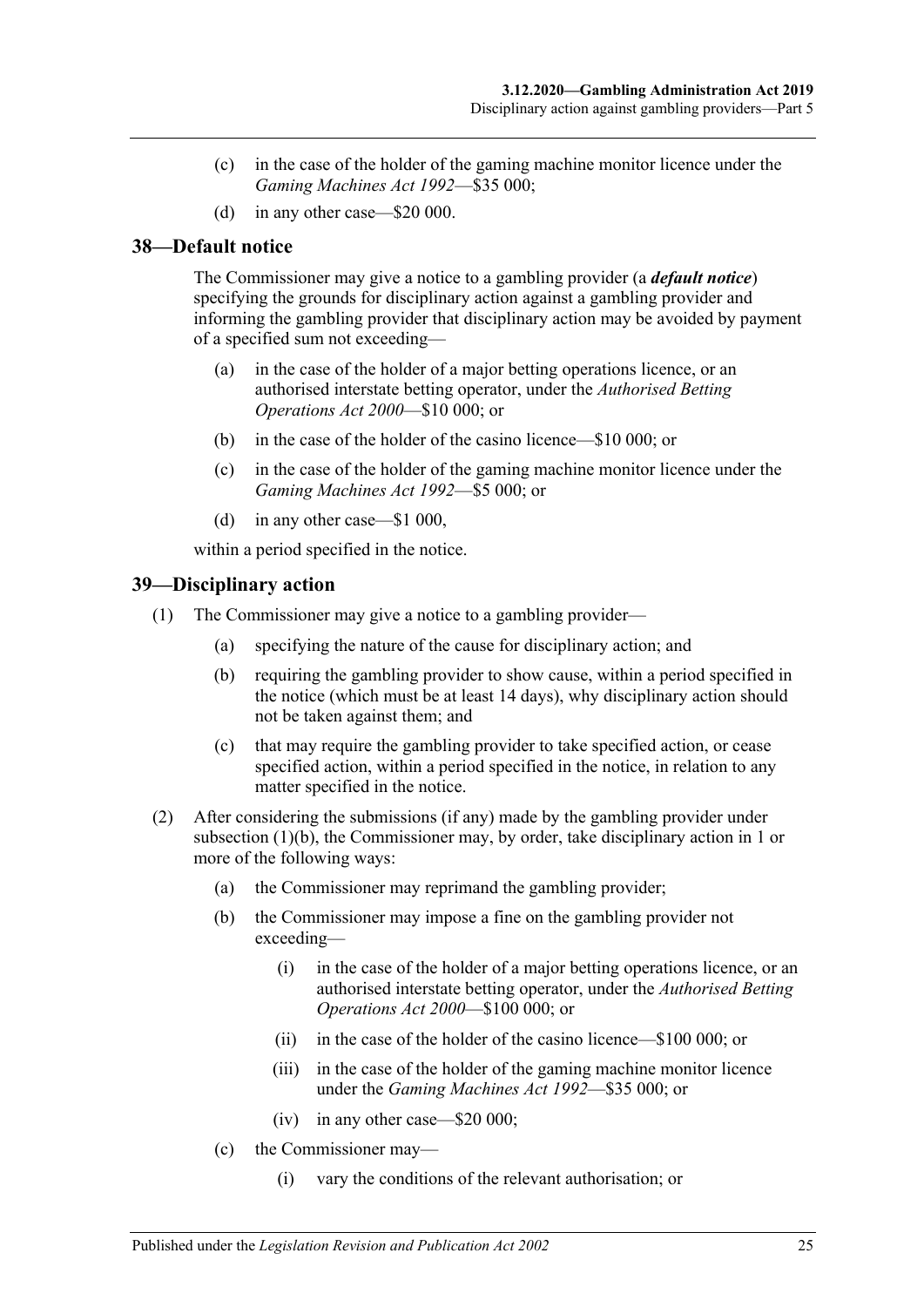- (ii) give directions to the gambling provider as to the winding up of operations under the relevant authorisation; or
- (iii) suspend the relevant authorisation for a specified or unlimited period; or
- (iv) cancel or revoke the relevant authorisation; or
- (v) if a relevant authorisation is cancelled or revoked—disqualify a person from holding the relevant authorisation or from being approved under a gambling Act permanently or for a specified time;
- (d) in the case of an authorised interstate betting operator under the *[Authorised](http://www.legislation.sa.gov.au/index.aspx?action=legref&type=act&legtitle=Authorised%20Betting%20Operations%20Act%202000)  [Betting Operations Act](http://www.legislation.sa.gov.au/index.aspx?action=legref&type=act&legtitle=Authorised%20Betting%20Operations%20Act%202000) 2000*, the Commissioner may—
	- (i) give written directions to the operator as to the winding up of betting operations in this State; or
	- (ii) prohibit the operator from conducting betting operations in this State for a specified or unlimited period;
- (e) in the case of the holder of a gaming machine licence under the *[Gaming](http://www.legislation.sa.gov.au/index.aspx?action=legref&type=act&legtitle=Gaming%20Machines%20Act%201992)  [Machines Act](http://www.legislation.sa.gov.au/index.aspx?action=legref&type=act&legtitle=Gaming%20Machines%20Act%201992) 1992*, the Commissioner may determine that 1 or more gaming machine entitlements be forfeited to the Commissioner and may cancel the forfeited entitlements accordingly.
- (3) Disciplinary action takes effect on the date of service of the order on the gambling provider or on a later date specified in the order.
- (4) If the Commissioner suspends a relevant authorisation or imposes a prohibition, the Commissioner may, at any time, terminate the suspension or prohibition.
- (5) A fine imposed under this section may be recovered as a debt due to the State.
- (6) A person who fails to comply with a requirement, order or direction of the Commissioner given under this section is guilty of an offence.

Maximum penalty:

- (a) in the case of the holder of a major betting operations licence, or an authorised interstate betting operator, under the *[Authorised Betting](http://www.legislation.sa.gov.au/index.aspx?action=legref&type=act&legtitle=Authorised%20Betting%20Operations%20Act%202000)  [Operations Act](http://www.legislation.sa.gov.au/index.aspx?action=legref&type=act&legtitle=Authorised%20Betting%20Operations%20Act%202000) 2000*—\$100 000;
- (b) in the case of the holder of the casino licence—\$100 000;
- (c) in the case of the holder of the gaming machine monitor licence under the *[Gaming Machines Act](http://www.legislation.sa.gov.au/index.aspx?action=legref&type=act&legtitle=Gaming%20Machines%20Act%201992) 1992*—\$50 000;
- (d) in any other case—\$35 000.

#### <span id="page-25-1"></span><span id="page-25-0"></span>**40—Injunctive remedies**

- (1) If there are reasonable grounds to believe that a person is about to contravene or to fail to comply with a provision of a gambling Act or a condition of a licence or authorisation under a gambling Act, the Court has jurisdiction to order the person to refrain from the contravention or non-compliance.
- (2) A person who contravenes or fails to comply with an order under [subsection](#page-25-1) (1) commits a contempt of the Court.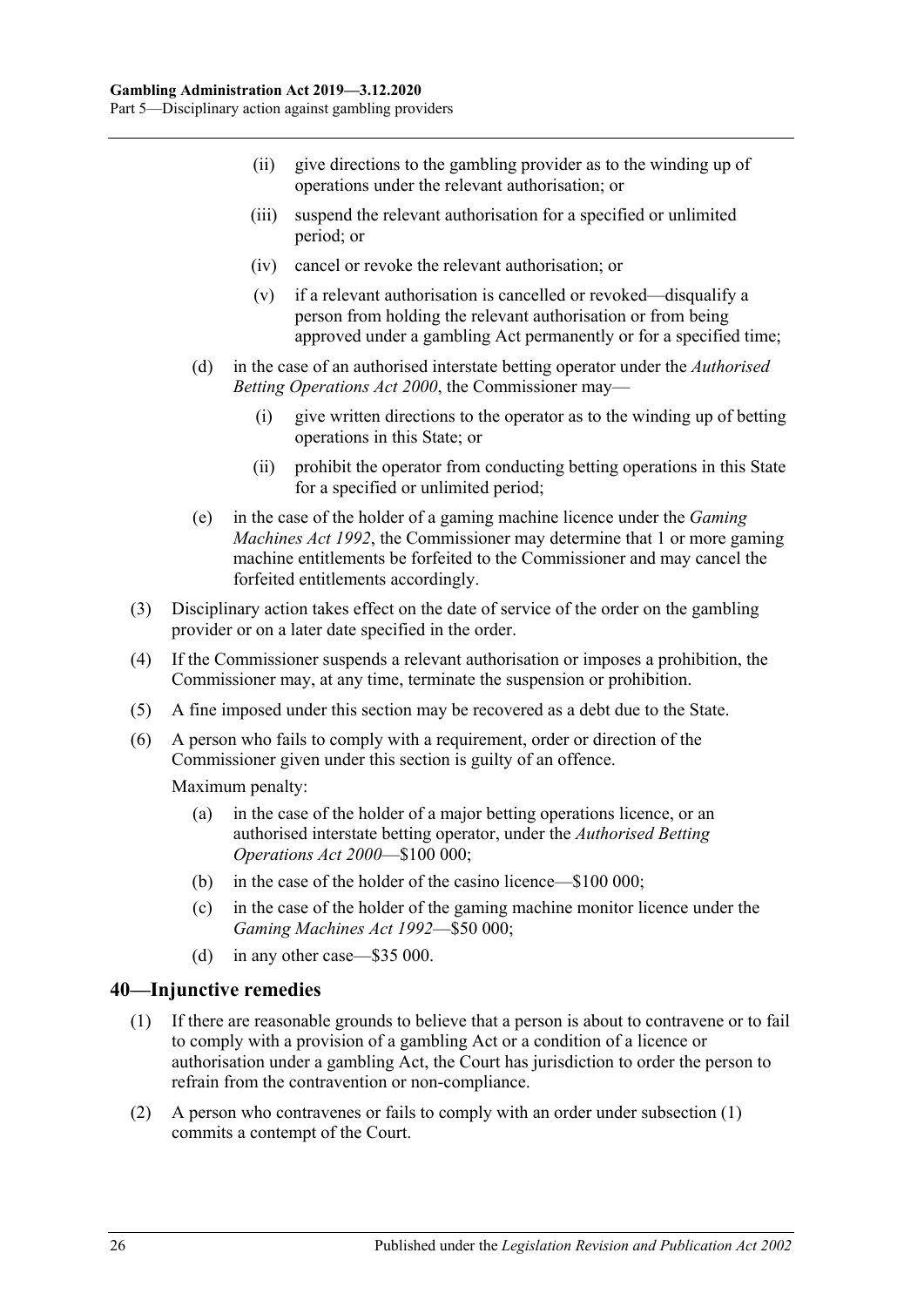### <span id="page-26-4"></span><span id="page-26-0"></span>**41—Punishment of contempts**

- (1) A contempt of the Court is a summary offence punishable by a maximum fine of \$10 000 or imprisonment for a maximum term of 6 months.
- (2) The jurisdiction to deal with an offence against [subsection](#page-26-4) (1) is vested in the Court.
- (3) If a contempt is committed in the face of the Court, the matter may be dealt with immediately (without the necessity of laying a charge or other formality) and the Court may proceed to convict and fine the offender as it thinks fit.

### <span id="page-26-1"></span>**42—Effect of criminal proceedings**

The Commissioner may take disciplinary action under this Part whether or not criminal proceedings have been, or are to be, taken in relation to the matters the subject of the disciplinary action and even though a penalty may have been already imposed by the Commissioner, however, the Commissioner must, in imposing a fine, take into account any fine that has already been imposed in criminal proceedings.

## <span id="page-26-2"></span>**Part 6—Barring orders**

### <span id="page-26-3"></span>**43—Interpretation**

(1) In this Part—

*authorised person*, in relation to a place, means each of the following:

- (a) a police officer;
- (b) a person of a class prescribed by regulation (either generally or in relation to that place);
- (c) in relation to premises of a gambling provider—an agent or employee of the gambling provider;
- (d) in relation to a place at which operations of a kind authorised under the *[Authorised Betting Operations Act](http://www.legislation.sa.gov.au/index.aspx?action=legref&type=act&legtitle=Authorised%20Betting%20Operations%20Act%202000) 2000* are being conducted—a person who is an inspector for the purposes of that Act;
- (e) in relation to the gaming area, or areas, of premises to which a gaming machine licence relates—an authorised person within the meaning of the *[Gaming Machines Act](http://www.legislation.sa.gov.au/index.aspx?action=legref&type=act&legtitle=Gaming%20Machines%20Act%201992) 1992*;

*barred person* means a person who is the subject of a barring order under this Part;

*barring order* means an order doing any 1 or more of the following:

- (a) barring a person from taking part in specified gambling activities or gambling activities of a specified class;
- (b) barring a person from entering or remaining in the whole or a part of—
	- (i) specified premises; or
	- (ii) a specified class of premises,

where gambling activities are or may be undertaken;

(c) barring a person from a prescribed place or a place of a prescribed class or from engaging in a prescribed activity or an activity of a prescribed class;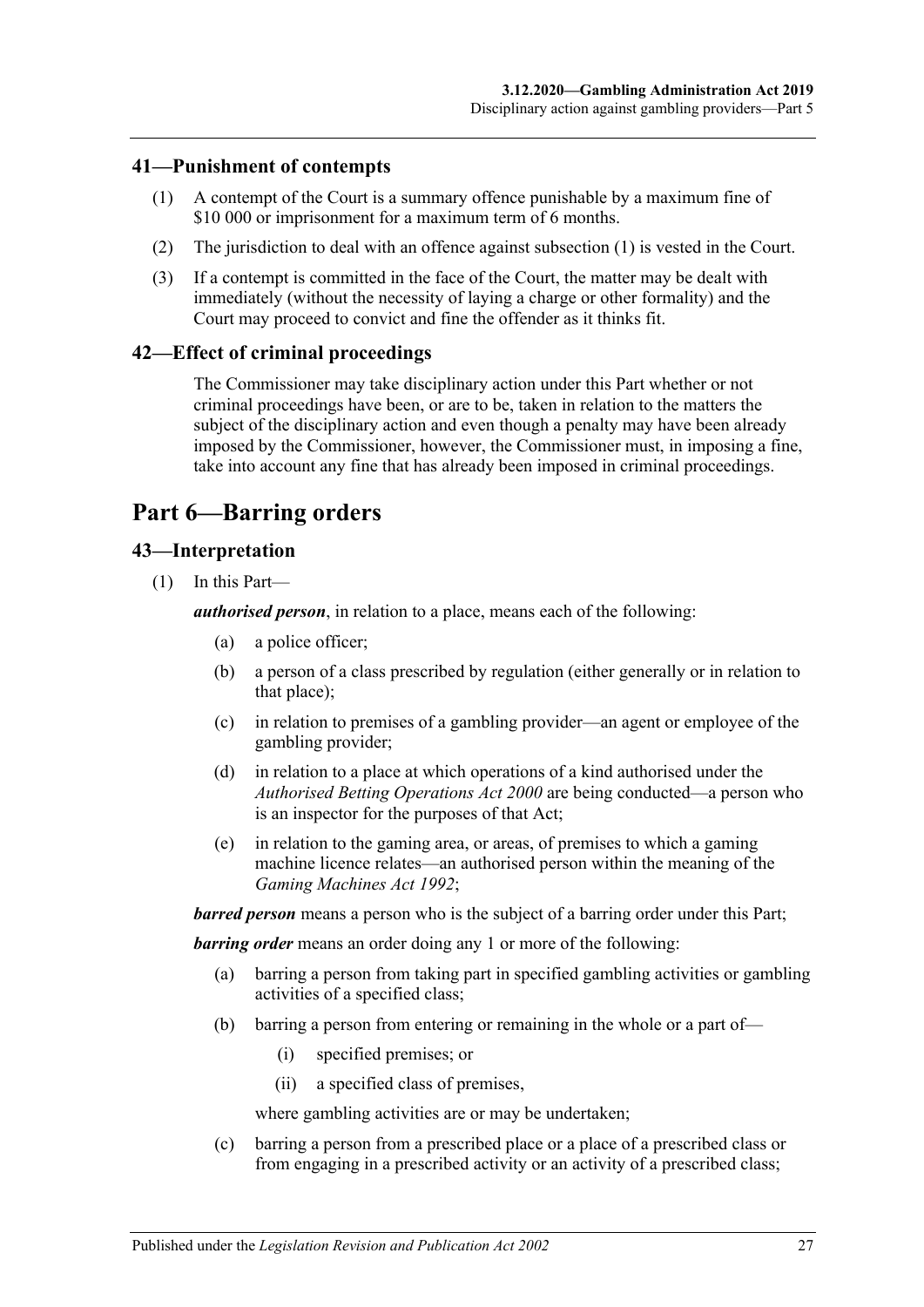*gambling provider* includes the Lotteries Commission of South Australia.

(2) For the purposes of this Part, a reference to a gambling provider does not include the holder of a licence or a person conducting a lottery under the *[Lotteries Act](http://www.legislation.sa.gov.au/index.aspx?action=legref&type=act&legtitle=Lotteries%20Act%202019) 2019*.

### <span id="page-27-0"></span>**44—Barring orders**

- <span id="page-27-1"></span>(1) The Commissioner may make a barring order in relation to a person—
	- (a) at the request of that person; or
	- $(b)$  if—
		- (i) there is a reasonable apprehension that the person is at risk of harm, or is at risk of causing harm to a family member of the person, because of gambling; and
		- (ii) the Commissioner is satisfied that the making of the order is appropriate in the circumstances.
- <span id="page-27-2"></span>(2) A gambling provider may make a barring order in relation to a person—
	- (a) at the request of that person; or
	- (b) if—
		- (i) the person is behaving in a manner that indicates that the person is at risk of harm, or is at risk of causing harm to a family member of the person, because of gambling; and
		- (ii) the gambling provider is satisfied that the making of the order is appropriate in the circumstances.
- (3) If no decision is made within 14 days after the making of a request by a person under [subsection](#page-27-1)  $(1)(a)$  or  $(2)(a)$ , the Commissioner or the gambling provider (as the case may be) will be taken, for the purposes of this Part, to have made a decision to refuse the request.
- (4) A barring order made under this section—
	- (a) must be in a form determined by the Commissioner; and
	- (b) may relate to—
		- (i) the premises of 1 gambling provider; or
		- (ii) the premises of several gambling providers up to a number of premises determined by the Commissioner; or
		- (iii) premises of a class determined by the Commissioner; and
	- (c) may be made for a period specified in the order or for an unlimited period; and
	- (d) subject to this Part, remains in force during the period specified in the order.
- (5) To avoid doubt, a barring order made in relation to premises may relate to parts of the premises where gambling activities are not undertaken (provided that the order also relates to parts of the premises where gambling activities are or may be undertaken).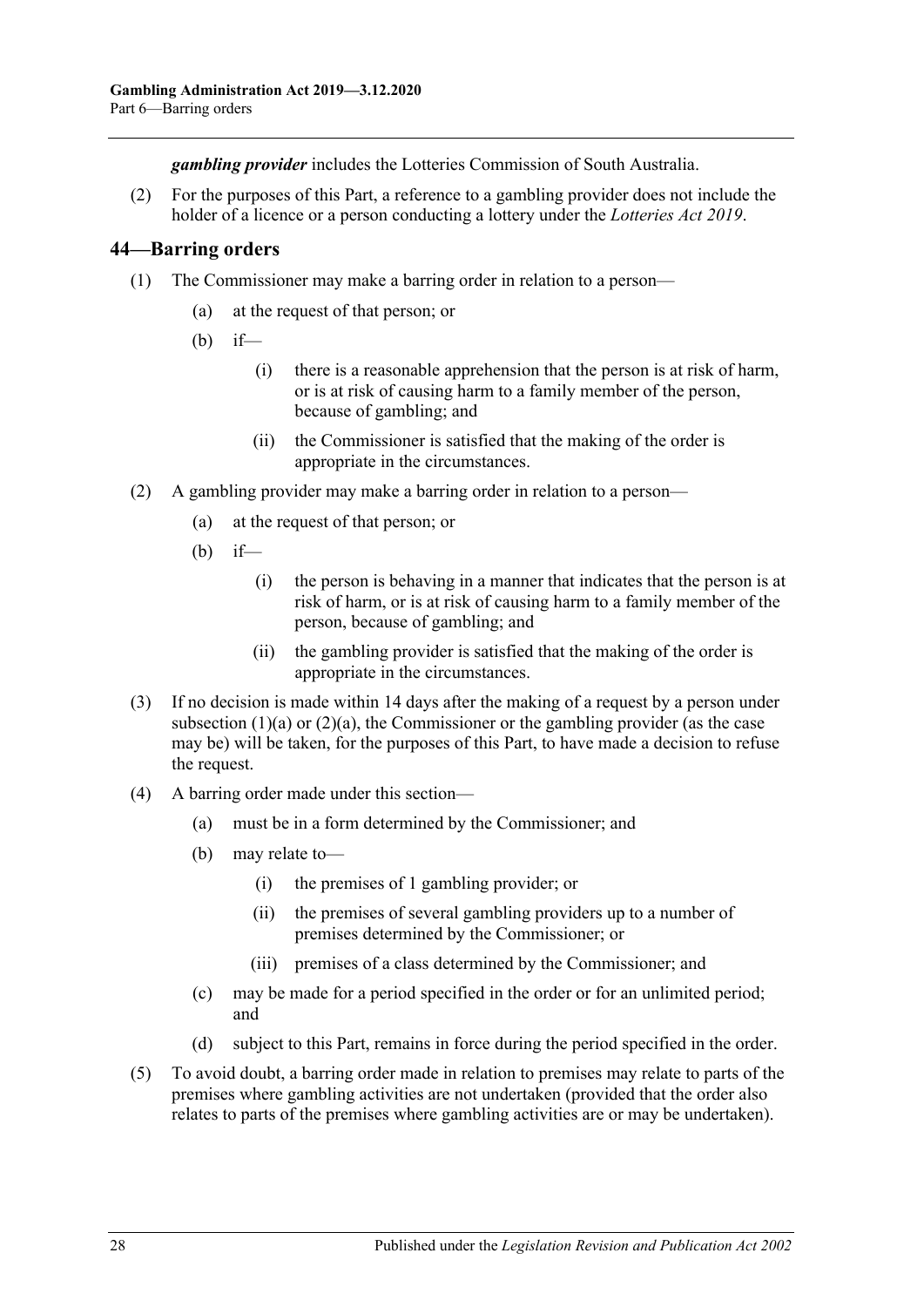- (6) A barring order made at the request of the barred person may specify a minimum period during which the order must remain in force being—
	- (a) in the case of an order made by the Commissioner—not greater than 12 months; and
	- (b) in any other case—not greater than 3 months.
- (7) If a gambling provider makes a barring order or receives a request to make a barring order, the provider must—
	- (a) make a record of the order or request in a manner and containing the particulars required by the Commissioner; and
	- (b) within 7 days after making the order or making a decision to refuse the request, notify the Commissioner of the order or decision (in a manner, and containing the particulars, required by the Commissioner).

Maximum penalty: \$2 500.

#### <span id="page-28-0"></span>**45—Variation or revocation of barring order**

- (1) The Commissioner may make an order varying or revoking a barring order under this Part at any time (provided that, in a case where the order was made at the request of the barred person, the order may not be revoked, or be varied so as to limit in any way its application, unless it has been in force for the prescribed minimum period).
- (2) Before making an order under this section, the Commissioner may request information from the barred person as may be relevant to the making of the order.
- (3) An order made under this section must be in a form determined by the Commissioner.
- (4) In this section—

*prescribed minimum period*, in relation to a barring order at the request of the barred person, means—

- (a) if a minimum period is specified in the order—that period; or
- (b) if a minimum period is not specified in the order—
	- (i) in relation to a barring order made by the Commissioner—12 months; or
	- (ii) in any other case—3 months.

#### <span id="page-28-2"></span><span id="page-28-1"></span>**46—Notice of barring order etc**

- (1) A barred person must be given notice of a barring order, or an order varying or revoking a barring order, under this Part.
- (2) A notice required to be given under [subsection](#page-28-2) (1) must include any particulars prescribed by the regulations.
- (3) A barring order, or an order varying a barring order, is of no effect unless notice of the order has been given to the barred person in accordance with this section.
- (4) The Commissioner must give notice of a barring order made by the Commissioner under this Part, and of any variation or revocation of the order, to the owner or occupier of each place to which the order relates.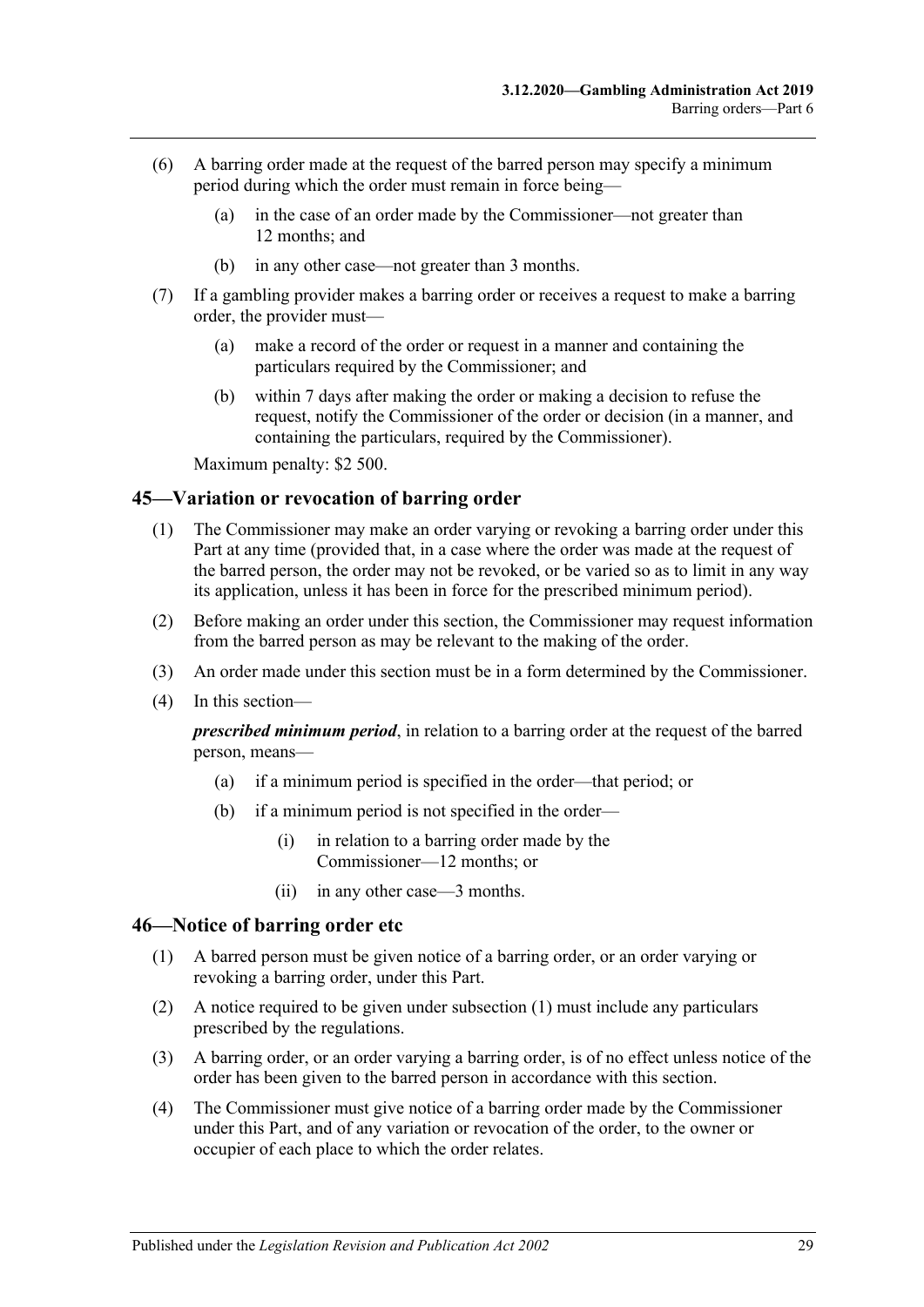(5) If the Commissioner obtains a photograph of the barred person, the Commissioner may also give a copy of that photograph to the owner or occupier of each place to which the order relates.

### <span id="page-29-0"></span>**47—Contravention of barring order**

(1) A barred person who contravenes or fails to comply with a barring order is guilty of an offence.

Maximum penalty: \$2 500.

Expiation fee: \$210.

<span id="page-29-2"></span>(2) A gambling provider, or another person of a class prescribed by the regulations, who suffers or permits a contravention of a barring order is guilty of an offence.

Maximum penalty: \$10 000.

Expiation fee: \$1 200.

- <span id="page-29-3"></span>(3) It is a defence to a charge of an offence against [subsection](#page-29-2) (2) for the defendant to prove that the defendant took reasonable steps to prevent the commission of the offence.
- (4) For the purposes of disciplinary or enforcement action under [Part](#page-21-2) 5, it will be taken to be a condition of the relevant authorisation (within the meaning of that Part) that the gambling provider must not suffer or permit a contravention of a barring order (subject to the defence specified in [subsection](#page-29-3) (3)).

### <span id="page-29-1"></span>**48—Reconsideration of barring order by Commissioner**

- (1) A person who is affected by a decision to make, or refuse to make a barring order under this Part, may apply to the Commissioner to undertake a reconsideration of the decision.
- (2) An application to the Commissioner under this section must—
	- (a) be made in a manner, and contain the particulars, required by the Commissioner; and
	- (b) be lodged with the Commissioner within 14 days after the date of the decision (or such longer period as the Commissioner may allow in the circumstances).
- (3) On reconsidering a decision under this section, the Commissioner—
	- (a) may undertake consultation (in such manner as the Commissioner thinks fit) with any person involved with, or affected by, the making of the decision; and
	- (b) may confirm, vary, revoke or reverse the decision; and
	- (c) may make any recommendations to persons involved with, or affected by, the making of the decision that the Commissioner thinks appropriate in the circumstances.
- (4) If the Commissioner has not completed reconsidering a decision within 8 weeks after the day on which the application under this section was made, the Commissioner will be taken to have confirmed the decision.
- (5) The reconsideration of a decision in relation to a barring order under this section—
	- (a) does not affect the operation of the barring order while the reconsideration is being undertaken; and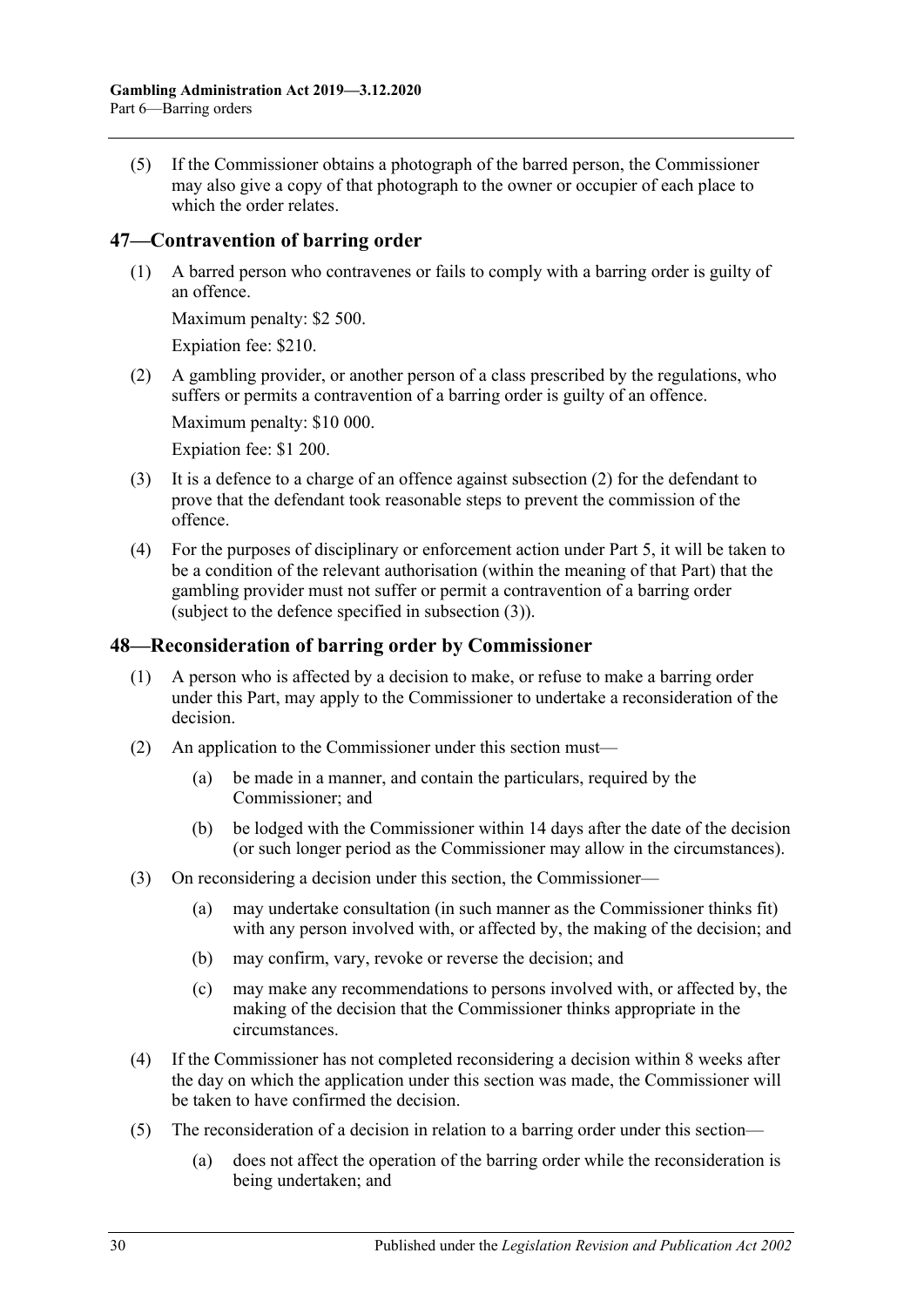(b) does not prevent the making of another barring order in relation to the barred person.

### <span id="page-30-4"></span><span id="page-30-0"></span>**49—Powers to remove etc**

- (1) If a person who is an authorised person in relation to a place suspects on reasonable grounds that a person who is in, or who is entering or about to enter, that place is barred from that place or barred from taking part in specified gambling activities that are engaged in at that place by order under this Part, the authorised person may require the person to leave the place.
- (2) If a person refuses or fails to comply with a requirement under [subsection](#page-30-4) (1), an authorised person may remove the person from the place.
- <span id="page-30-5"></span>(3) The regulations may prescribe procedures to be observed by authorised persons (other than police officers) in or in connection with the exercise of powers under this section.
- (4) An authorised person must comply with the procedures (if any) prescribed under [subsection](#page-30-5) (3).

Maximum penalty: \$2 500.

### <span id="page-30-1"></span>**50—Liability**

A decision of a gambling provider or an authorised person to exercise or not to exercise powers under this Part, or a failure of a gambling provider or an authorised person to exercise such powers, does not give rise to any liability of the gambling provider or authorised person to pay damages or compensation to any person.

#### <span id="page-30-2"></span>**51—Delegation**

- (1) A gambling provider may delegate a power or function under this Part to an employee or agent of the gambling provider.
- (2) A delegation—
	- (a) must be by instrument in writing; and
	- (b) may be unconditional or subject to conditions; and
	- (c) does not derogate from the power of the gambling provider to act personally in any matter; and
	- (d) may be revoked at any time by the gambling provider.

### <span id="page-30-3"></span>**52—Register**

The Commissioner must maintain a register containing—

- (a) the prescribed particulars of—
	- (i) barring orders; and
	- (ii) requests for barring orders that are refused; and
	- (iii) problem gambling family protection orders referred to in section 13(3) of the *[Problem Gambling Family Protection Orders](http://www.legislation.sa.gov.au/index.aspx?action=legref&type=act&legtitle=Problem%20Gambling%20Family%20Protection%20Orders%20Act%202004)  Act [2004](http://www.legislation.sa.gov.au/index.aspx?action=legref&type=act&legtitle=Problem%20Gambling%20Family%20Protection%20Orders%20Act%202004)*; and
- (b) any information required to be included in the register under another Act; and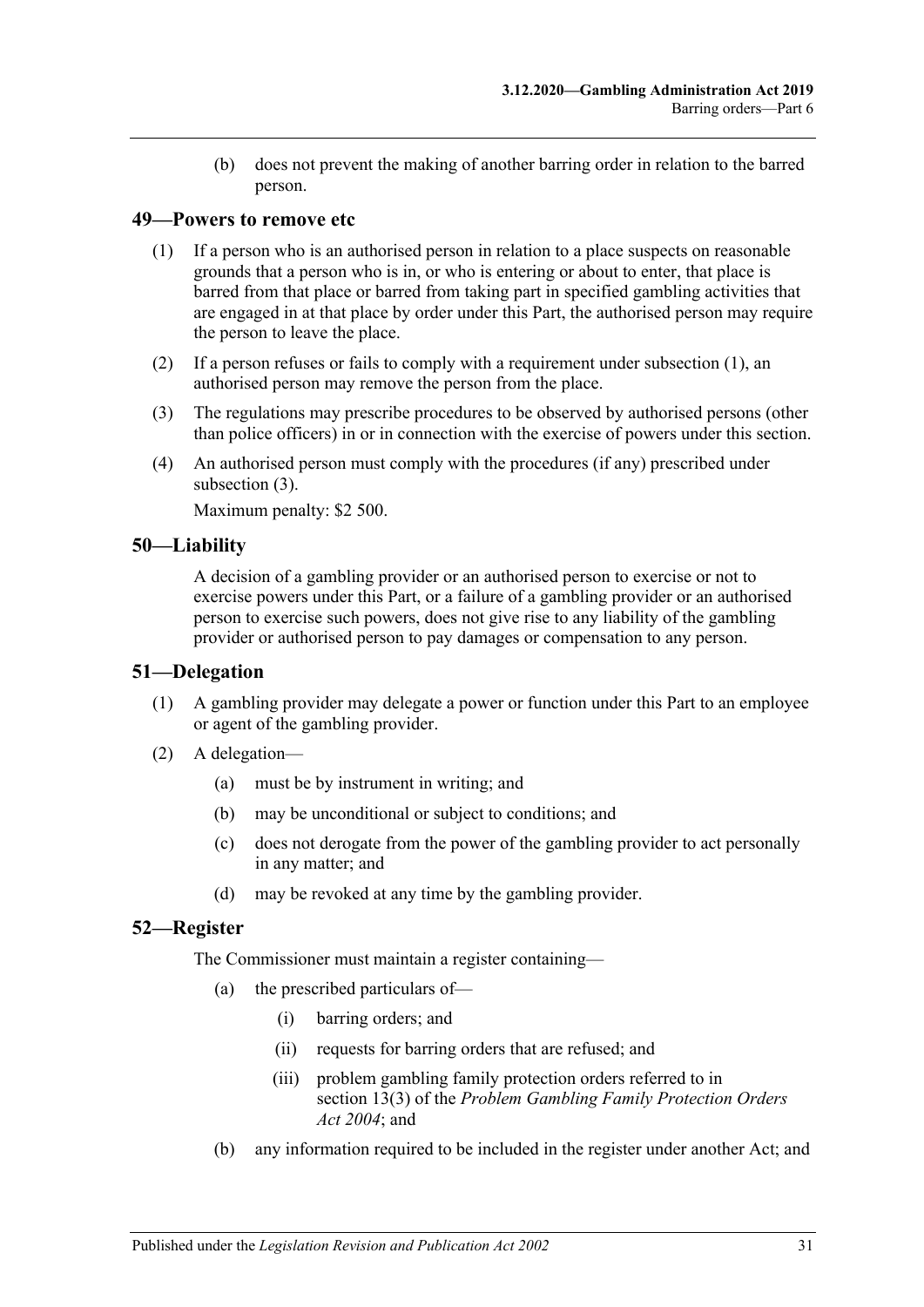(c) any other information that, in the opinion of the Commissioner, is relevant to barring or exclusion of persons from gambling activities or venues (on welfare or any other grounds).

### <span id="page-31-3"></span><span id="page-31-0"></span>**53—Winnings of barred person**

- (1) A gambling provider may withhold winnings from a person if satisfied that the person is subject to a barring order under this Part, and in that event, must obtain the person's name and address and inform them of the right to have the decision reviewed.
- <span id="page-31-4"></span>(2) A person who is aggrieved by a decision to have their winnings withheld may, within 14 days of being informed of the decision under [subsection](#page-31-3) (1), apply to the Commissioner for a review of the decision.
- (3) The Commissioner may confirm or revoke the decision and the Commissioner's decision on the matter is not reviewable.
- (4) A gambling provider must deal with any winnings withheld under [subsection](#page-31-3) (1) as follows:
	- (a) if the Commissioner revokes a decision made under [subsection](#page-31-3) (1), the withheld winnings must be paid to the person;
	- (b) if the Commissioner upholds a decision under [subsection](#page-31-3) (1) or if the person does not apply to the Commissioner for a review of the decision under [subsection](#page-31-4) (2), the withheld winnings are forfeited to the Commissioner and must be paid into the Gamblers Rehabilitation Fund established under section 73BA of the *[Gaming Machines Act](http://www.legislation.sa.gov.au/index.aspx?action=legref&type=act&legtitle=Gaming%20Machines%20Act%201992) 1992*.

## <span id="page-31-1"></span>**Part 7—Review**

### <span id="page-31-2"></span>**54—Right of review**

- (1) A person who is dissatisfied with a decision of the Commissioner under [Part](#page-21-2) 5 of this Act may, within 30 days after receiving notice of the decision, apply to the Court for a review of the decision.
- (2) A person who is dissatisfied with a decision of the Commissioner under the *[Authorised Betting Operations Act](http://www.legislation.sa.gov.au/index.aspx?action=legref&type=act&legtitle=Authorised%20Betting%20Operations%20Act%202000) 2000* may, within 30 days after receiving notice of the decision, apply to the Court for a review of the decision.
- (3) A person who is dissatisfied with a decision of the Commissioner under the *[Casino](http://www.legislation.sa.gov.au/index.aspx?action=legref&type=act&legtitle=Casino%20Act%201997)  Act [1997](http://www.legislation.sa.gov.au/index.aspx?action=legref&type=act&legtitle=Casino%20Act%201997)* may, within 30 days after receiving notice of the decision, apply to the Court for a review of the decision.
- <span id="page-31-5"></span>(4) A party to proceedings before the Commissioner under the *[Gaming Machines](http://www.legislation.sa.gov.au/index.aspx?action=legref&type=act&legtitle=Gaming%20Machines%20Act%201992)  Act [1992](http://www.legislation.sa.gov.au/index.aspx?action=legref&type=act&legtitle=Gaming%20Machines%20Act%201992)* who is dissatisfied with a decision or order made or given in the proceedings may apply to the Court for a review of the decision or order.
- (5) For the purposes of [subsection](#page-31-5) (4), the following provisions apply:
	- (a) the transferor of a gaming machine licence is a party to any proceedings relating to the transfer of the licence;
	- (b) a person who has made a written submission in respect of an application under the *[Gaming Machines Act](http://www.legislation.sa.gov.au/index.aspx?action=legref&type=act&legtitle=Gaming%20Machines%20Act%201992) 1992* is entitled to be joined as a party to any proceedings relating to the application.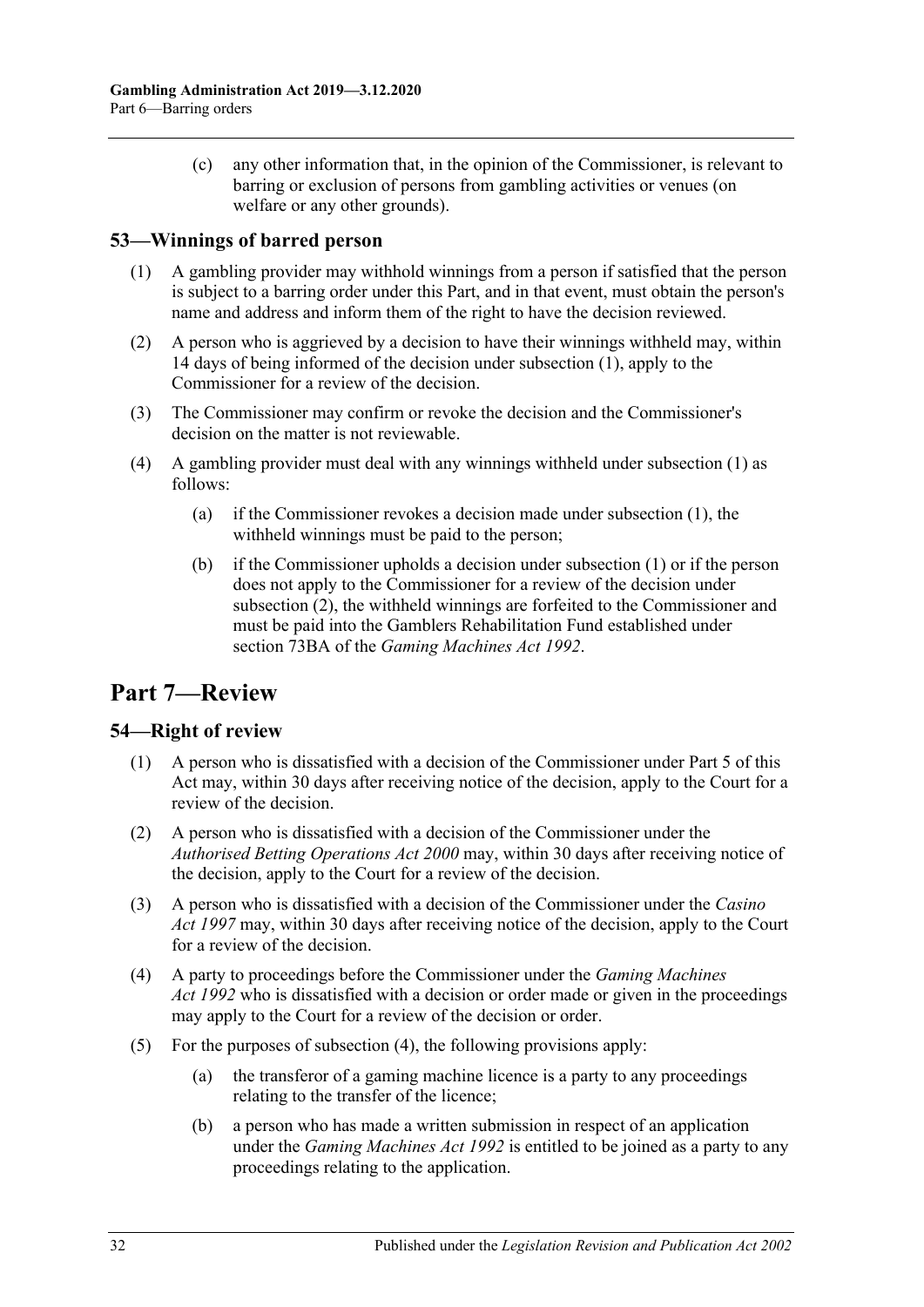- (6) On a review under this section, the Court may exercise any 1 or more of the following powers:
	- (a) affirm, vary or quash the decision or order subject to the review;
	- (b) make any decision or order that should, in the opinion of the Court, have been made in the first instance;
	- (c) refer a matter back to the decision-maker for rehearing or reconsideration;
	- (d) make any incidental or ancillary order.
- (7) If the reasons of the Commissioner are not given in writing at the time of making a decision and the person who is dissatisfied with the decision, within 30 days after receiving notice of the decision, requires the Commissioner to state the reasons in writing, the time for applying for a review of the decision runs from the time when the person receives the written statement of those reasons.
- (8) No right of appeal lies against a decision or order of the Court on a review under [subsection](#page-31-5)  $(4)$ .

### <span id="page-32-0"></span>**55—Operation of decisions pending review**

- (1) Subject to [subsection](#page-32-4) (2), a decision, order or direction in relation to which a right of review exists continues to operate despite that right of review or the commencement of review proceedings.
- <span id="page-32-4"></span>(2) The Commissioner or the Court may—
	- (a) suspend the operation of a decision, order or direction in relation to which an application for review has been made or is proposed; or
	- (b) make any other order or direction that may be appropriate in the circumstances.

### <span id="page-32-1"></span>**56—Finality of Governor's decisions**

A decision by the Governor under a gambling Act is not subject to review or appeal in any court.

## <span id="page-32-2"></span>**Part 8—Gambling Advisory Council**

#### <span id="page-32-3"></span>**57—Gambling Advisory Council**

- (1) The *Gambling Advisory Council* established under Part 2A of the *[Gambling](http://www.legislation.sa.gov.au/index.aspx?action=legref&type=act&legtitle=Gambling%20Administration%20Act%201995)  [Administration Act](http://www.legislation.sa.gov.au/index.aspx?action=legref&type=act&legtitle=Gambling%20Administration%20Act%201995) 1995* continues.
- (2) The Gambling Advisory Council consists of—
	- (a) the Commissioner or a nominee of the Commissioner; and
	- (b) the following members, appointed, from time to time, by the Commissioner on terms and conditions determined by the Commissioner:
		- (i) a nominee of the welfare agency;
		- (ii) such other members as the Commissioner thinks appropriate so as to be representative of charitable, gambling support or social welfare organisations, the gambling industry and government.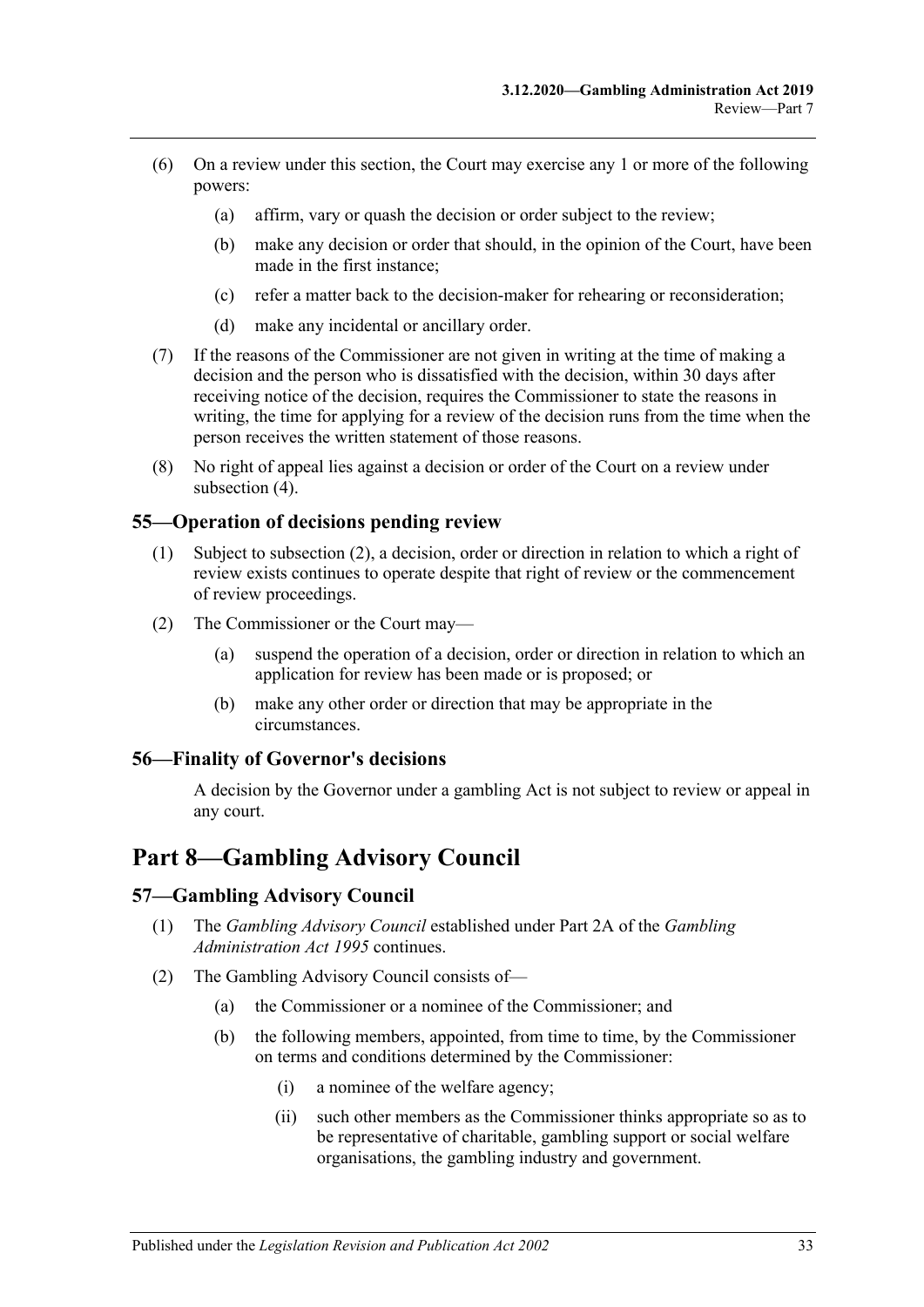- (3) The functions of the Gambling Advisory Council are—
	- (a) to assist the Commissioner in formulating, and advise the Commissioner on implementing, policies and legislative proposals affecting—
		- (i) the minimisation of harm caused by (and associated with) gambling, recognising the positive and negative impacts of gambling on communities; and
		- (ii) the maintenance of a socially responsible gambling industry; and
	- (b) to provide a forum for the exchange of information and views between industry, welfare and government sectors concerning issues relating to responsible gambling and harm-minimisation practices; and
	- (c) to consider other matters referred to the Gambling Advisory Council by the Commissioner.

### <span id="page-33-5"></span><span id="page-33-0"></span>**58—Proceedings**

The procedures to be observed by the Gambling Advisory Council in relation to the conduct of its business will be—

- (a) as determined by the Commissioner; or
- (b) insofar as a procedure is not determined under [paragraph](#page-33-5) (a)—as determined by the Gambling Advisory Council.

### <span id="page-33-1"></span>**59—Use of staff and facilities**

The Gambling Advisory Council may, by agreement with the Minister responsible for an administrative unit in the Public Service, make use of the services of the staff, equipment or facilities of that administrative unit.

### <span id="page-33-2"></span>**60—Committees**

- (1) The Gambling Advisory Council may establish such committees as it thinks fit to assist it in the performance of its functions.
- (2) The membership of a committee will be determined by the Gambling Advisory Council and may, but need not, consist of or include members of the Gambling Advisory Council.
- <span id="page-33-6"></span>(3) The procedures to be observed by a committee in relation to the conduct of its business will be—
	- (a) as determined by the Gambling Advisory Council; or
	- (b) insofar as a procedure is not determined under [paragraph](#page-33-6) (a)—as determined by the committee.

## <span id="page-33-3"></span>**Part 9—Miscellaneous**

### <span id="page-33-4"></span>**61—Annual report**

(1) The Commissioner must, on or before 30 September in each year, prepare and submit to the Minister a report on the performance of the Commissioner's functions under the gambling Acts during the preceding financial year.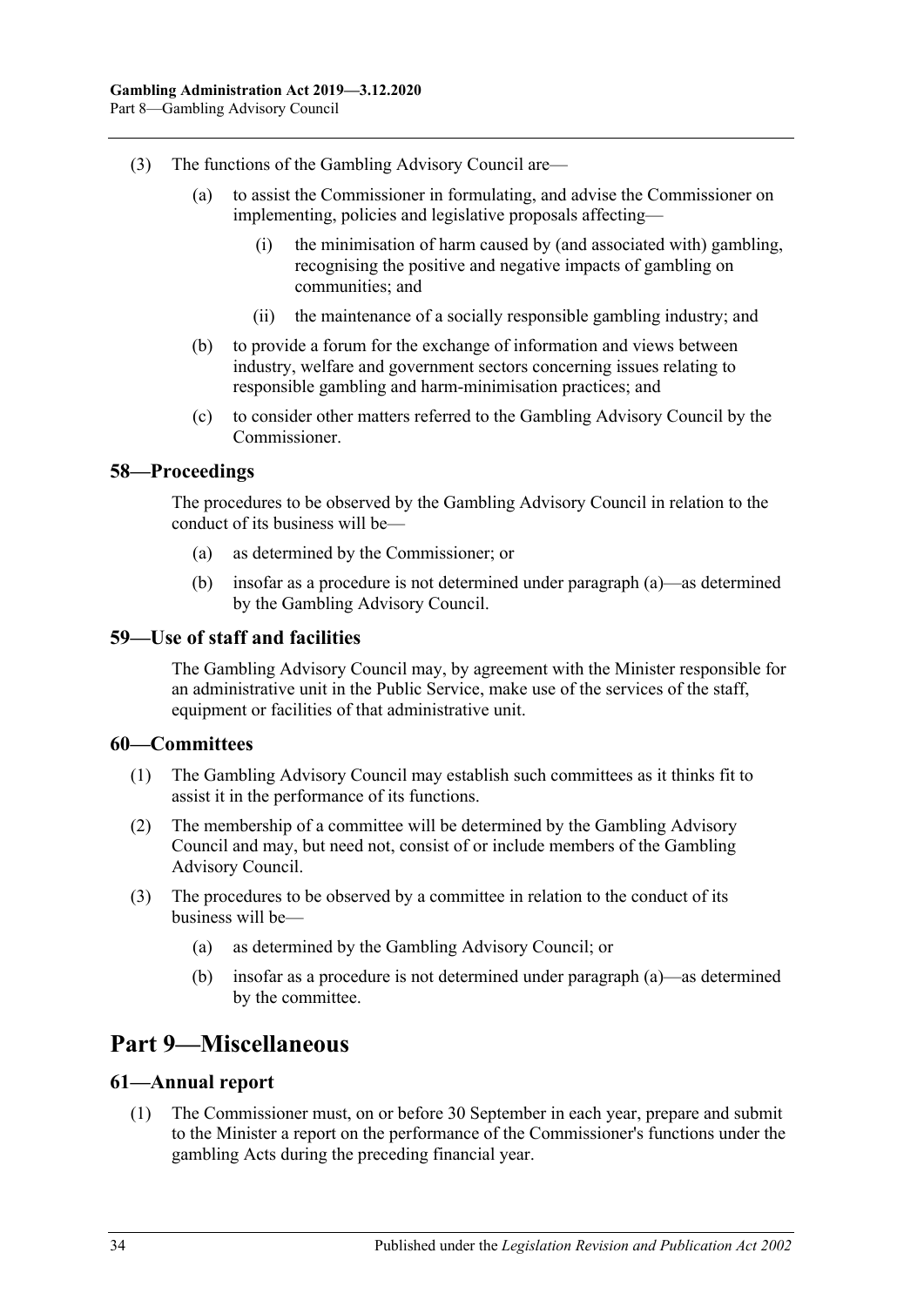- (2) A report of the Commissioner required under this section may be combined with a report of the Commissioner required under any other Act (provided that such reports relate to the same period).
- (3) The Commissioner's report must include the following information:
	- the total net State wagering revenue of all authorised betting operators under the *[Authorised Betting Operations Act](http://www.legislation.sa.gov.au/index.aspx?action=legref&type=act&legtitle=Authorised%20Betting%20Operations%20Act%202000) 2000* in respect of the financial year to which the report relates;
	- (b) the total net gambling revenue of the holders of all gaming machine licences and the special club licence under the *[Gaming Machines Act](http://www.legislation.sa.gov.au/index.aspx?action=legref&type=act&legtitle=Gaming%20Machines%20Act%201992) 1992* in respect of the financial year to which the report relates.
- (4) The Minister must, within 12 sitting days after receiving the Commissioner's report, have copies of the report laid before both Houses of Parliament.

### <span id="page-34-0"></span>**62—Prohibition on participation in gambling**

(1) The Commissioner, and any person of a class prescribed by the regulations, must not engage in a gambling activity to which the Commissioner's statutory responsibilities extend.

Maximum penalty: \$10 000.

(2) In this section—

*Commissioner* means the person for the time being holding or acting in the office of the Liquor and Gambling Commissioner under the *[Liquor Licensing Act](http://www.legislation.sa.gov.au/index.aspx?action=legref&type=act&legtitle=Liquor%20Licensing%20Act%201997) 1997*.

### <span id="page-34-1"></span>**63—False or misleading statements**

A person who knowingly makes a false or misleading statement in response to a requirement under a gambling Act is guilty of an offence.

Maximum penalty: \$10 000 or imprisonment for 2 years.

#### <span id="page-34-2"></span>**64—Evidence**

- (1) In proceedings for an offence against a gambling Act, information that a person was or was not at a specified time an inspector will be accepted as proved in the absence of proof to the contrary.
- (2) In any legal proceedings, a document apparently certified by the Commissioner to be a licence, agreement, approval, notice or other document issued or made under a gambling Act, or to be a copy of such a document, will be accepted as such in the absence of proof to the contrary.

#### <span id="page-34-4"></span><span id="page-34-3"></span>**65—Service**

- (1) A notice or document required to be given or sent to a person under a gambling Act may—
	- (a) be given to the person personally; or
	- (b) be posted in an envelope addressed to the person—
		- (i) at the person's last known address; or
		- (ii) at any address for service provided by the person; or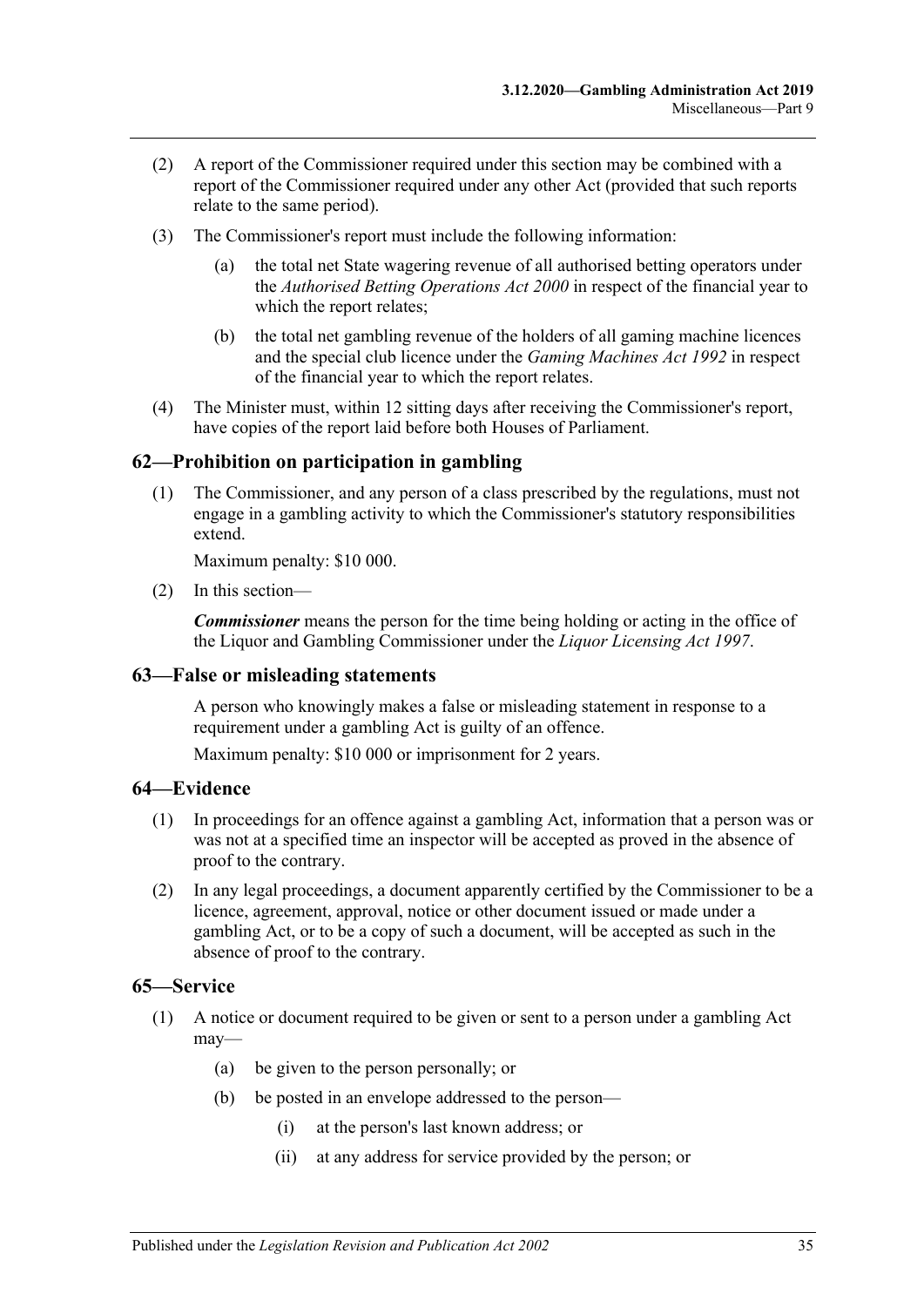- (c) be left for the person with someone apparently over the age of 16 years at any address for service provided by the person; or
- (d) be transmitted by email to an email address provided by the person (in which case the notice or document will be taken to have been given or sent at the time of transmission).
- (2) If, under any Act or law, a gambling provider or person is a party to an arrangement, or is subject to a requirement, that the gambling provider or person be given notices or documents by the Commissioner in a manner not specified in [subsection](#page-34-4) (1), a notice or document required to be given to the gambling provider or person by the Commissioner under a gambling Act may be given in that manner (or may be given in a manner specified in [subsection](#page-34-4) (1)).
- (3) This section does not apply to a notice or document required or authorised by a provision of Part 3B of the *[Authorised Betting Operations Act](http://www.legislation.sa.gov.au/index.aspx?action=legref&type=act&legtitle=Authorised%20Betting%20Operations%20Act%202000) 2000*, or a provision of the *[Taxation Administration Act](http://www.legislation.sa.gov.au/index.aspx?action=legref&type=act&legtitle=Taxation%20Administration%20Act%201996) 1996* as it applies to Part 3B of that Act, to be given to, served on or lodged with the Commissioner of State Taxation or any other person.

**Note—**

Service of such notices or documents will be governed by the *[Taxation Administration](http://www.legislation.sa.gov.au/index.aspx?action=legref&type=act&legtitle=Taxation%20Administration%20Act%201996)  Act [1996](http://www.legislation.sa.gov.au/index.aspx?action=legref&type=act&legtitle=Taxation%20Administration%20Act%201996)*.

### <span id="page-35-1"></span><span id="page-35-0"></span>**66—Regulations**

- (1) The Governor may make such regulations as are contemplated by, or necessary or expedient for the purposes of, this Act.
- (2) Without limiting the generality of [subsection](#page-35-1) (1), the regulations may—
	- (a) prescribe and provide for the payment of fees and provide for the waiver of or any exemptions from fees; and
	- (b) provide for a penalty, not exceeding \$10 000, for a contravention of, or failure to comply with, any regulation; and
	- (c) provide for an expiation fee, not exceeding \$750, for an alleged contravention of, or failure to comply with, any regulation.
- (3) The regulations may—
	- (a) be of general or limited application; and
	- (b) make different provision according to the persons, things or circumstances to which they are expressed to apply; and
	- (c) make provisions of a saving or transitional nature consequent on the enactment of any amendments to this Act or on the commencement of specified provisions of this Act or on the making of regulations under this Act; and
	- (d) provide that any matter or thing is to be determined, dispensed with, regulated or prohibited according to the discretion of the Minister, the Commissioner or another person.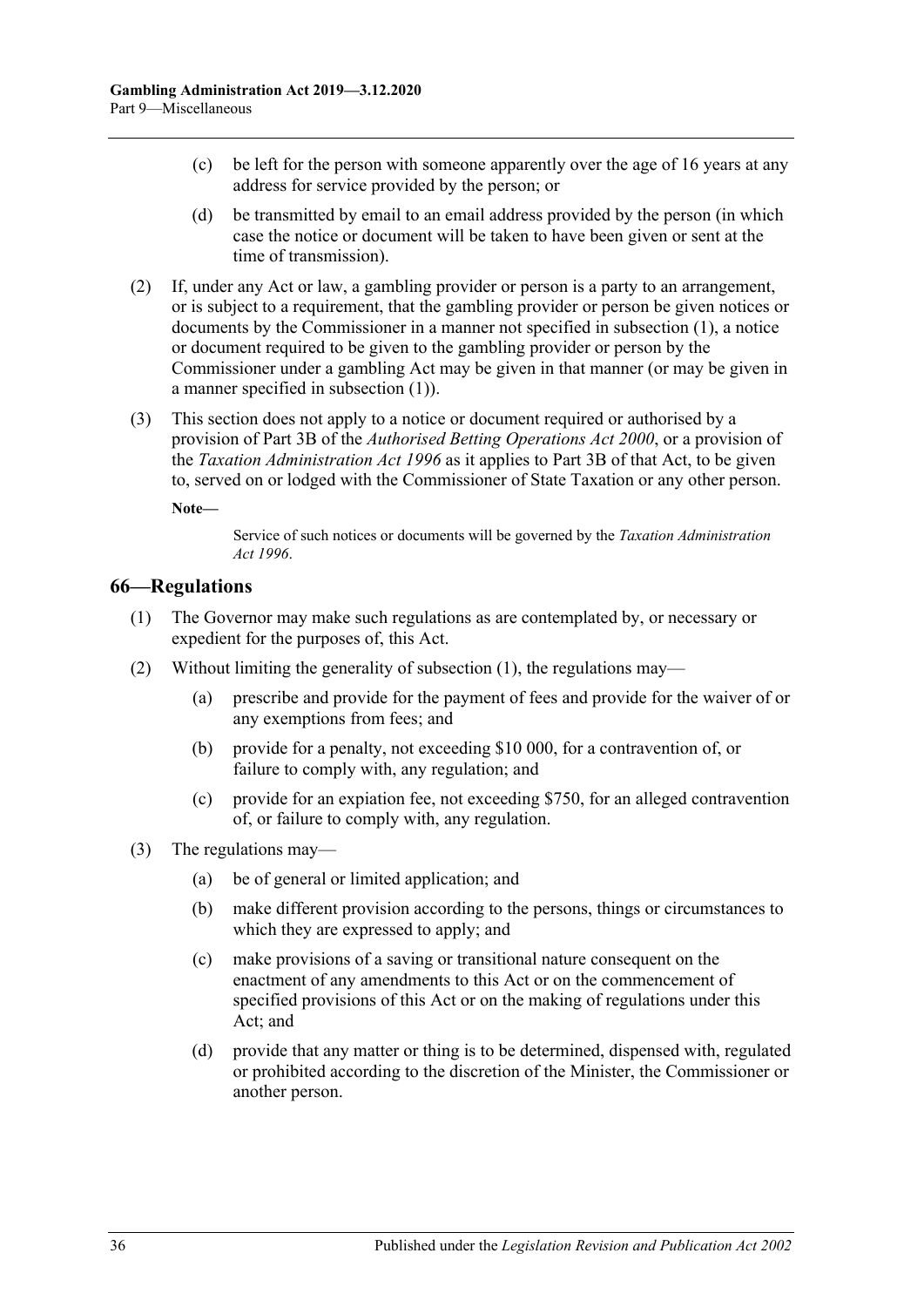# <span id="page-36-0"></span>**Schedule 1—Repeal, savings and transitional provisions etc**

### <span id="page-36-1"></span>**1—Interpretation**

In this Schedule—

*gambling provider* includes the State Lotteries Commission;

*relevant day* means the day on which [clause](#page-36-3) 3 commences.

### <span id="page-36-2"></span>**2—Repeal**

The *[Gambling Administration Act](http://www.legislation.sa.gov.au/index.aspx?action=legref&type=act&legtitle=Gambling%20Administration%20Act%201995) 1995* is repealed.

### <span id="page-36-3"></span>**3—Transitional and other provisions**

- (1) If an inquiry being conducted by the Commissioner under section 13 of the *[Gambling](http://www.legislation.sa.gov.au/index.aspx?action=legref&type=act&legtitle=Gambling%20Administration%20Act%201995)  [Administration Act](http://www.legislation.sa.gov.au/index.aspx?action=legref&type=act&legtitle=Gambling%20Administration%20Act%201995) 1995* (as in force before the relevant day) has not been completed before the relevant day, the inquiry may be continued and completed by the Commissioner as if it had been commenced under [section](#page-5-0) 7 of this Act.
- (2) A direction given by the Commissioner to a gambling provider pursuant to a gambling Act (as in force before the relevant day) may be enforced, after the relevant day, as if it had been given under [section](#page-6-1) 10 of this Act.
- (3) A barring order in force under Part 4 of the *[Gambling Administration Act](http://www.legislation.sa.gov.au/index.aspx?action=legref&type=act&legtitle=Gambling%20Administration%20Act%201995) 1995* immediately before the relevant day, continues in force as if it had been made under [Part](#page-26-2) 6 of this Act.
- (4) If a review of a barring order under section 15G of the *[Gambling Administration](http://www.legislation.sa.gov.au/index.aspx?action=legref&type=act&legtitle=Gambling%20Administration%20Act%201995)  Act [1995](http://www.legislation.sa.gov.au/index.aspx?action=legref&type=act&legtitle=Gambling%20Administration%20Act%201995)* (as in force before the relevant day) has not been completed before the relevant day, the review may be continued and completed by the Commissioner as if it had been commenced as a reconsideration under [section](#page-29-1) 48 of this Act.
- (5) If a reconsideration of a decision by the Commissioner under section 15H of the *[Gambling Administration Act](http://www.legislation.sa.gov.au/index.aspx?action=legref&type=act&legtitle=Gambling%20Administration%20Act%201995) 1995* (as in force before the relevant day) has not been completed before the relevant day, the reconsideration may be continued and completed by the Commissioner as if it had been commenced under [section](#page-29-1) 48 of this Act.
- (6) The register maintained by the Commissioner under section 15M of the *[Gambling](http://www.legislation.sa.gov.au/index.aspx?action=legref&type=act&legtitle=Gambling%20Administration%20Act%201995)  [Administration Act](http://www.legislation.sa.gov.au/index.aspx?action=legref&type=act&legtitle=Gambling%20Administration%20Act%201995) 1995* (as in force before the relevant day) continues as the register maintained by the Commissioner under [section](#page-30-3) 52 of this Act.
- (7) An advertising code of practice or a responsible gambling code of practice made and in force under a gambling Act immediately before the relevant day, continues in force as if it had been made under [section](#page-9-2) 15 of this Act.
- (8) Disciplinary action commenced but not finally determined under a gambling Act before the relevant day may be continued and completed under [Part](#page-21-2) 5 of this Act.
- (9) A person who is appointed as an inspector or is an authorised officer under a gambling Act immediately before the relevant day, will, on the commencement of [Part](#page-16-1) 4 of this Act, be taken to be appointed as an inspector under that Part.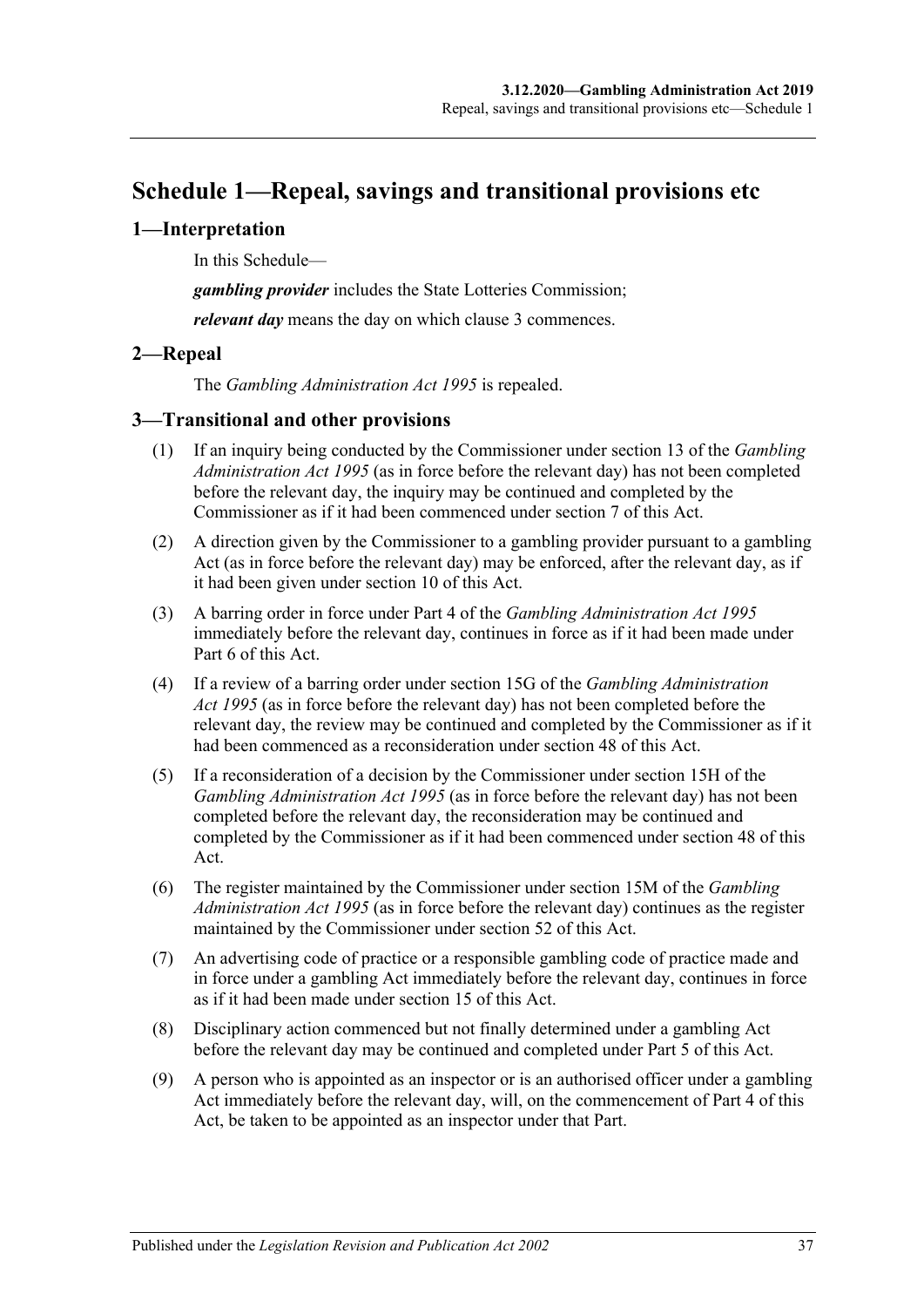- (10) Any thing seized and retained by an authorised officer or the Commissioner under a gambling Act before the relevant day may, after the relevant day, be dealt with under [section](#page-20-2) 32 of this Act.
- (11) A review commenced but not finally determined by the Court under a gambling Act before the relevant day may be continued and completed under [Part](#page-31-1) 7 of this Act and the Court or the Commissioner may make a determination in accordance with [section](#page-32-0) 55 of this Act pending the determination of review proceedings.